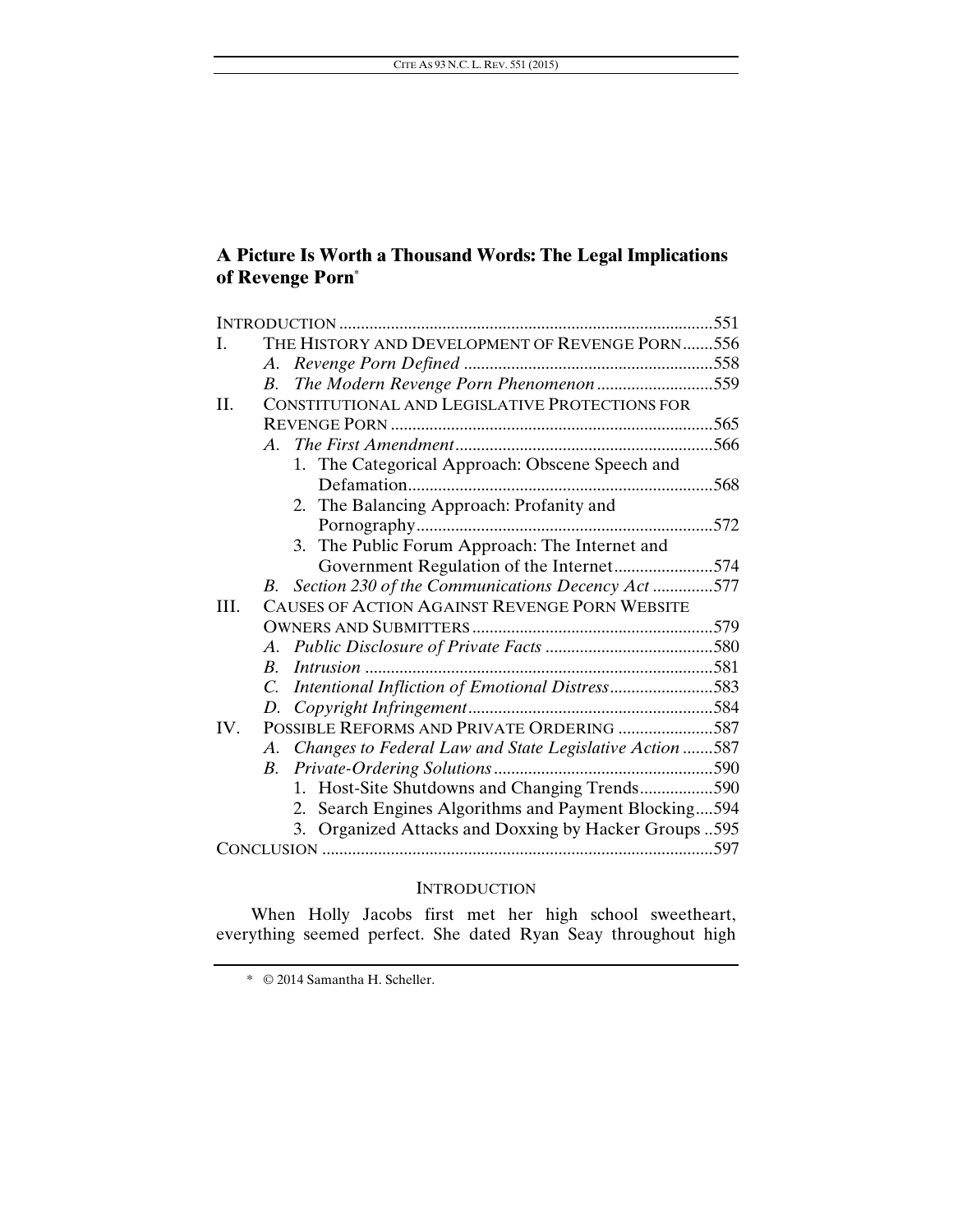school, and then on and off for a few years following graduation.<sup>1</sup> Yet when Jacobs broke up with Seay in 2009, her life changed forever. After the breakup, Jacobs claims Seay lashed out at her by posting sexually explicit pictures and videos of her online—alongside her full name, email, and where she worked.<sup>2</sup> Jacobs, who was working towards a doctorate at the time, had difficultly handling the negative backlash, calling damage control a "full time job."3

Jacobs fought to escape the reputational and professional damage that followed her now-explicit online identity. She legally changed her name, left numerous jobs, and deactivated her social media and email accounts.4 In a twist to Jacobs' story, Seay responded by claiming that Jacobs posted the pornographic pictures herself in an attempt to ruin his life.<sup>5</sup> Whatever the truth, Jacobs, now Dr. Jacobs, aims to criminalize this phenomenon known as "revenge porn" in the United States and uses her website, EndRevengePorn.com, as a platform from which to spread her message.<sup>6</sup>

Dr. Jacobs' situation unfortunately may be typical of victims of revenge porn. When private, sexually explicit content is shared on the Internet, the subjects of the photos and videos can be fired from their jobs and expelled from their schools.7 Many are harassed online and

3. *Id.*

7. *See Your Weekly Constitutional: Revenge Porn*, PODOMATIC (Nov. 22, 2013), http://ywc.podomatic.com/entry/2013-11-22T13\_24\_26-08\_00 (offering a discussion by

<sup>1.</sup> *See* Melanie Michael, *Ex Claims Lover Falsely Accused Him of Posting Her Naked Pics*, WTSP 10 NEWS (Oct. 31, 2013, 11:12 PM), http://www.wtsp.com/news/local/ article/342864/8/Ex-claims-lover-falsely-acccused-him-of-posting-her-naked-pics; *see also* Michael E. Miller, *Revenge Porn Victim Holly Jacobs "Ruined My Life," Ex Says*, MIAMI NEWTIMES NEWS (Oct. 17, 2013), http://www.miaminewtimes.com/2013-10-17/news/ revenge-porn-holly-jacobs-ryan-seay/ (stating that Jacobs and Seay began dating in 2005).

<sup>2.</sup> Holly Jacobs, *A Message from Our Founder*, *Dr. Holly Jacobs*, CYBER CIVIL RIGHTS INITIATIVE (Oct. 6, 2013), http://www.cybercivilrights.org/a\_message\_from\_our\_ founder\_dr\_holly\_jacobs (describing how Jacobs performed "damage control" for three years after the sexually explicit content was posted online).

<sup>4.</sup> *See About*, END REVENGE PORN, http://www.endrevengeporn.org/welcome/ (last visited Sept. 6, 2014) (detailing Jacobs' turmoil after the content was posted online).

 <sup>5.</sup> Ryan Seay, *Words by Ryan Seay*, JACOBS VS. SEAY: JUST THE FACTS (2013), http://jacobsvsseay.com/; *see also Ryan Seay: Revenge Porn Accusations By Ex-Girlfriend Holly Jacobs 'Ruined My Life*,*'* HUFFINGTON POST (Nov. 1, 2013, 11:07 AM), http://www.huffingtonpost.com/2013/11/01/ryan-seay-revenge-porn-holly-jacobs\_n\_41907 13.html (discussing Seay's side of the story in which he claims he was harassed and defamed by his ex-girlfriend). Seay has placed the blame on Holly, saying, "Holly is guilty of the exact same thing that she is accusing me of: taking these pics, splashing them internationally, and attaching my name to them. She has ruined my life." *Id.*

<sup>6.</sup> *About*, *supra* note 4.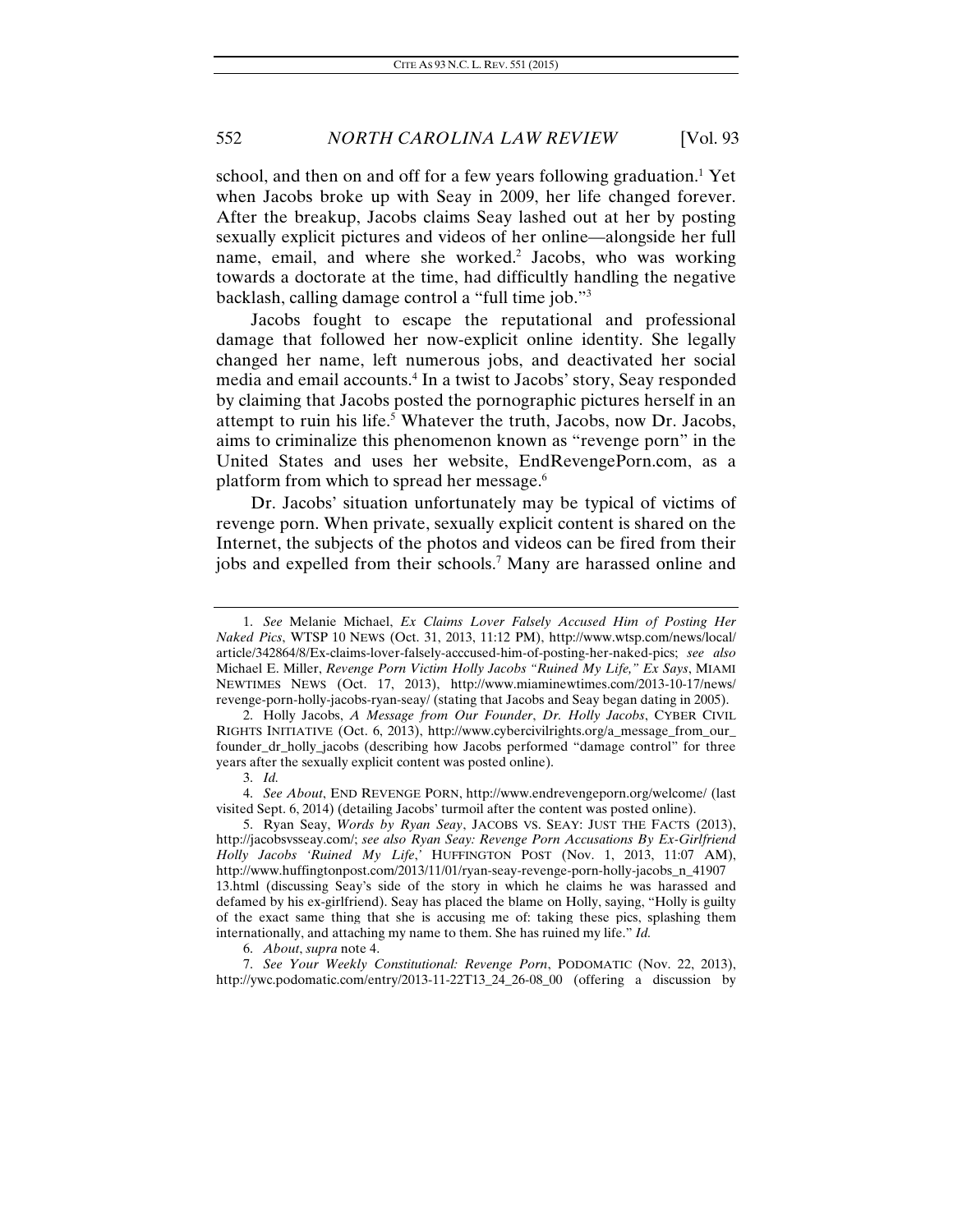in person, receiving sexual propositions from strangers because of their perceived promiscuity.<sup>8</sup>

Throughout the country, revenge porn has had very real and damaging effects on individuals whose sexually explicit photographs and videos have been involuntarily circulated on the Internet.<sup>9</sup> In response, victims may change their names and uproot their lives to escape reputational damage.<sup>10</sup> Many victims of revenge porn may suffer mental and emotional trauma and incur sometimes-irreparable harm to their reputations.<sup>11</sup> At times, even those who speak out about revenge porn are targeted.<sup>12</sup> The ease of communication on the Internet allows revenge porn victims to be followed from school to school and job to job, haunted by a fleeting moment memorialized in the digital realm.<sup>13</sup>

Victims find little shelter under current United States law.14 The First Amendment of the United States Constitution generally protects pornography unless the material is deemed obscene.15 But, because revenge porn features unwilling and often unknowing individuals, and because it is often posted alongside identifying information—including the subject's name, age, and address—the

9. *Id.* 

 13. The ramifications of revenge porn can be devastating. For example, Audrie Pott was a 15-year-old high school student in California. *See* Beth Stebhner, *Audrie Pott Suicide: Details of Online Chats Emerge a Year After Teen Killed Herself Following Alleged Assault and Cyberbullying*, N.Y. DAILY NEWS (Sept. 18, 2013, 2:13 PM), http://www.nydailynews.com/news/national/new-details-revealed-audrie-pott-cyber-

bullying-suicide-article-1.1459904). One night, she went to a party, drank alcohol, and passed out. *Id.* Fellow classmates allegedly sexually assaulted Pott and took photographs of their actions. *Id.* Digital copies of the photos were passed around, and Pott was harassed the following week at school. *Id.* One week after the party, Pott committed suicide by hanging herself. *Id.* 

 14. Other countries have different perspectives regarding freedom of expression and have been able to outlaw revenge porn. For example, in January of 2014, Israel became the first country to outlaw revenge porn. *See* Sam Frizell, *Israel Bans 'Revenge Porn*,' TIME (Jan. 7, 2014), http://world.time.com/2014/01/07/israel-bans-revenge-porn/.

15. Miller v. California, 413 U.S. 15, 36 (1973).

University of Miami Law Professor Mary Ann Frank of the pattern of harassment that follows revenge porn victims).

<sup>8.</sup> *Id.*

 <sup>10.</sup> *About*, *supra* note 4.

<sup>11.</sup> *Id.* 

<sup>12.</sup> *See, e.g.*, Anita Sarkeesian, *Image Based Harassment and Visual Misogyny*, FEMINIST FREQUENCY (July 1, 2012), http://www.feministfrequency.com/2012/07/imagebased-harassment-and-visual-misogyny/ (discussing how image-based harassment is used to target marginalized individuals who speak out against revenge porn).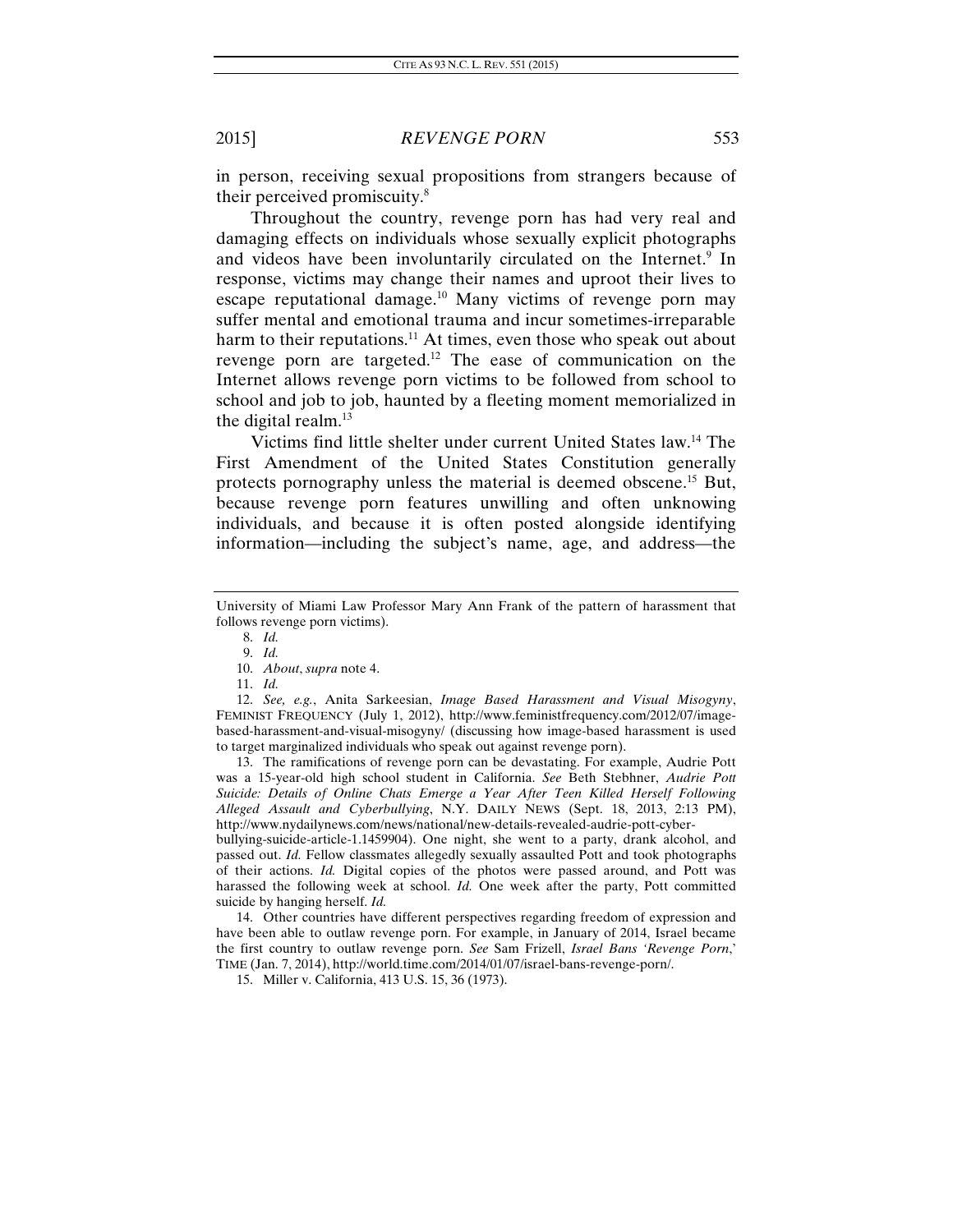implications for privacy law are obvious. Recent scholarship has considered whether the First Amendment protects revenge porn;<sup>16</sup> indeed, revenge porn is the latest arena where freedom of speech and invasion of privacy conflict.

Legislative attempts to define revenge porn by statute would face significant challenges. First, state legislation would be ineffective on a large scale because of the Internet's highly accessible nature.<sup>17</sup> Second, legislation prohibiting revenge porn or limiting its scope threatens to violate the First Amendment.18 Third, detailed legislation runs a serious risk of becoming obsolete in a short period of time as the revenge porn genre continues to evolve and as technology advances.19 As technology progresses, novel forms of speech may arise and legislation designed for a current trend may set a bad precedent for another area of unprotected speech in the future.<sup>20</sup> Finally, legislators may attempt to err on the side of being overly inclusive in drafting revenge porn legislation, lest they fail to foresee some new version of revenge porn that may arise out of technological developments. However, overinclusion threatens to harm innovation,

20. *Infra* Part II.A.

<sup>16.</sup> *See, e.g.*, Eugene Volokh, *Florida "Revenge Porn" Bill*, VOLOKH CONSPIRACY (Apr. 10, 2013, 7:51 PM), http://www.volokh.com/2013/04/10/florida-revenge-porn-bill/ (arguing that nonconsensual posting of pornographic photos should be considered obscenity and therefore unprotected by the First Amendment). *But see* Mark Bennett, *Revenge Porn: More Made-Up First Amendment Law*, DEFENDING PEOPLE (Oct. 23, 2013), http://blog.bennettandbennett.com/2013/10/revenge-porn-more-made-up-firstamendment-law.html (arguing that revenge porn does not fall into any unprotected category of speech under the First Amendment).

 <sup>17.</sup> For example, new regulations, such as California's revenge porn statute (passed in October of 2013) will be ineffective to combat revenge porn on a grand scale as the Internet is accessible from everywhere. *See* Eric Goldman, *California's New Law Shows It's Not Easy To Regulate Revenge Porn*, FORBES (Oct. 8, 2013, 12:03 PM), http://www.forbes.com/sites/ericgoldman/2013/10/08/

californias-new-law-shows-its-not-easy-to-regulate-revenge-porn/ (detailing the problems associated with California's revenge porn legislation).

 <sup>18.</sup> The Supreme Court has carved out a limited number of exceptions to the First Amendment right to freedom of speech. This Comment argues that revenge porn does not fall into any of those exceptions. *Infra* Part II.A.

 <sup>19.</sup> For example, revenge porn websites preceded smartphone applications such as Grindr—a dating application for gay, bisexual, and transgender men—and Tinder—a similar application for heterosexual men and women. *See generally* GRINDR, http://grindr.com/ (last visited Sept. 6, 2014); TINDER, http://www.gotinder.com/ (last visited Sept. 6, 2014). This Comment argues that detailed legislation aimed at targeting traditional revenge porn websites would risk becoming outdated by technologies like these applications, which may be used in a similar fashion. *Infra* Part II.A.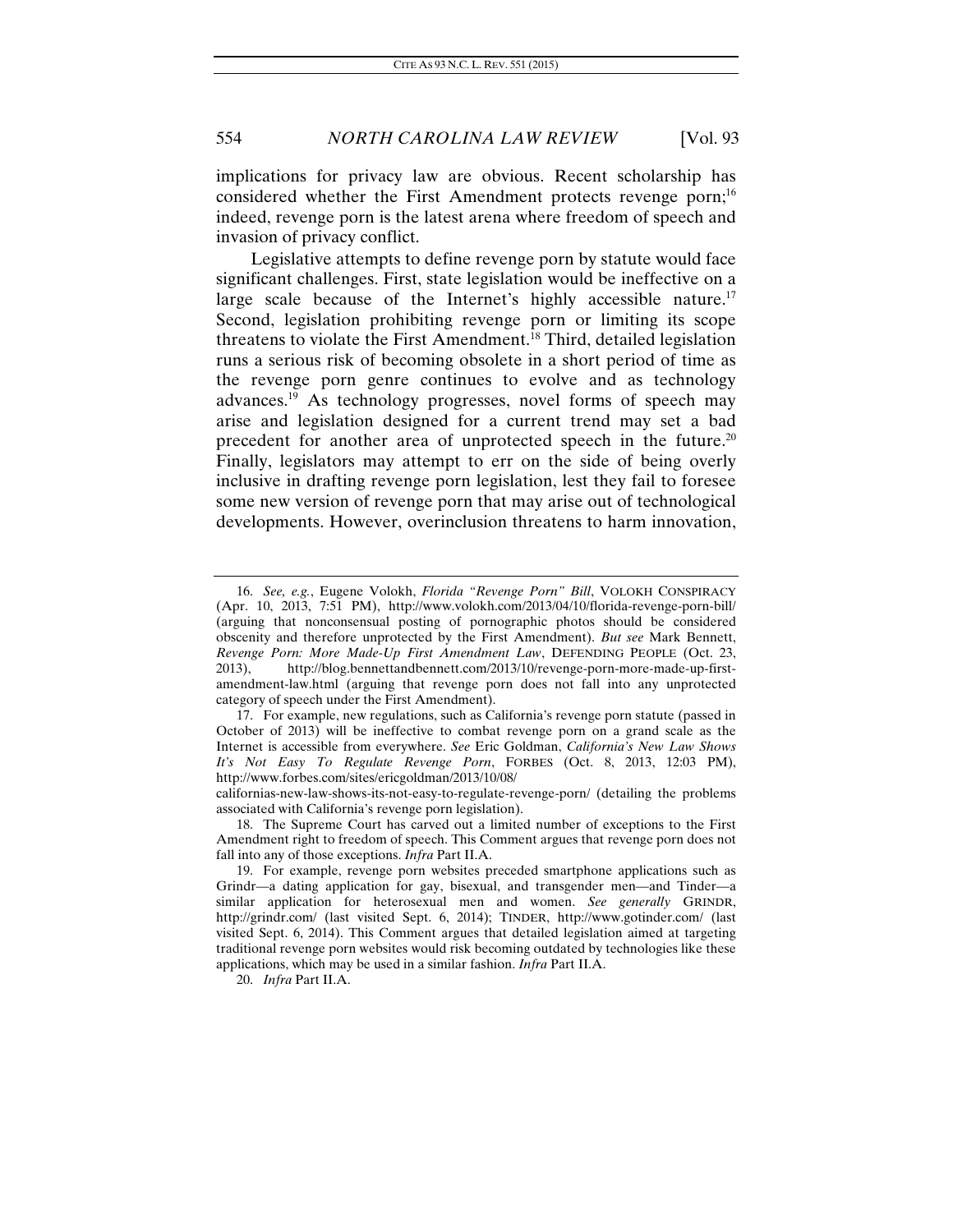and may chill speech. A federal law banning revenge porn would have to account for these challenges.

Furthermore, although revenge porn causes reputational and emotional harm to the individual, the Internet largely has been considered part of the public domain and, therefore, free from overwhelming governmental interference.21 Tort claims such as publication of private facts, publication of private works, intentional infliction of emotional distress, and negligent infliction of emotional distress may grant some redress to victims.<sup>22</sup> However, redress can be limited by issues such as an individual's fear of the publicity that comes with a lawsuit, a lack of financial resources to hire and retain legal counsel, or an attorney's unwillingness to sue an unknown content poster due to lack of financial certainty that such a suit would be worth that attorney's time.<sup>23</sup>

In this context, this Comment proposes that private ordering may provide the best solution to the problems associated with revenge porn. Private ordering occurs when nongovernmental agencies agree to voluntary arrangements.<sup>24</sup> A number of nonlegal remedies have arisen, including changes to search engines and payment blocking, organized attacks by hacker groups, and doxxing.25 These nonlegal solutions avoid legal issues of overbreadth and unconstitutionality while providing revenge porn victims with remedies to their problems. Rather than governmental legislation, a free-market

<sup>21.</sup> *See, e.g.*, John Perry Barlow, *A Declaration of the Independence of Cyberspace*, ELEC. FRONTIER FOUND. (Feb. 8, 1996), http://homes.eff.org/~barlow/Declaration-Final.html (arguing for a "hands off the internet" approach by the government because governments erect false boundaries, and cyberspace can be limitless).

<sup>22.</sup> *Infra* Part III.

 <sup>23.</sup> This Comment will not address revenge porn issues concerning individuals less than eighteen years of age, as child pornography laws ban sexually explicit images of such individuals. The Supreme Court has held that child pornography is unprotected speech under the First Amendment because of the government's compelling interest in protecting children from sexual exploitation. New York v. Ferber, 458 U.S. 747, 764 (1982).

 <sup>24.</sup> *Compulsory Terms and Private Ordering*, THE BRIDGE, http://cyber.law.harvard. edu/bridge/LegalProcess/compulsory.htm (last visited Oct. 27, 2014) (defining private ordering as "the coming together of non-governmental parties in voluntary arrangements").

<sup>25.</sup> *See generally* Emily Bazelon, *The Online Avengers: Are Antibullying Activists the Saviors of the Internet—or Just a Different Kind of Curse?*, N.Y. TIMES (Jan. 15, 2014), http://www.nytimes.com/2014/01/19/magazine/the-online-avengers.html?\_r=0 (examining the recent trend of doxxing, wherein Internet users amass personal data regarding an online bully and expose the bully's identity).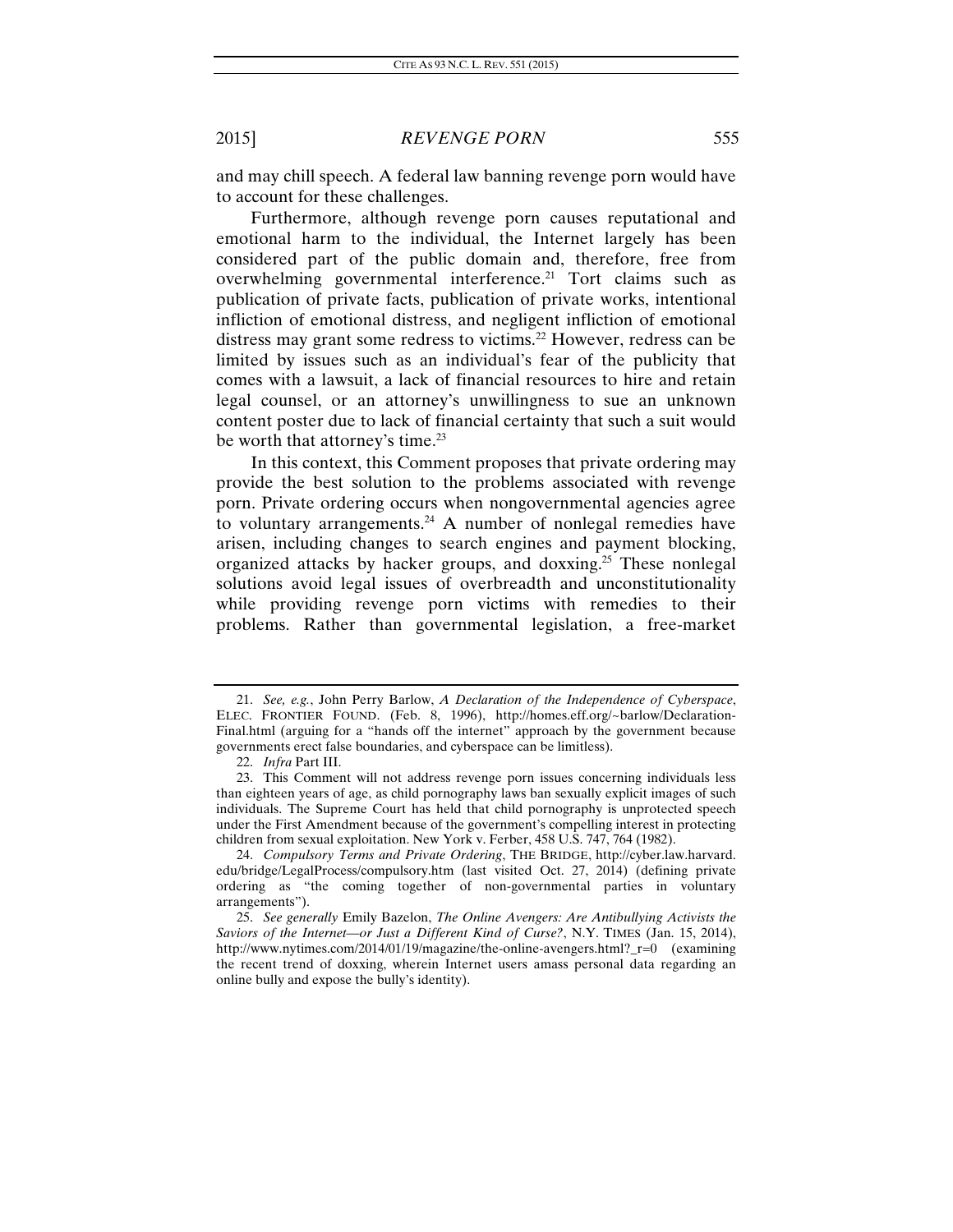approach<sup>26</sup> might help to run many of the current revenge porn sites out of business.27 This Comment argues that as new trends develop, revenge porn will be overtaken by other trends, thereby making revenge porn obsolete.28 This solution would permit revenge porn victims to receive the relief they need without requiring First Amendment sacrifices.

Part I of this Comment examines the history of revenge porn, detailing how the modern revenge porn phenomenon began and how the genre has been perpetuated by so-called copycat websites. Part II considers what protections current law provides revenge porn website owners and anonymous posters, including protections under the First Amendment and section 230 of the Communications Decency Act of 1996. Part III analyzes potential legal claims that could be brought against revenge porn website owners and revenge porn posters, discusses the viability of these claims, and concludes that these legal claims will ultimately be ineffective to combat the revenge porn genre. Finally, Part IV discusses the possible reforms available as long-term solutions to remedy this current trend and considers how private ordering may provide the best solution to those haunted by revenge porn.

#### I. THE HISTORY AND DEVELOPMENT OF REVENGE PORN

Revenge porn is hardly a new phenomenon. Rather, the idea of using sexually explicit content to blackmail another has probably been around since the invention of the camera.<sup>29</sup> Even Marilyn

 <sup>26.</sup> A free market is a "market economy based on supply and demand with little or no government control." *Free Market Definition*, INVESTOPEDIA, http://www.investopedia. com/terms/f/freemarket.asp (last visited Sept. 6, 2014).

 <sup>27.</sup> Although a number of revenge porn sites are currently running as of October 27, 2014, *see, e.g.*, ANONIB, http://anonib.com/ (last visited Oct. 27, 2014); GFREVENGE.COM, http://www.gfrevenge.com/main.htm?id=borders& (last visited Oct. 27, 2013); MY EX, http://MyEx.com/ (last visited Oct. 27, 2014), these sites are not stable and many revenge porn sites go under. *See, e.g.*, ANONIB, http://anonib.com/ (last visited Oct. 27, 2014). It is possible that the solution to these sites lies in social norms, as these sites are forced to shut down when individuals no longer frequent the URL addresses.

 <sup>28.</sup> For example, Juicy Campus was a popular anonymous gossip website, but it faded from the limelight after a few years. The website has since gone under. *See infra* Part IV.B.1.

<sup>29.</sup> *See generally* ANGUS MCLAREN, SEXUAL BLACKMAIL: A MODERN HISTORY (2002) (discussing the problem of attacks on one's sexual reputation and the emergence of libel and slander laws as a pushback against blackmail).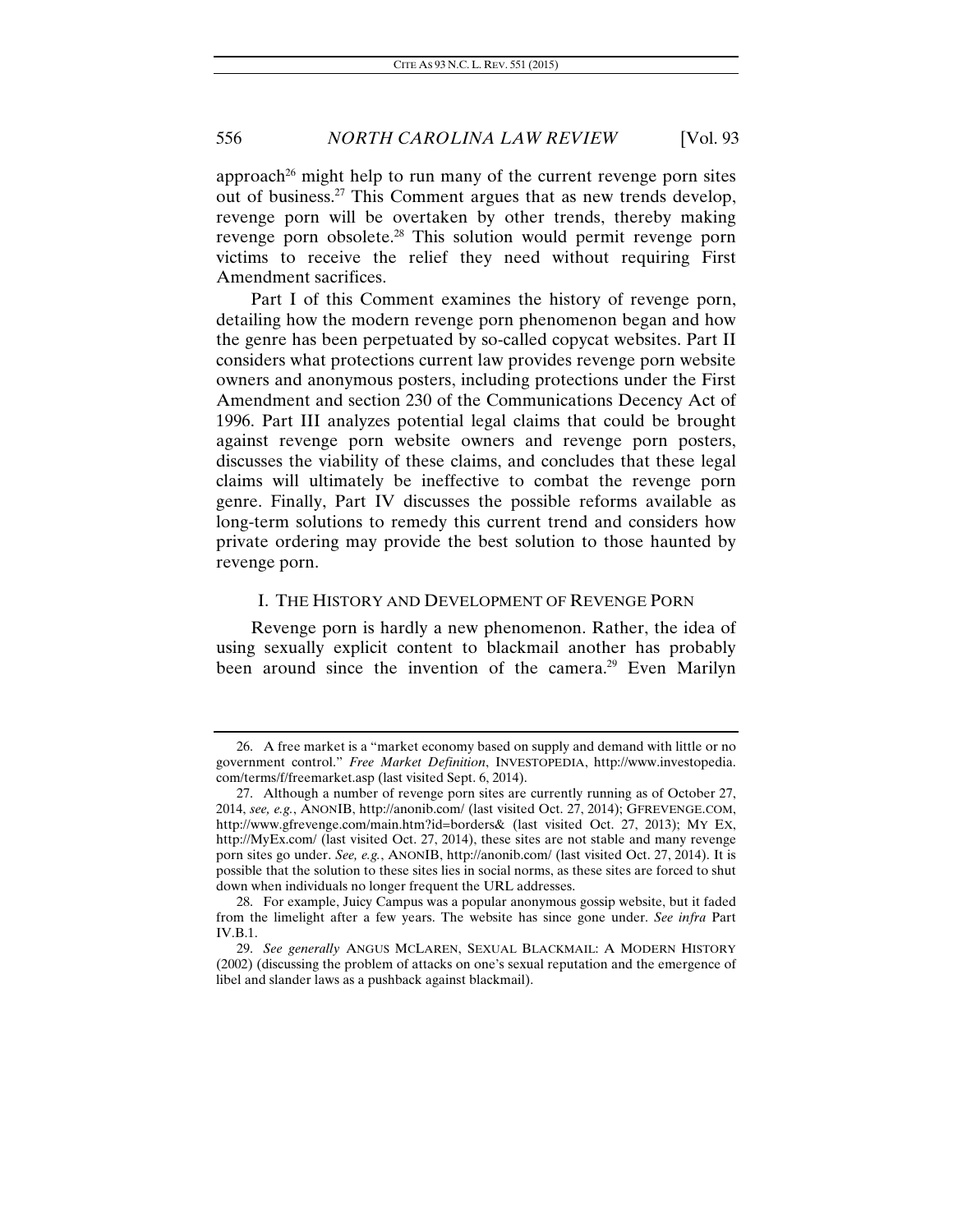Monroe was a victim of an early form of revenge porn.<sup>30</sup> In 1949, Marilyn Monroe faced financial hardship and agreed to pose nude for photographer Tom Kelly for fifty dollars.<sup>31</sup> Three years later, as Monroe's career began to take off, the nude images surfaced and threatened to destroy her budding career.<sup>32</sup> Instead of turning to a legal remedy, against the advice of her producers, Monroe admitted that the photographs were of her, and gained sympathy from the public, who understood that Monroe had only posed for the photos during a time of dire financial need.<sup>33</sup> Monroe's fame allowed her to handle the nude photos in a way not practicable for a non-celebrity precisely the kind of person who is typically the victim of modern revenge porn.<sup>34</sup>

Modern victims of revenge porn face a different scenario than Monroe. More recently, a number of female celebrities' online accounts were hacked, and the hacker posted their nude photos online to a forum on the website 4chan.com.<sup>35</sup> The FBI stepped in to

<sup>30.</sup> *See* Margot A. Henriksen, *Marilyn Monroe*, AM. NAT'L BIOGRAPHY ONLINE (Feb. 2000), http://www.anb.org/articles/18/18-00856.html.

<sup>31.</sup> *Id.* 

<sup>32.</sup> *Id.* 

<sup>33.</sup> *Id.* 

 <sup>34.</sup> There have been a number of modern celebrities and political figures whose lives and careers have been affected by revenge porn. Kim Kardashian, for example, was propelled into the spotlight when a pornographic video featuring her was released online. *See, e.g.*, Lorenzo Benet, *Kim Kardashian Sues Over Sex Tape*, PEOPLE (Feb. 21, 2007, 7:00 PM), http://www.people.com/people/article/0,,20012494,00.html. Kardashian subsequently sued Vivid Entertainment, a video production company, for publishing the sexually explicit content. *Id.* Although the suit settled out of court, Kardashian reportedly received five million dollars for the invasion of her privacy. *See* TMZ Staff, *Kim Drops Sex Tape Lawsuit, Gets a Big Load of Cash*, TMZ (Apr. 30, 2007, 12:51 PM), http://www.tmz.com/2007/04/30/kim-drops-sex-tape-lawsuit-gets-a-big-load-of-cash/#ixzz2t LMMP4kY. Another famous example is former Congressman Anthony Weiner, who became a revenge porn victim when Weiner's sexting was released to the public. Michael Barbaro & Nick Corsasaniti, *Weiner Scandal Continues to Unfold*, N.Y. TIMES (July 24, 2013), http://www.nytimes.com/interactive/2013/07/24/nyregion/weiner-scandal-timeline.ht ml?\_r=0#/#time265\_7705. Weiner sent photos of his genitals to a woman via his Twitter account. *Id.* These photos were later posted online. *Id.* Months later, Weiner again sent another batch of photos to a different woman using the alias "Carlos Danger." *Id.* These photos were released by the website "The Dirty." *See World Exclusive: Anthony Weiner Nude Penis Images, New York Don't Let America Down \*\*WARNING GRAPHIC IMAGES\*\**, THE DIRTY (July 26, 2013), http://thedirty.com/2013/07/world-exclusiveanthony-weiner-nude-penis-images-new-york-dont-let-america-down-warning-graphicimages/.

 <sup>35.</sup> Mike Isaac, *Nude Photos of Jennifer Lawrence Are Latest Front in Online Privacy Debate*, N.Y. TIMES (Sept. 2, 2014), http://www.nytimes.com/2014/09/03/technology/troveof-nude-photos-sparks-debate-over-online-behavior.html?\_r=0.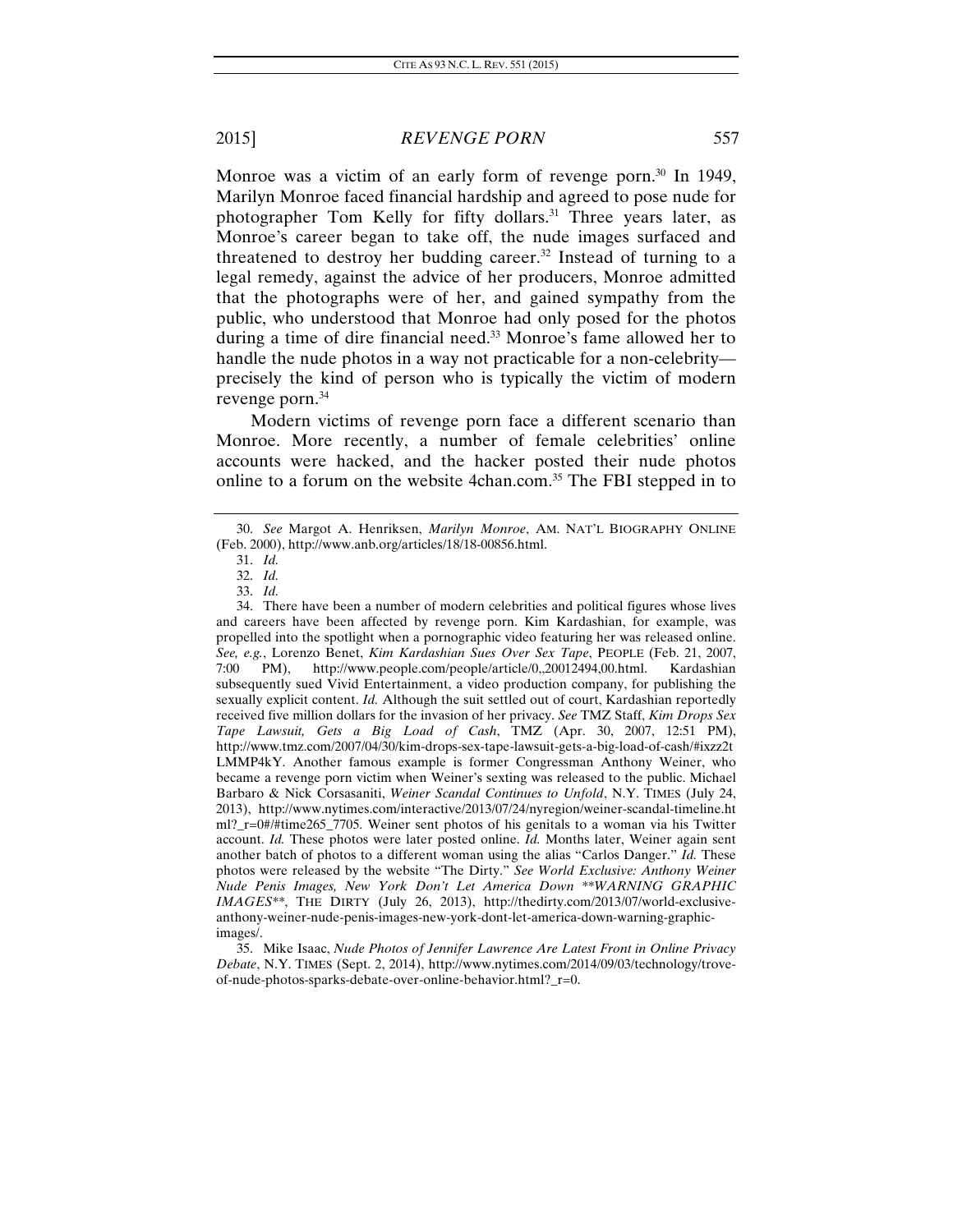address the issue,<sup>36</sup> and Google removed the photos from its search engine.37 As the celebrity-hacking incident exhibits, the Internet presents an easily accessible platform on which sexually explicit content can be posted and accessed around the world.<sup>38</sup> What was once a localized problem has expanded into a national and global issue, as web access gives private content universal reach in a matter of seconds.39

#### *A. Revenge Porn Defined*

This Comment defines revenge porn as the online publication of sexually explicit photographs or videos posted without the consent or knowledge of the subject of the content.<sup>40</sup> Some scholars have suggested rephrasing the term as "involuntary porn"<sup>41</sup> or suggested rephrasing the term as "involuntary porn"<sup>41</sup> or "nonconsensual pornography"42 to emphasize that subjects of the

 <sup>36.</sup> Josh Margolin et al., *FBI Is 'Addressing' Massive Celebrity Photo Hack*, ABC NEWS (Sept. 1, 2014), http://abcnews.go.com/Entertainment/fbi-addressing-massivecelebrity-photo-hack/story?id=25200140.

 <sup>37.</sup> A Google spokesperson claimed the search engine "removed tens of thousands of pictures—within hours of the requests being made—and . . . closed hundreds of accounts." Megan Thomas, *Celeb Lawyer Takes on Google Over Hacked, Nude Photos*, CNN (Oct. 2, 2014), http://www.cnn.com/2014/10/02/showbiz/celebrity-news-gossip/nude-celeb-photosgoogle-hack/ (detailing a recent lawsuit brought against Google).

 <sup>38.</sup> One victim said that "because of the permanence of the [I]nternet, and lack of legislation" she felt that the "torture was never going to end." Annmarie Chiarini, *I Was a Victim of Revenge Porn. I Don't Want Anyone Else to Face This*, THE GUARDIAN (Nov. 19, 2013, 7:30 PM), http://www.theguardian.com/commentisfree/2013/nov/19/revenge-pornvictim-maryland-law-change.

 <sup>39.</sup> Despite its physical relocation, pornographic content can now follow victims from town to town. *See* Nina Bahadur, *Victims Of 'Revenge Porn' Open Up On Reddit About How It Impacted Their Lives*, HUFFINGTON POST (Jan. 10, 2014, 8:50 AM), http://www.huffingtonpost.com/2014/01/09/revenge-porn-stories-real-impact\_n\_4568623.ht ml (stating that one user commented, "I had to quit my job and move back to my home province. I was being harassed at my job.").

 <sup>40.</sup> This definition encompasses just one of several types of revenge porn. Other types, including when one person posts pictures of himself or herself and blames another in order to get revenge against that individual, are beyond the scope of this Comment. *See, e.g.*, *Revenge Porn*, WIKTIONARY, http://en.wiktionary.org/wiki/revenge\_porn (last visited Oct. 31, 2014) (defining revenge porn as "[s]exually explicit media of a person distributed online without the consent of the pictured individual, typically by a former partner or hacker, and often with the intent to humiliate the subject and damage his/her reputation.").

<sup>41.</sup> *See Your Weekly Constitutional: Revenge Porn*, *supra* note 7. "Involuntary porn" is the replacement term suggested by Professor Eric Goldman of Santa Clara University School of Law. *Id.* 

<sup>42.</sup> *Id.* "Nonconsensual pornography" is Professor Frank's suggested replacement phrase. *See id.*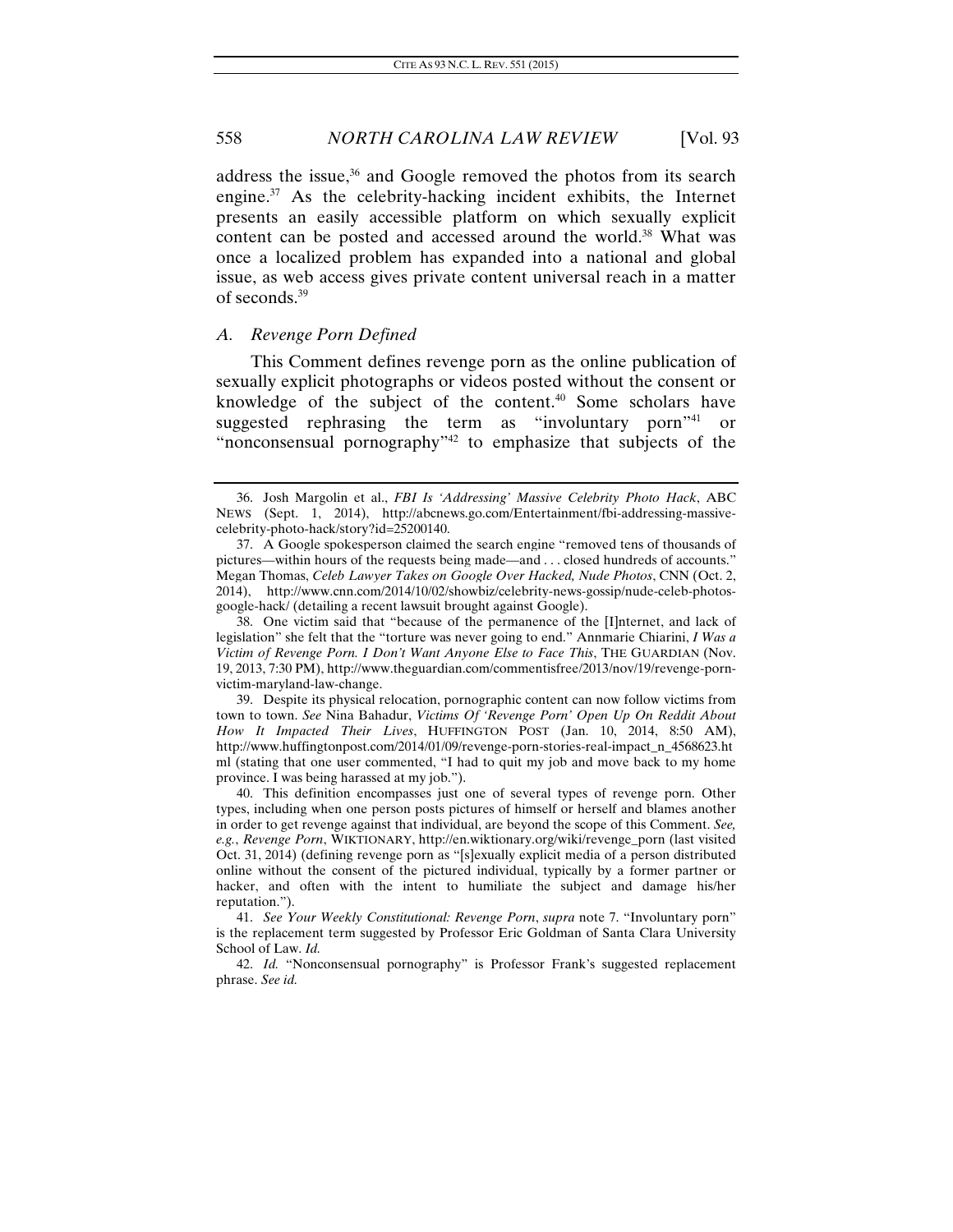pornographic photos and videos have not consented to the publication of their most intimate moments.<sup>43</sup>

The sexually explicit photos or videos were likely originally taken by the victim in the privacy of her or his own home and then shared with a significant other. After a breakup, a disgruntled exlover might then share that content online in an effort to seek revenge against his or her ex-partner as a form of punishment.<sup>44</sup> Modern revenge porn occurs when content intended for one person's private enjoyment is shared with an unintended audience on public websites specifically dedicated to hosting sexually explicit content and commentary. This Comment addresses revenge porn that is specifically posted on websites dedicated to revenge porn, although in reality revenge porn can be spread through other mediums.<sup>45</sup>

### *B. The Modern Revenge Porn Phenomenon*

The modern revenge porn genre has its roots in amateur Internet pornography, which began to gain attention in 2000 when Italian researcher Sergio Messina noticed a trend among individuals sharing "self-produced erotica" in the form of photos and videos in global discussion groups.46 Messina deemed the trend "realcore pornography"47 to distinguish it from "hardcore pornography," which often involves explicit sexual acts conducted by paid actors rather

 <sup>43.</sup> This Comment will continue to use the more commonly used term "revenge porn."

<sup>44.</sup> *See, e.g.*, Bahadur, *supra* note 39 (citing a comment from a user who said that her ex-husband posted a pornographic video of her online). The user said, "When I was married, my then husband and I made a homemade porn. I thought it was a good idea at the time and I was very wrong. Not too long after we made said porn, I found out he had been cheating and I left him. I had completely forgot that we had even a video until a coworker came to me and said he got a very interesting email from my ex (they were friends) and showed me the link. That f\*\*king asshole uploaded the video to porn site. He sent the link to everyone we know, including family. I was completely mortified to find out he had done this." *Id.*

<sup>45.</sup> *See Your Weekly Constitutional: Revenge Porn*, *supra* note 7 (discussing the privacy aspects of revenge porn). This Comment acknowledges that there are many different forms of revenge porn, and there are also many mediums on which revenge porn can surface.

 <sup>46.</sup> Luca Celada, *REALCORE Sergio Messina: The Margaret Mead of Internet Porn*, ARTILLERY (Jan./Feb. 2010), http://www.artillerymag.com/archives/v4i3\_10/current/ feature1.html (tracing Sergio Messina's research of "realcore" pornography). Messina traces the origins of modern revenge porn to "usergroups" with the heading "alt.sex." *See id.* 

 <sup>47.</sup> *See generally id.* (detailing Messina's work).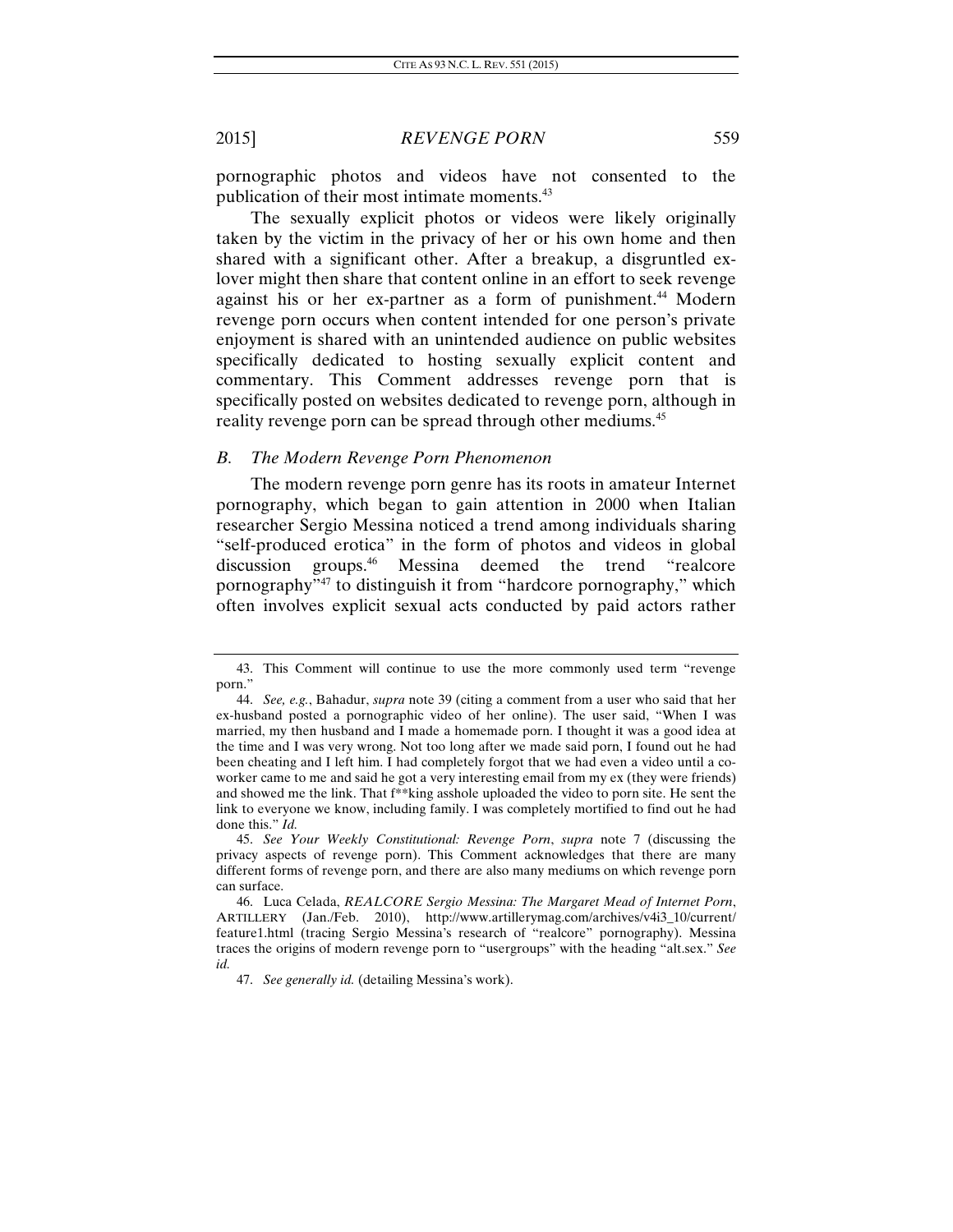than individuals' real, unpaid sexual exploits.48 Eight years later, in 2008, the website XTube.com, an aggregator of pornographic videos, began receiving more hits to the website when a number of revenge porn videos were submitted to the site; XTube.com subsequently began receiving two to three complaints a week about the content.<sup>49</sup>

Perhaps the most well-known revenge porn website was IsAnyoneUp.com.50 The site, boasting numerous anonymous submissions of mostly non-celebrities, was started in 2010 by Hunter Moore.<sup>51</sup> The site quickly garnered momentum as more and more posters submitted photos and videos. Within thirteen months, according to Moore, it had over 300,000 unique viewers per day.<sup>52</sup> As the site gained popularity, Moore sifted through hundreds of thirdparty submissions in an attempt to verify the ages of those depicted in the content by performing Facebook and Google searches.53 The

51. *See* Emily Zemler, *Naked & Famous: How A Risque New Website Pushes Boundaries and Buttons*, ALT. PRESS (Feb. 14, 2011), http://www.altpress.com/features/ entry/naked\_famous\_how\_a\_risque\_new\_website\_pushes\_boundaries\_and\_buttons ("[Moore] started the site and added a submission form and within days had 20 to 30

emails.").

 <sup>48.</sup> *See, e.g.*, Jennifer Lyon Bell, *Column: 'Dictionary of Porn: Hardcore*,' LOVE ACADEMY, http://loveacademy.nl/?p=197 (last visited Oct. 31, 2014) (defining hardcore pornography as "[u]nsimulated sexual penetration and masturbation").

 <sup>49.</sup> Richard Morgan, *Revenge Porn: Jilted Lovers Are Posting Sex Tapes on the Web and Their Exes Want Justice*, DETAILS, http://www.details.com/sex-relationships/porn-andperversions/200809/revenge-porn (last visited Oct. 31, 2014) (stating that a director of operations for XTube received complaints from men and women who were the "subjects of video clips, screen grabs, or cell-phone photos uploaded to XTube").

 <sup>50.</sup> The site www.IsAnyoneUp.com is now defunct. *McGibney v. Moore*, DIGITAL MEDIA LAW PROJECT (Aug. 9, 2013), http://www.dmlp.org/threats/mcgibney-v-moore (detailing the specifics of the McGibney-Moore defamation suit and including links to all relevant court documents). In 2012, Moore sold his website to James McGibney, the founder of the website Bullyville.com. *Id.* A few months after the sale, Moore began publically tweeting defamatory comments about McGibney, targeting McGibney's business reputation and making threatening comments about McGibney's wife. McGibney sued for defamation, and won a settlement of over \$250,000. *Id.*

 <sup>52.</sup> Marlow Stern, *Hunter Moore, Creator of 'Revenge Porn' Website Is Anyone Up?, Is the Internet's Public Enemy No. 1*, THE DAILY BEAST (Mar. 13, 2012), http://www.thedailybeast.com/articles/2012/03/13/hunter-moore-creator-of-revenge-pornwebsite-is-anyone-up-is-the-internet-s-public-enemy-no-1.html (quoting Moore, who said that the site received "25 submissions on a 'bad' day, 250 on a 'good' one").

<sup>53.</sup> *See* Camille Dodero, *Hunter Moore Makes a Living Screwing You*, VILLAGE VOICE (Apr. 4, 2012), http://www.villagevoice.com/2012-04-04/news/revenge-porn-huntermoore-is-anyone-up/ (examining Moore's life and business model); *see also* Stern, *supra* note 52 (stating that Moore employed "two age-verification specialists to ensure that everyone pictured [was] 18 years or older").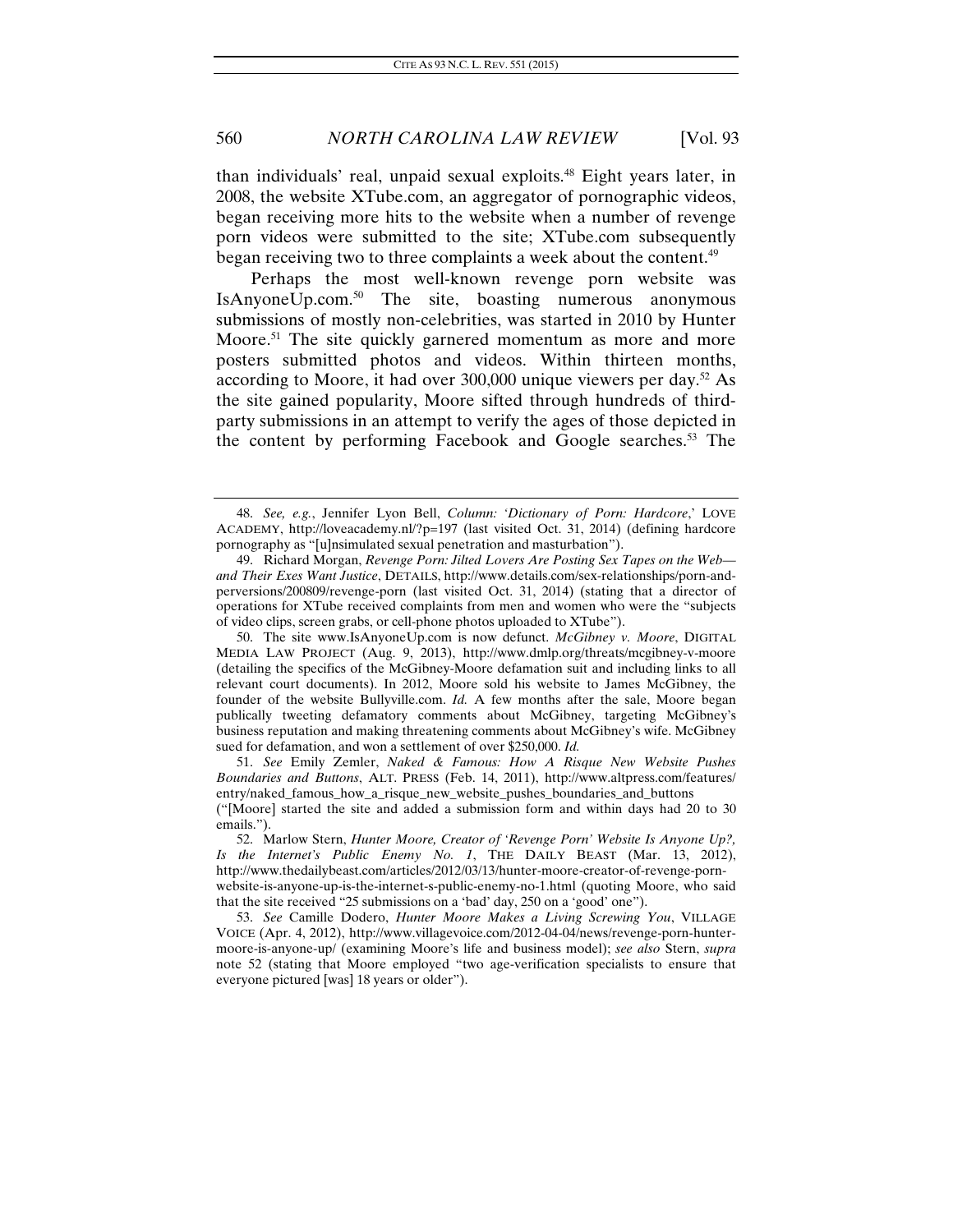website's posts were often side-by-side with Moore's own comments on the content.<sup>54</sup>

Moore agreed to many television and radio interviews in which he defended his website.<sup>55</sup> A number of Moore's critics argued that revenge porn affects women more often than it affects men; one commentator synthesized the gender disparity in the following comment:

[IsAnyoneUp.com is] particularly harmful because it exploits our culture's double-standard, hurting women much more than it hurts men, giving angry, psychotic, and/or abusive men opportunities to hurt women. Moore says that he is not hurting people, that they hurt themselves. He may not be doing the hurting, but he has created a forum for men to maximize the hurt that they can inflict upon their exes, amplifying the damage that they could do on their own (by, say, posting it on their own FB page, or emailing it to everyone in their email list). By allowing them to do it anonymously, its [sic] a space whose sole function is to broadcast damaging expressions of hate directed at specific individuals.56

Inevitably, the subjects of the photographs or videos published on Moore's website learned of their online presence<sup>57</sup> and sent scores

<sup>54.</sup> *See* Stern, *supra* note 52 (describing how photos were branded with terms such as " 'SIF' (Secret Internet Fatty, a popular Web term indicating that the subject used creative angles to make themselves appear thinner) or 'Gnargoyle' (denoting ugliness)").

<sup>55.</sup> *See, e.g.*, *Revenge Porn's Last Frontier*, ON THE MEDIA (Dec. 2, 2011), http://www.onthemedia.org/story/173718-revenge-porns-latest-frontier/; *see also Dr. Drew: Revenge Porn?*, CNN (Apr. 23, 2012), http://transcripts.cnn.com/TRANSCRIPTS/1204/23/ ddhln.01.html (stating that when confronted during the CNN interview by a woman who had topless photographs of her posted online by an ex-boyfriend, Moore responded, "I don't know how you can point your finger at me. You took the picture.").

<sup>56.</sup> *See* Beth from Chicago, Comment to *Revenge Porn's Last Frontier*, ON THE MEDIA (Dec. 8, 2011, 5:34 PM), http://www.onthemedia.org/story/173718-revenge-pornslatest-frontier/.

 <sup>57.</sup> DMCA takedown notices alert a website that some copyright-protected material may be on its website and notify the website that the individual sending the notice owns the copyrights to that material. *See What Is a DMCA Takedown?*, DMCA: PROTECT YOUR CONTENT, http://www.dmca.com/solutions/view.aspx?id=aa18445c-9d91-44b3-9718- 49da3eb208a2 (last visited Sept. 7, 2014) (providing a list of takedown conditions); *see also infra* Part III.C. Moore publically tweeted about the claims against him, acknowledging that he knew of the court proceedings. *See McGibney v. Moore*, *supra* note 50. Courts entered default judgments in a number of defamation claims because Moore apparently declined to defend himself. *See, e.g.*, Damon Poeter, *Revenge Porn King Hunter Moore Ordered to Pay \$250K for Defamation*, PC MAG (Mar. 11, 2013, 5:16 PM), http://www.pcmag.com/article2/0,2817,2416476,00.asp (detailing the court order).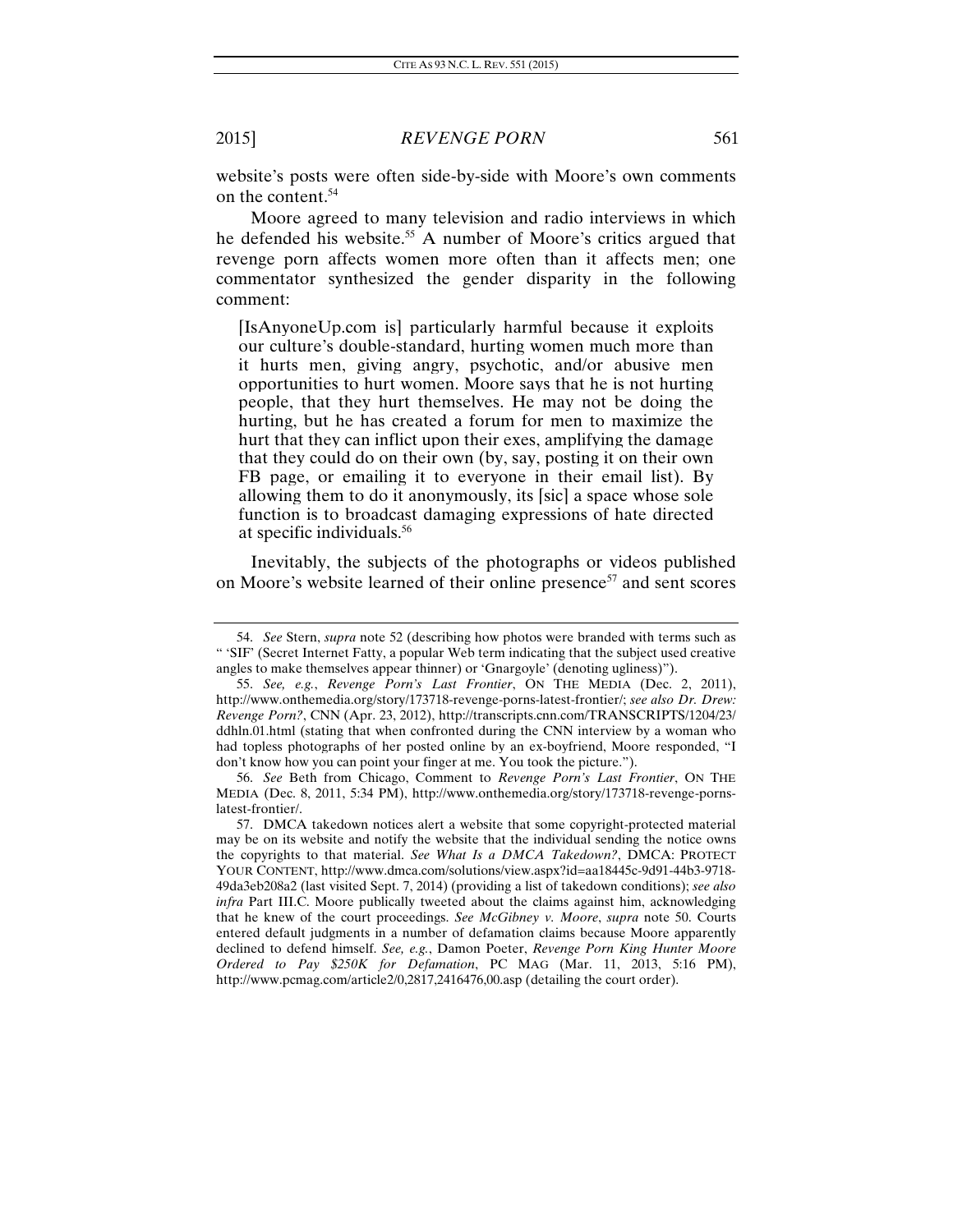of Digital Millennium Copyright Act ("DMCA")58 takedown notices to Moore.<sup>59</sup>

Charlotte Laws sent Moore numerous takedown notices in 2013.60 Laws was first exposed to the world of revenge porn when nude photos of her daughter appeared on Moore's site.<sup>61</sup> Moore refused to comply with the takedown notices.<sup>62</sup> Laws contends that she emailed Moore to ask him to remove the photo of her daughter in accordance with the DMCA.<sup>63</sup> When Moore refused, Laws contacted local law enforcement, then the FBI.<sup>64</sup> Eventually, because of the attention she was bringing to this issue, Laws herself purportedly became a target, and noticed at least one hacker in an unmarked white car parked outside of her home, attempting to access her digital information.65 Laws received help from the group Anonymous, an international group of hackers, who subsequently crashed Moore's servers in an effort to hold Moore "accountable for his actions."<sup>66</sup>

Moore was arrested in January of 2014 on charges of hacking email accounts, stealing nude photographs, and posting those images online under the Computer Fraud and Abuse Act, a federal computer hacking law.<sup>67</sup> In a Grand Jury indictment filed in the United States

 <sup>58.</sup> Digital Millennium Copyright Act of 1998, Pub. L. No. 105-304, 112 Stat. 2860 (1998) (codified as amended in scattered sections of 17 U.S.C.).

<sup>59.</sup> *See* Amanda Holpuch, *Hunter Moore of IsAnyoneUp.com Announces New Revenge Porn Website*, GUARDIAN (Dec. 6, 2012, 7:00PM), http://www.theguardian.com/ culture/us-news-blog/2012/dec/06/hunter-moore-isanyoneup-revenge-porn-website (stating that Moore received DMCA takedown notices).

 <sup>60.</sup> Charlotte Laws, *I've Been Called the "Erin Brockovich" of Revenge Porn, and for the First Time Ever, Here Is My Entire Uncensored Story of Death Threats, Anonymous and the FBI*, XO JANE (Nov. 21, 2013, 11:00 AM), http://www.xojane.com/it-happened-tome/charlotte-laws-hunter-moore-erin-brockovich-revenge-porn (detailing Laws's experience in attempting to get the pornographic photo of her daughter off of the Internet).

<sup>61.</sup> *Id.* 

<sup>62.</sup> *Id.* 

<sup>63.</sup> *Id.* 

<sup>64.</sup> *Id.*

<sup>65.</sup> *Id.*

 <sup>66.</sup> Jessica Roy, *Anonymous Hunts Hunter Moore to Hold Him 'Accountable' for His Revenge Porn Empire*, BETABEAT (Dec. 2, 2012, 4:50 PM), http://betabeat.com/2012/12/ anonymous-launches-ophunthunter-to-destroy-hunter-moore-and-his-revenge-pornempire/ (detailing Anonymous' hack into Moore's servers).

<sup>67.</sup> *See 2 Men Charged with Hacking Email to Post Nude Pics*, ASSOCIATED PRESS (Jan. 23, 2014, 9:58 PM), http://news.yahoo.com/2-men-charged-hacking-email-post-nudepics-005735222.html (describing Moore's arrest); Computer Fraud and Abuse Act, 18 U.S.C. § 1030 (2012).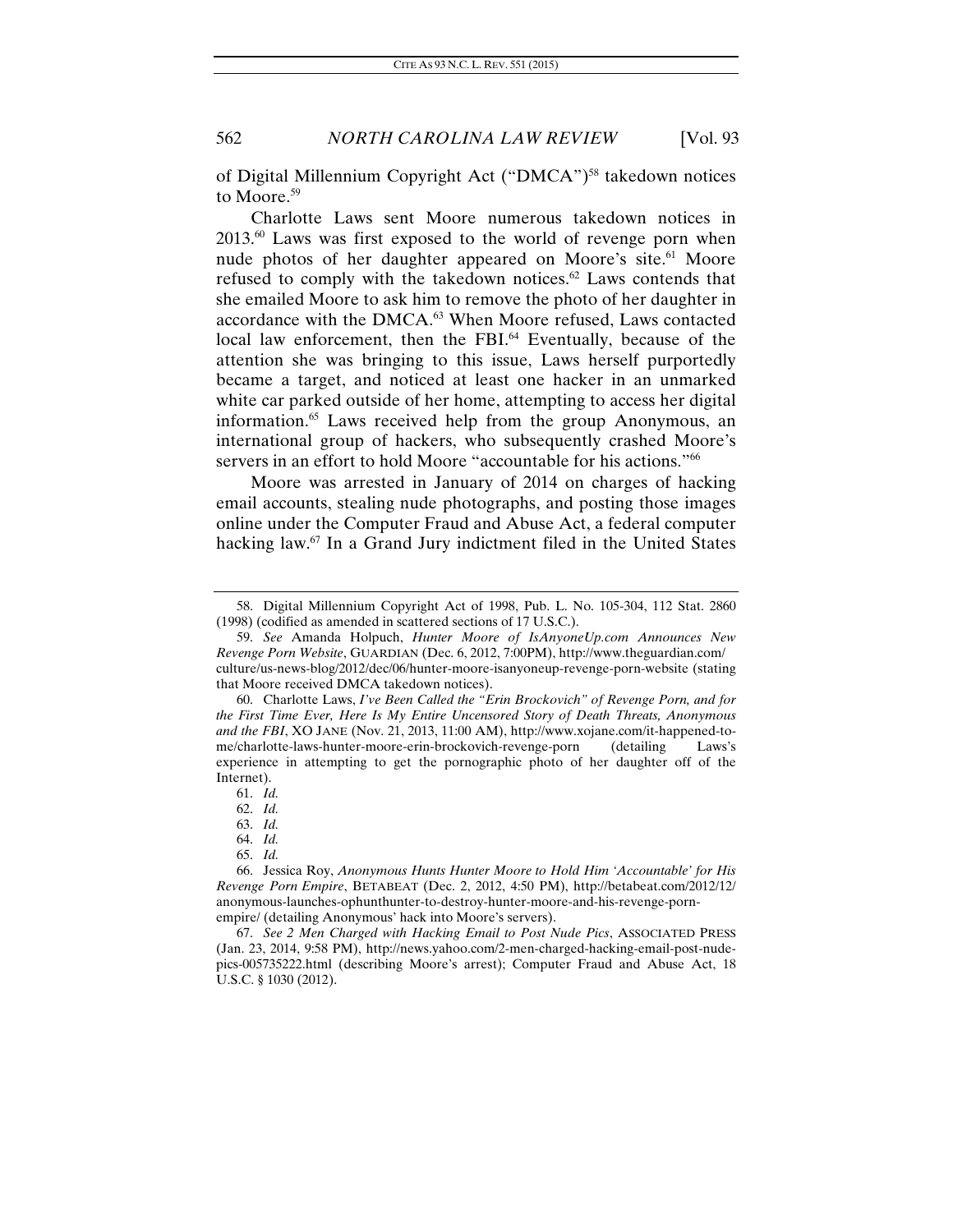District Court for the Central District of California in October of 2013, the government alleged that Moore hired co-defendant Charles Evens to hack into revenge porn victims' computers and that Moore "would send payments to defendant Evens using Paypal or directly from his bank account in exchange for the nude pictures . . . and would post the victims' nude pictures on his website, IsAnyoneUp.com, without the victim's authorization."68 In a press release, the United States Attorney's Office for the Central District of California stated that if Moore was convicted under the charges, he could "face up to five years in federal prison."69 Moore was released to his parents' custody on bail of \$100,000 while he awaited trial, originally set to begin in September of  $2014$ .<sup>70</sup> In a karmic turn for the self-crowned "King of Revenge Porn," Moore's release was under the condition that he "stay off the [I]nternet."71

Although the founder of modern revenge porn may no longer be engaging in that conduct, some argue that Moore's arrest only leaves room for the next "most hated man on the [I]nternet" to take his place.72 Moore's website has since been bought. However, in the time since IsAnyoneUp.com went under, a number of copycat sites have followed in Moore's digital footsteps, perpetuating the revenge porn genre.<sup>73</sup> One of these websites is  $MyEx.com<sub>1</sub><sup>74</sup>$  whose tagline is: "Get

 <sup>68.</sup> Indictment at 3, United States v. Moore, No. CR13-0917 (C.D. Cal. Dec. 30, 2013), *available at* http://cdn3.sbnation.com/assets/3902317/revenge-porn-moore-evensindictment.pdf.

 <sup>69.</sup> Press Release, United States Attorney's Office, Cent. Dist. of Cal., Two California Men Arrested for Email Hacking Scheme That Yielded Nude Photos That Were Posted on 'Revenge Porn' Website, (Jan. 23, 2014), *available at* http://www.justice.gov/usao/cac/ Pressroom/2014/008.html.

 <sup>70.</sup> Ian McDonald, *'King of Revenge Porn' Released to Parents, Now Grounded with No Internet*, FOX NEWS 40 (Feb. 24, 2014), http://fox40.com/2014/01/24/king-of-revengeporn-released-to-parents-now-grounded-with-no-internet/ (stating that a federal judge prohibited Moore from having Internet access). As of the date of publication, Moore's trial had been delayed and is currently scheduled to begin in March of 2015. Veronica Rocha, *'Revenge Porn' Conviction Is a Legal First*, SCI-TECH TODAY (Dec. 6, 2014), http://www.sci-tech-today.com/story.xhtml?story\_id=020002G0IWD4#.

<sup>71.</sup> *Id.*

<sup>72.</sup> *See, e.g.*, Caitlin Dewey, *Hunter Moore Is in Jail, but That Just Means Some Other Despicable Character Is "The Most-Hated Man on the Internet" Now*, WASH. POST (Jan. 24, 2014), http://www.washingtonpost.com/blogs/style-blog/wp/2014/01/24/hunter-moore-is -in-jail-but-that-just-means-some-other-despicable-character-is-the-most-hated-man-onthe-internet-now/ (arguing that despite Moore's "despicable" behavior, his activities were legal).

 <sup>73.</sup> *See, e.g.*, ADULT ANONYMOUS UPLOAD, http://anonib.com/ (last visited Oct. 16, 2014); GF REVENGE, http://www.girlfriendrevenge.com (last visited Oct. 16, 2014); MY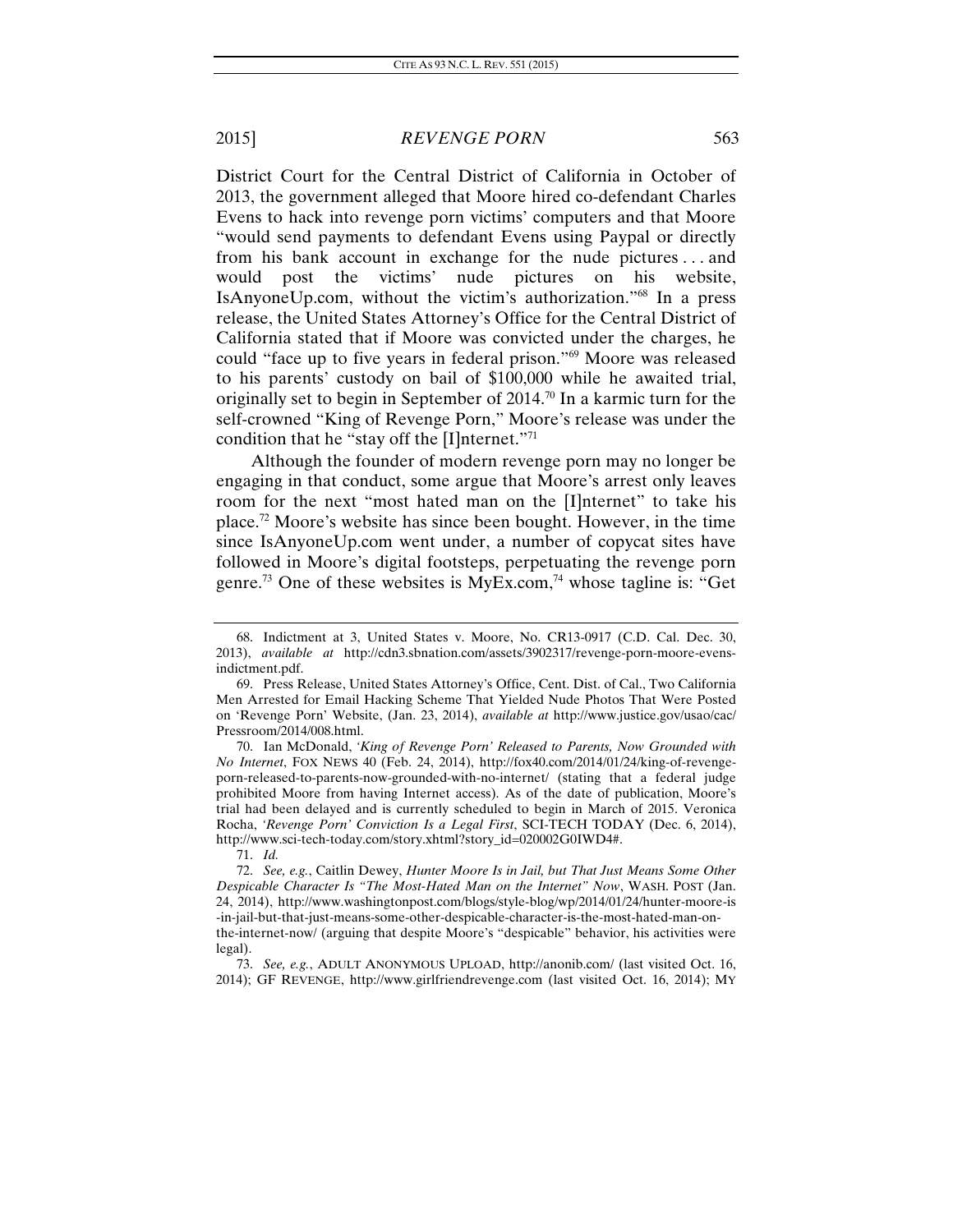Revenge."75 MyEx.com allows anonymous posters to submit photos of their exes along with information such as their names, ages, locations, and alleged sexual proclivities. For instance, one poster's submission is entitled "She likes money."76 The anonymous poster uploaded ten photos, nine of which are sexually explicit, and left the following comment: "Anonymous 7291 says: Well shell [sic] have a baby by you and then find another one to have a baby with."77 MyEx.com is just one of many websites that allow anonymous posters to submit sexually explicit content along with identifying information about the subject.78

Websites like MyEx.com may have learned from Moore's mistakes. Rather than hiring staff to filter out submissions of child pornography, MyEx.com simply presents a forum for anonymous posters to upload content and write commentary. MyEx.com does not contain any commentary on the submissions by the website owners, unlike the commentary that Moore posted on IsAnyoneUp.com.<sup>79</sup> Further, MyEx.com has its own "FAQ" section answering commonly asked questions such as, "How do I have a post of me removed?" and "How do I find out who posted these pictures?"80

80. *See FAQ*, MY EX: GET REVENGE, http://www.MyEx.com/faq/ (last visited Oct. 31, 2014) (listing and answering four frequently asked questions: "1. What if I was a minor when the pictures were taken? We have a zero tolerance policy, contact us immediately to have it removed. 2. How do I find out who posted these pictures? We do not keep any records of the people who post. No emails, IP addresses, or info. 3. How do I have a post of me removed? Click the link in the post that says remove my name & follow the instructions. 4. What if I own these images not the person who posted them? Send us the

EX, http://MyEx.com/ (last visited Oct. 16, 2014). Although these sites are currently running, they are not stable, and many revenge porn sites go under. *See, e.g.*, http://yougotposted.com/ (last visited Oct. 16, 2014) (re-directing users to the National Conference of State Legislatures' website displaying "State 'Revenge Porn' Legislation").

 <sup>74.</sup> MY EX: GET REVENGE, http://MyEx.com (last visited Sept. 7, 2014).

<sup>75.</sup> *Id.* 

<sup>76.</sup> Source intentionally omitted and on file with the North Carolina Law Review. The author has omitted the source to avoid contributing to the violation of the woman's privacy by generating views of the nonconsensual photographs.

 <sup>77.</sup> *Id.*

<sup>78.</sup> For additional examples of similar sites, see *supra* note 73.

 <sup>79.</sup> Although the IsAnyoneUp.com website is now defunct, articles published about the website during 2011 mention the comments Moore left on sexually explicit photographs and videos. *See* Danny Gold, *The Man Who Makes Money Publishing Your Nude Pics*, THE AWL (Nov. 10, 2011), http://www.theawl.com/2011/11/the-man-whomakes-money-publishing-your-nude-pics ("Moore uploads those photos and attaches identifying screen-grabs from the person's Facebook, Tumblr or Twitter accounts whatever's available. He sometimes adds a pithy caption and a reaction gif at the end, usually from a television show or meme.").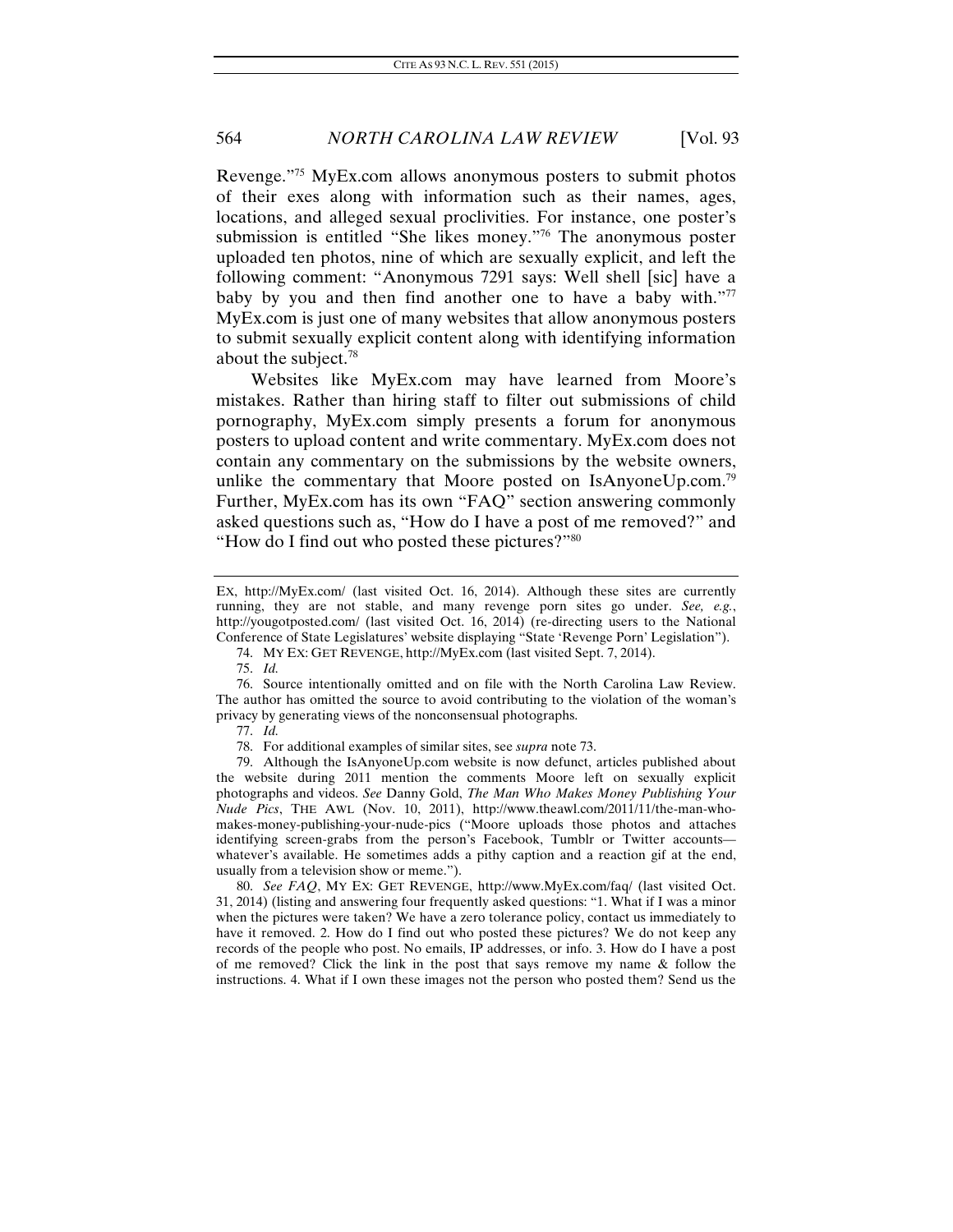Most importantly, the revenge porn website ostensibly allows individuals to easily remove their photos by clicking a link entitled "Remove Name."81 MyEx.com has altered its removal policy over the last year. The "Remove Name" link once prompted revenge porn victims to pay  $$499$ .<sup>82</sup> In return, the site promised to delete their record from the site "within 24 to 72 hours, [r]emove MyEx.com search results from Google within 72 hours, [and] [r]emove MyEx.com search results from Yahoo and Bing usually within 7 days."83 Recently, the site has revised its removal policy to allow individuals to submit removal requests for a number of reasons.<sup>84</sup> For example, one can submit a DMCA takedown request, a minor removal request, or a general removal request.<sup>85</sup>

Victims of revenge porn can expect little recourse from the websites themselves. MyEx.com's frequently asked questions section might seem to place the website in a more responsible light than Moore's IsAnyoneUp.com model. However, the site takes a hands-off approach to tracking posters: "We do not keep any records of the people who post. No emails, IP addresses, or info."86

If revenge porn victims fail to get the content removed from a website like MyEx.com, they may hope to retain legal counsel. As discussed below, however, constitutional and legislative protections granted to revenge porn websites and revenge porn posters may hinder victims' efforts to seek recourse.

# II. CONSTITUTIONAL AND LEGISLATIVE PROTECTIONS FOR REVENGE PORN

A number of constitutional amendments and federal laws currently help protect revenge porn from legal regulation. Among

copyright registration number that you received from the copy right [sic] office after you registered the photos. If you do not have a copy right [sic] registration number we will ignore your emails.").

<sup>81.</sup> *See* MY EX: GET REVENGE, *supra* note 74 .

 <sup>82.</sup> A snapshot of MyEx.com as it looked on November 1, 2013 is available through an Internet archive. *Delete This Record Now!*, MY EX: GET REVENGE (Nov. 1, 2013), *available at* http://web.archive.org/web/20131114075501/http://myex.com/post-removal/ juliet-ailene-murph/7947/.

<sup>83.</sup> *Id.*

<sup>84.</sup> *Removal Policy*, MY EX: GET REVENGE, http://www.myex.com/removal-policy/ (last visited Oct. 31, 2014).

<sup>85.</sup> *Id.* 

<sup>86.</sup> *See supra* note 80.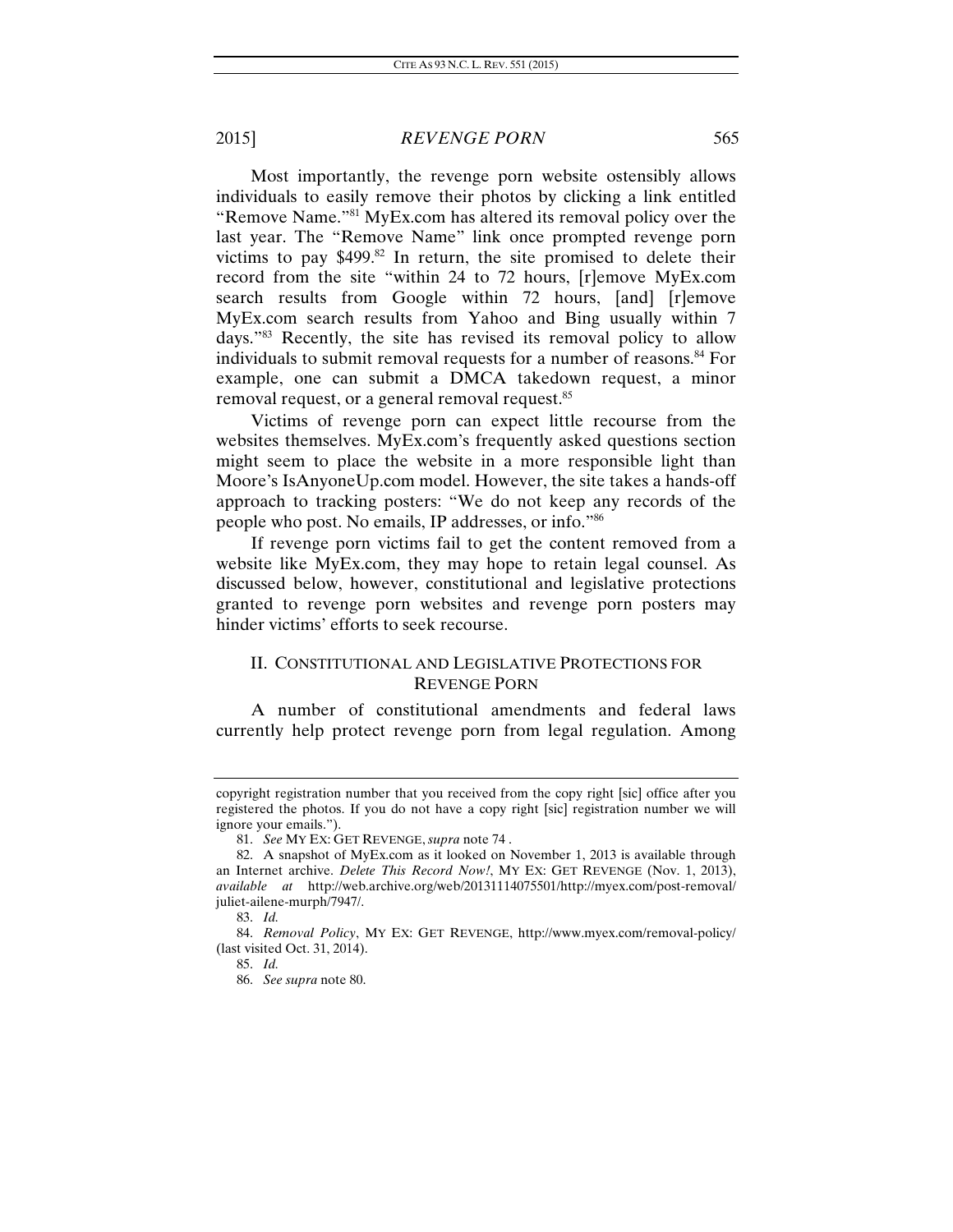these are the First Amendment and section 230 of the Communications Decency Act. This Part of this Comment analyzes both of these constitutional and legislative devices and concludes that under current federal law, revenge porn is a protected genre.

## *A. The First Amendment*

The First Amendment of the United States Constitution protects a fundamental right of freedom of speech. $87$  In just forty-five words, the First Amendment outlines an essential right of the American democracy: "Congress shall make no law respecting an establishment of religion, or prohibiting the free exercise thereof; or abridging the freedom of speech, or of the press; or the right of the people peaceably to assemble, and to petition the Government for a redress of grievances."88

The Supreme Court has developed protective devices to ensure that Americans have significant safeguards. There are three major theories as to why freedom of speech is so essential to our culture. The first is self-fulfillment, which is the idea that we realize ourselves by our expression and that expression is unique in terms of human fulfillment.<sup>89</sup> The second is truth and the marketplace of ideas, or the belief that if we let everything into the marketplace the best idea will come to the fore.<sup>90</sup> The third is self-governance, or the idea that in order to contribute to an active public discourse and best govern ourselves we need all the information about a politician or political issue.<sup>91</sup> Our society values minority ideas and contrarian beliefs because permitting this speech allows us to test our ideas against others' and determine their worth. An expansive marketplace is also essential to promote tolerance of varying beliefs, especially political

<sup>87.</sup> U.S. CONST. amend. I.

 <sup>88.</sup> *Id.*

<sup>89.</sup> *See* Whitney v. California, 274 U.S. 357, 375 (1927) ("[T]he greatest menace to freedom is an inert people . . . public discussion is a political duty; and . . . this should be a fundamental principle of the American government.").

<sup>90.</sup> *See* Abrams v. United States, 250 U.S. 616, 630 (1919) ("[T]he best test of truth is the power of the thought to get itself accepted in the competition of the market.").

<sup>91.</sup> *See* Alexander Mieklejohn, *Freedom to Hear and to Judge*, 10 LAW. GUILD REV. 26, 27–28 (1950) (arguing that "we the people" means voters who govern themselves and require information to make informed decisions when we vote); *see also* CASS R. SUNSTEIN, REPUBLIC.COM 2.0, at 6 (2007) (arguing that we need a set of common experiences to work towards some goal to be able to speak with the other side and that shared experiences allow us a place in the middle to have that conversation).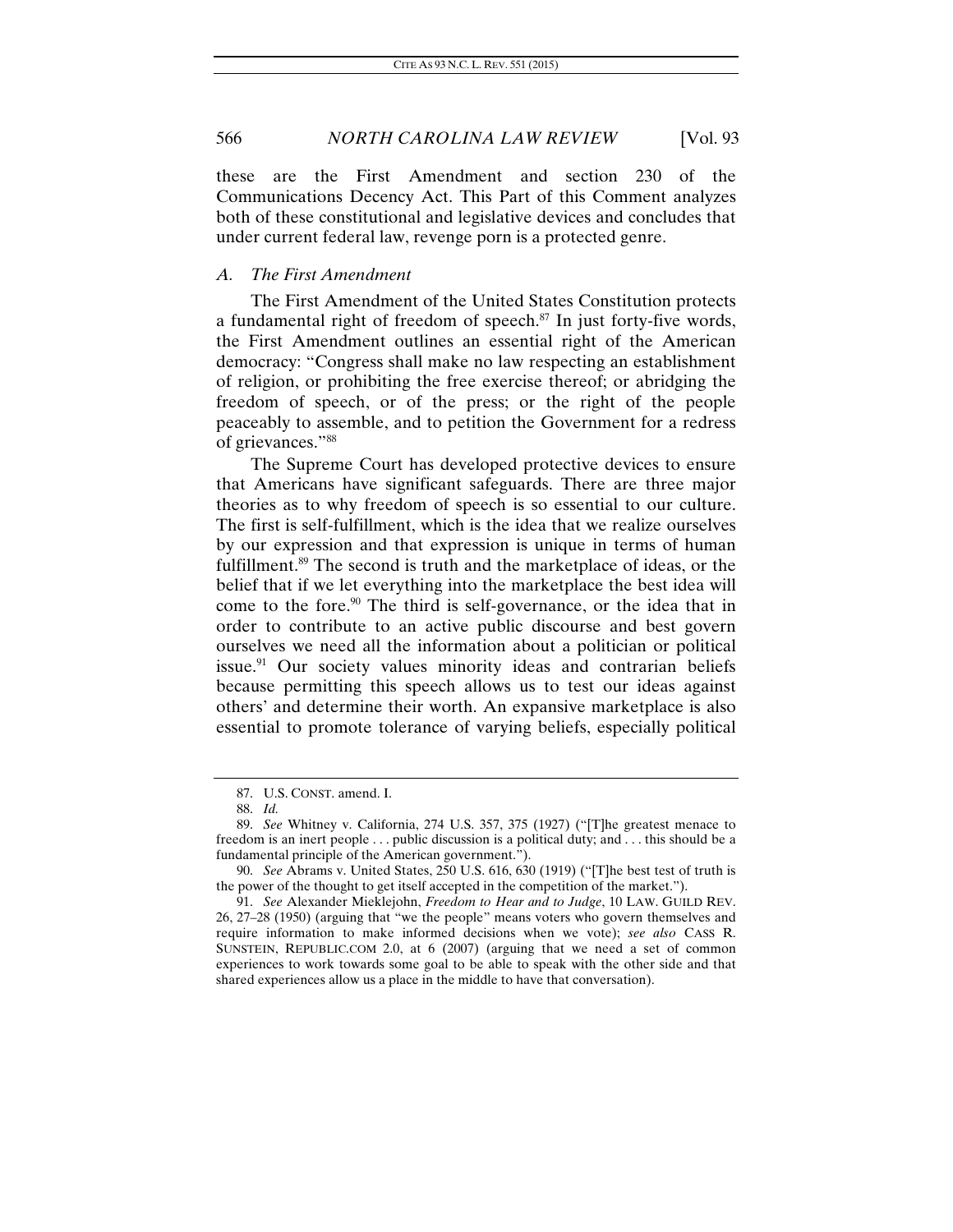and religious beliefs.<sup>92</sup> Many individuals disagree about the level of protection that the First Amendment should grant to Internet pornography. Some argue that pornography can be construed as a form of speech, while others consider it a violation of privacy and a form of female objectification.<sup>93</sup>

There are a few ways in which courts analyze First Amendment issues. The first is a categorical approach, which looks at the type of speech the government is attempting to regulate and determines whether that speech falls into a category of unprotected speech.<sup>94</sup> The second is a balancing approach, in which courts weigh competing interests against one another.<sup>95</sup> Critics argue that this second approach is troublesome because it is inherently subjective, and requires decisions to be made on a case-by-case basis, resulting in sometimes-uneven decisions and, at times, possibly conflicting First Amendment doctrine.<sup>96</sup> A third approach examines the forum in which the speech occurred to determine what level of freedom of speech or expression protection should be granted to the speaker in that particular forum. $97$  This Comment addresses each category in turn.

 <sup>92.</sup> The marketplace-of-ideas theory has received criticism because it assumes a level playing field for all ideas. Some argue that this is incorrect, as some marketplace voices are louder than others due to disparities of power, poverty, access, opportunity, and education. *See, e.g.*, Jerome A. Barron, *Access to the Press—A New First Amendment Right*, 80 HARV. L. REV. 1641, 1647–48 (1967). Moreover, we often surround ourselves with people who have similar ways of thinking, which keeps the marketplace from working properly. *Id.*

<sup>93.</sup> *See* Caryn Jacobs, *Patterns of Violence: A Feminist Perspective on the Regulation of Pornography*, 7 HARV. WOMEN'S L.J. 5, 41–43 (1984); *see also* Wendy McElroy, *A Feminist Defense of Pornography*, 17 FREE INQUIRY MAG., Fall 1997, at 14, 14–15 (2004) (analyzing three different perspectives feminists have on pornography). *But see* Nadine Strossen, *A Feminist Critique of "The" Feminist Critique of Pornography*, 79 VA. L. REV. 1099, 1110 (1993).

<sup>94.</sup> Joseph Blocher, *Categoricalism and Balancing in First and Second Amendment Analysis*, 84 N.Y.U. L. REV. 375, 382 (2009)

<sup>95.</sup> *Id.* at 381.

<sup>96.</sup> *See, e.g.*, Kathleen M. Sullivan, *The Supreme Court, 1991 Term—Foreword: The Justices of Rules and Standards*, 106 HARV. L. REV. 22, 58 (1992) (arguing that balancing "tends to collapse decisionmaking back into the direct application of the background principle or policy to a fact situation"); *see also* Antonin Scalia, *The Rule of Law As a Law of Rules*, 56 U. CHI. L. REV. 1175, 1179 (1989) (arguing that a balancing method permits judges to decide cases based on their political preferences).

 <sup>97.</sup> Blocher, *supra* note 94, at 390.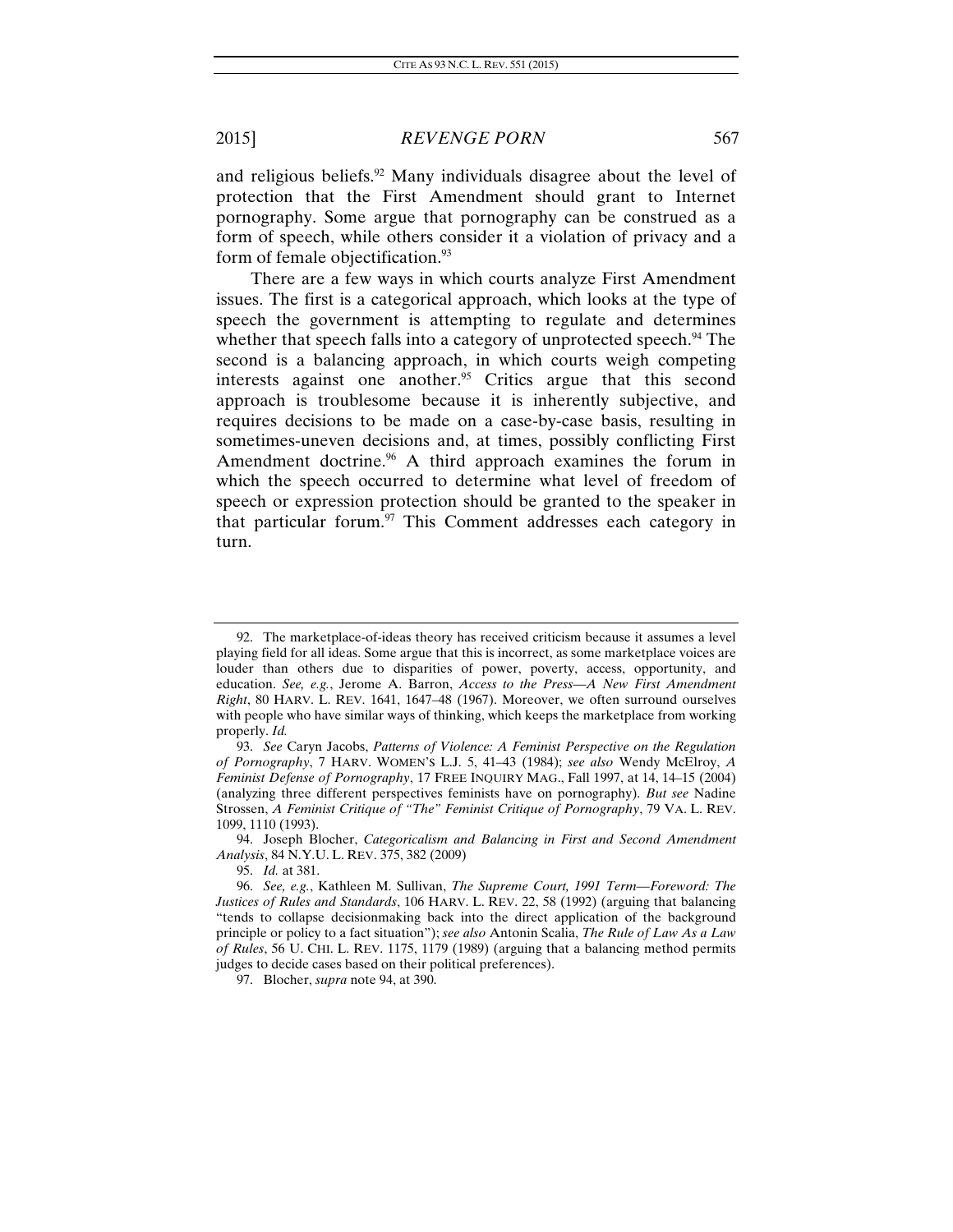1. The Categorical Approach: Obscene Speech and Defamation

A few categories of speech are not granted protection under the First Amendment.<sup>98</sup> Obscene speech and defamatory speech are among the unprotected areas of speech.<sup>99</sup> Elements of the revenge porn phenomenon may fall into both of these categories.

Obscenity does not receive First Amendment protection, as it is considered "utterly without redeeming social value,"100 even when exhibited solely to adults.101 However, adults do have a right to possess and enjoy obscenity in their homes.102

As Justice Potter Stewart famously remarked about obscenity, "I know it when I see it."103 That nebulous characterization has since been refined, and the Supreme Court has articulated a more concrete, three-part obscenity test to determine whether some material is obscene and therefore unprotected by the First Amendment.104 The material in question must meet the following elements: (1) "whether 'the average person, applying contemporary community standards' would find that the work, taken as a whole, appeals to the prurient interest"; (2) "whether the work depicts and describes, in a patently offensive way, sexual conduct specifically defined by the applicable

 <sup>98.</sup> Chaplinsky v. New Hampshire, 315 U.S. 568, 571–72 (1942) (holding that certain categories of speech do not receive First Amendment protection).

<sup>99.</sup> *Id.* at 571–72 ("There are certain well-defined and narrowly limited classes of speech, the prevention and punishment of which have never been thought to raise any Constitutional problem. These include the lewd and obscene . . . .")

<sup>100.</sup> Roth v. United States, 354 U.S. 476, 484, 487 (1957) ("[I]mplicit in the history of the First Amendment is the rejection of obscenity as utterly without redeeming social importance. . . . Sex, a great and mysterious motive in human life, has indisputably been a subject of absorbing interest to mankind through the ages; it is one of the vital problems of human interest and public concern.").

<sup>101.</sup> Paris Adult Theatre I v. Slaton, 413 U.S. 49, 57–58 (1973) (holding that exhibition of obscene materials in places of public accommodation, even to consenting adults, can be prohibited, as "there are legitimate state interests at stake in stemming the tide of commercialized obscenity, even assuming it is feasible to enforce effective safeguards against exposure to juveniles and to passersby," because "[r]ights and interests 'other than those of the advocates are involved' ").

 <sup>102.</sup> Stanley v. Georgia, 394 U.S. 557, 568 (1969) (holding that a person has a constitutional right to view obscene materials in his own home; therefore, a restriction on this right is valid only if it is necessary to promote a compelling state interest and the restriction is narrowly tailored to promote that interest).

<sup>103.</sup> Jacobellis v. Ohio, 378 U.S. 184, 196 (1964) (holding that a French film, *The Lovers*, was not obscene and therefore protected by the First Amendment).

 <sup>104.</sup> Miller v. California, 413 U.S. 15, 24 (1973).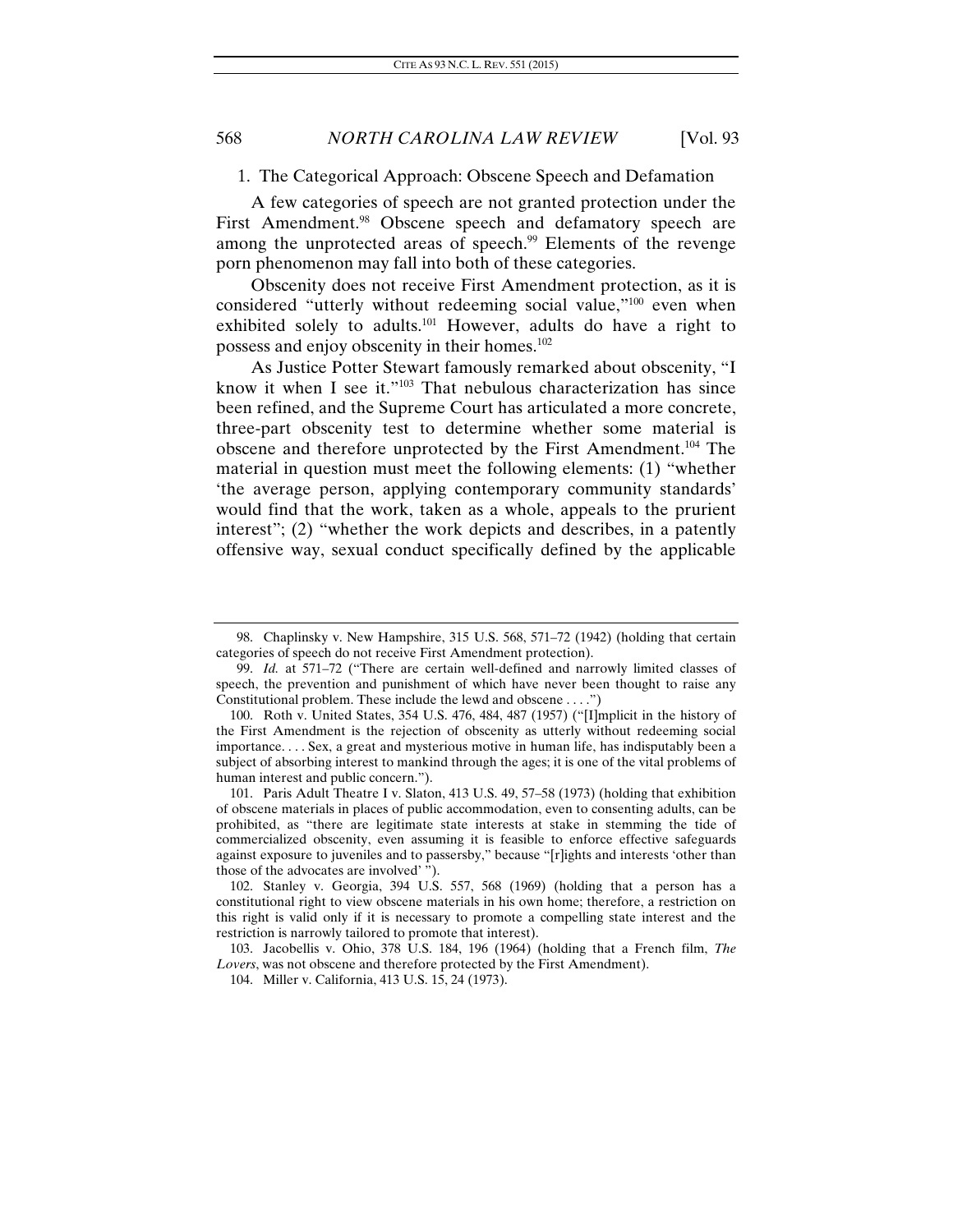state law"; and (3) "whether the work, taken as a whole, lacks serious literary, artistic, political, or scientific value."105

Note that nudity alone is not enough to meet the contemporary community standards burden,<sup>106</sup> even if the nudity depicts an individual's buttocks.107 However, a number of state interests *can* justify banning the sale and display of obscene materials, even to consenting adults.108 These state interests include maintaining the quality of life in the community<sup>109</sup> and reducing crime and uplifting the moral fabric of society, among others. $110$ 

Some scholars argue that revenge porn should be categorically banned like other unprotected areas of speech, such as obscenity.<sup>111</sup> This argument relies on historical precedent, as traditionally the First Amendment has not protected nude depictions of individuals.<sup>112</sup> Those that argue for the criminalization of nonconsensual pornography believe that it can be outlawed without interfering with First Amendment protections.<sup>113</sup> It is unlikely that revenge porn will be considered obscene for the purposes of labeling it an unprotected category of speech under the First Amendment because, as discussed below, the Supreme Court is reticent to expand on the limited number of exceptions of types of speech that are unprotected by the First Amendment.

113. *Id.*

<sup>105.</sup> *Id.*

 <sup>106.</sup> Jenkins v. Georgia, 418 U.S. 153, 161 (1974) (holding that the film *Carnal Knowledge* is not obscene as nothing in the film was patently offensive and therefore the material failed to meet the *Miller* obscenity test).

<sup>107.</sup> *See* Erznoznik v. Jacksonville, 422 U.S. 205, 217 (1975) (striking down a city ordinance banning nudity in drive-through movies).

<sup>108.</sup> *See, e.g.*, Alexander v. United States, 509 U.S. 544 (1993) (involving a store that was selling obscene material that was confiscated by local police and all contents destroyed).

<sup>109.</sup> *See* City of Renton v. Playtime Theatres, Inc., 475 U.S. 41, 54 (1986) (holding that a city may prohibit the location of an adult movie store via zoning regulations as a time, place, or manner restriction).

<sup>110.</sup> *Id.* at 50–53 (stating that the city's ordinance aided in preventing the secondary effects of increased neighborhood crime).

 <sup>111.</sup> *See, e.g.*, Volokh, *supra* note 16 ("I think courts can rightly conclude that as a categorical matter such nude pictures indeed lack First Amendment value.").

<sup>112.</sup> *Id.* ("Historically and traditionally, such depictions would likely have been seen as unprotected obscenity (likely alongside many consensual depictions of nudity). And while the Court has narrowed the obscenity exception—in cases that have not had occasion to deal with nonconsensual depictions—in a way that generally excludes mere nudity (as opposed to sexual conduct or "lewd exhibition of the genitals"), the fact remains that historically such depictions would not have been seen as constitutionally protected.").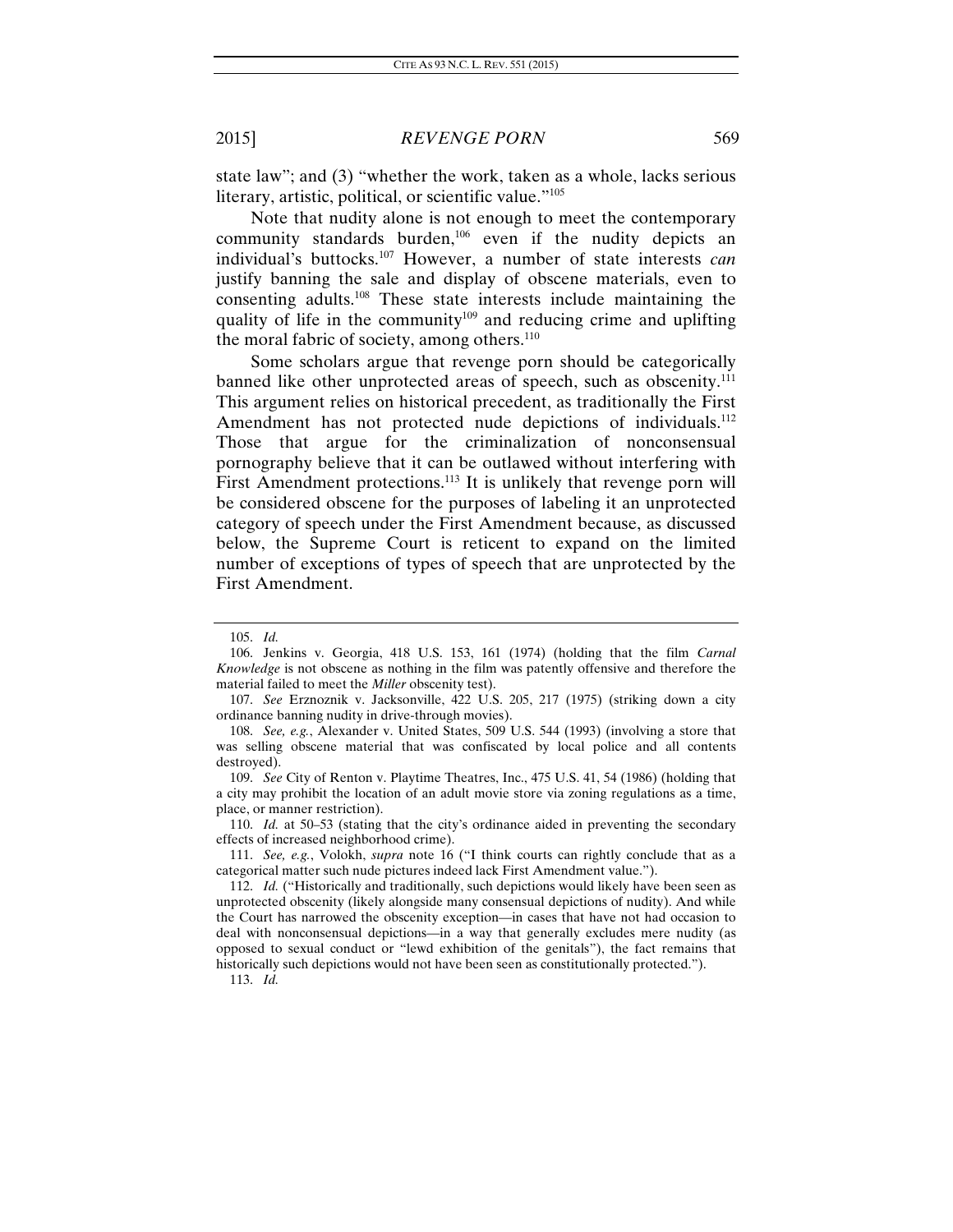The Supreme Court's stance on obscenity was reaffirmed in a 2010 case, *United States v. Stevens*, 114 which concerned obscene speech in the form of "animal crush" fetish videos.<sup>115</sup> The Court held that  $18$ U.S.C. § 48, a federal statute that criminalized the portrayal of certain depictions of animal cruelty, was substantially overbroad and invalid under the First Amendment.<sup>116</sup> In the majority opinion, Chief Justice Roberts noted that the "First Amendment's guarantee of free speech does not extend only to categories of speech that survive an *ad hoc* balancing of relative social costs and benefits."117

An argument could be made that revenge porn should be considered obscene, regardless of the Court's ruling in *Stevens*, as revenge porn depicts sexual activity without the consent of the individual or individuals involved, which arguably appeals to the prurient interest. Further, revenge porn may be considered offensive sexual conduct given the noted lack of consent and potentially secretive nature of the exposure of the photographs and videos. The lack of consent may also contribute to an argument that there is no artistic or scientific value to revenge porn.

Despite these arguments, the Supreme Court's ruling in *Stevens* shows that the Court is unwilling to expand upon the obscene category of speech, even in situations as extreme as those involving animal crush videos. Therefore, it is unlikely that the Court would deem revenge porn a categorical violation of the First Amendment.

Defamation is yet another unprotected category of speech under the First Amendment.118 This claim requires a plaintiff to prove that a defendant published a defamatory statement concerning the plaintiff and that the statement caused the plaintiff to suffer actual damages.<sup>119</sup> Publication does not require anything more than the defendant telling the defamatory statement to at least one person other than the plaintiff.120 States can determine their own standards for defamatory falsehoods about private individuals on matters of public concern (that is, issues in which the public has a legitimate interest) and the

 <sup>114.</sup> United States v. Stevens, 559 U.S. 460, 465–66 (2010).

 <sup>115.</sup> Animal "crush videos" depict semi-nude women physically crushing small animals, typically using their high heels to harm the animals. *Id.*

<sup>116.</sup> *Id.* at 482.

<sup>117.</sup> *Id.* at 470.

 <sup>118.</sup> N.Y. Times Co. v. Sullivan, 376 U.S. 254, 279–80 (1964).

<sup>119.</sup> *Id.*

<sup>120.</sup> *See* M&R Inv. Co. v. Mandarino, 748 P.2d 488, 491 (1987).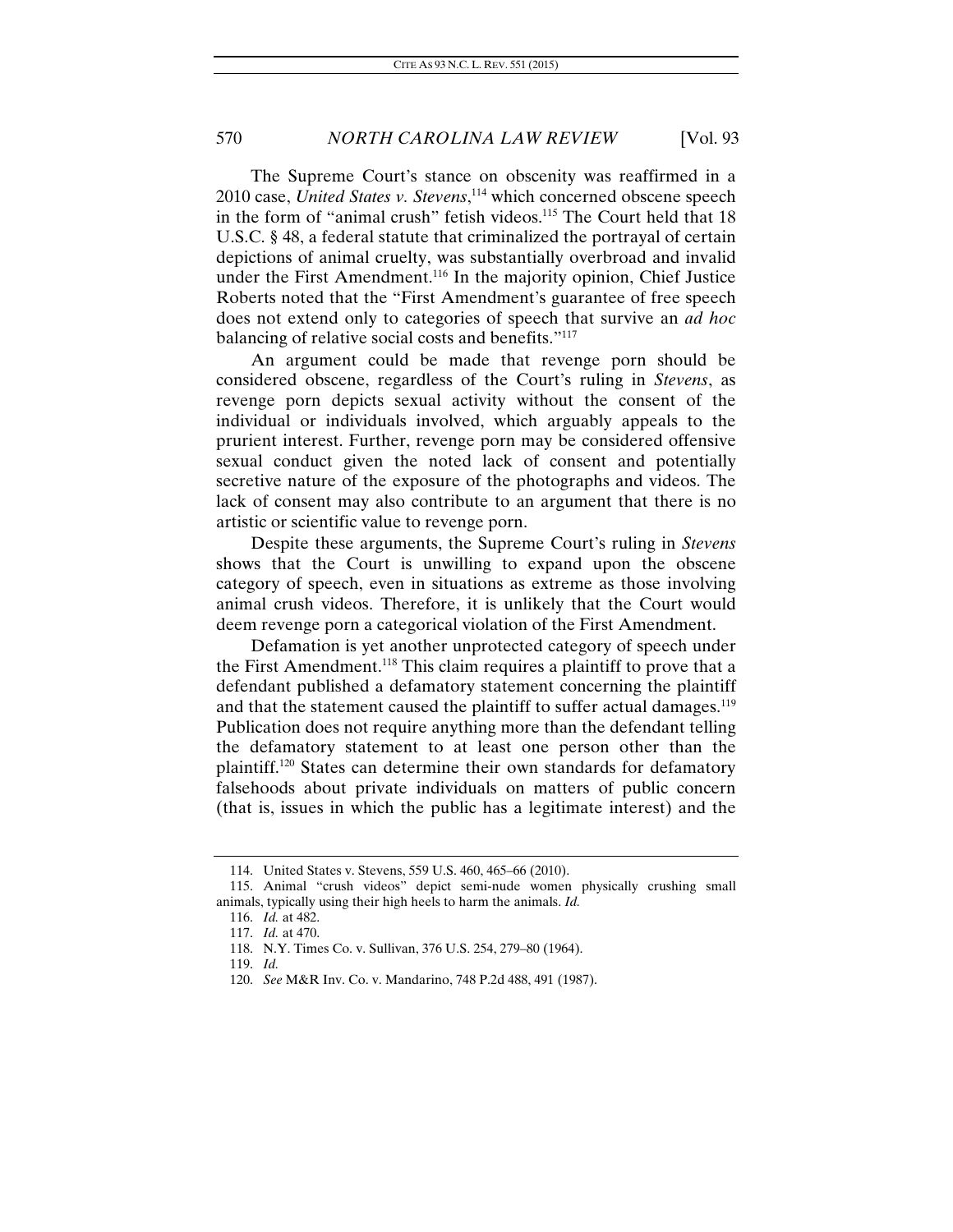private plaintiff may recover damages if the statement was false and negligent.121 The defamation test is altered if a person is a public or political figure,<sup>122</sup> in that a public or political figure will bear the burden of typically showing by clear and convincing evidence that a false statement was made about them with either actual malice or reckless disregard.123 It is important to distinguish between statements made as facts and those made as opinions. Factually false statements—in other words, lies—cannot be prohibited by statute<sup>124</sup>; moreover, statements of opinion are also protected speech under the First Amendment.<sup>125</sup> Further, actual malice requires that the defendant have subjective awareness of probable falsity.126 This relatively high barrier prevents a chilling effect on speech and allows more speech into the marketplace.<sup>127</sup>

A defamation claim may prove inapt as a remedy for revenge porn victims for a number of reasons. First, because reputation is not a tangible quality, monetary damages are often insufficient—and may not ever be sufficient in a revenge porn victim's case—to repair a reputation damaged by defamation.128 As such, broad laws protecting defamation necessarily prevent some qualified individuals from entering into the political realm for fear of the inevitable intrusion

<sup>121.</sup> *Id.* 

 <sup>122.</sup> *Sullivan*, 376 U.S. at 279–80 (rejecting a defamation claim for lack of actual malice). In *Sullivan*, the defendants ran an advertisement that included some incorrect information about a recent civil rights demonstration. *Id.* at 256–57. The plaintiff, a local police commissioner, claimed that the advertisement's mistakes reflected badly upon his personal character. *Id.* at 258. The Court held that the defendants' incorrect statements were inconsequential, as the overall gist of the advertisement represented true facts. *Id.* at 271, 279–80.

<sup>123.</sup> *Id.* (stating that failure to investigate alone does not constitute actual malice).

<sup>124.</sup> *See, e.g.*, United States v. Alvarez, 567 U.S. \_\_\_, slip op. at 3 (2012) (holding that the Stolen Valor Act violated the First Amendment as it constituted a content-based restriction on free speech).

<sup>125.</sup> *See, e.g.*, Jewell v. NYP Holdings, Inc., 23 F. Supp. 2d 348, 381–82 (S.D.N.Y. 1998) (holding that a quote from a New York Post article that described the plaintiff as a "fat, failed, former sheriff's deputy" was a hyperbole, and therefore was a protected opinion under the First Amendment).

<sup>126.</sup> *See* St. Amant v. Thompson, 390 U.S. 727, 730–33 (1968) (holding that a public official must prove actual malice). The Court defined actual malice as whether the plaintiff has shown "sufficient evidence to permit the conclusion that the defendant in fact entertained serious doubts as to the truth of his publication. Publishing with such doubts shows reckless disregard for truth or falsity and demonstrates actual malice." *Id.* at 731.

<sup>127.</sup> *See id.* 

 <sup>128.</sup> David S. Ardia, *Reputation in a Networked World: Revisiting the Social Foundations of Defamation Law*, 45 HARV. C.R.-C.L. L. REV. 261, 261–63, 267–68 (2010).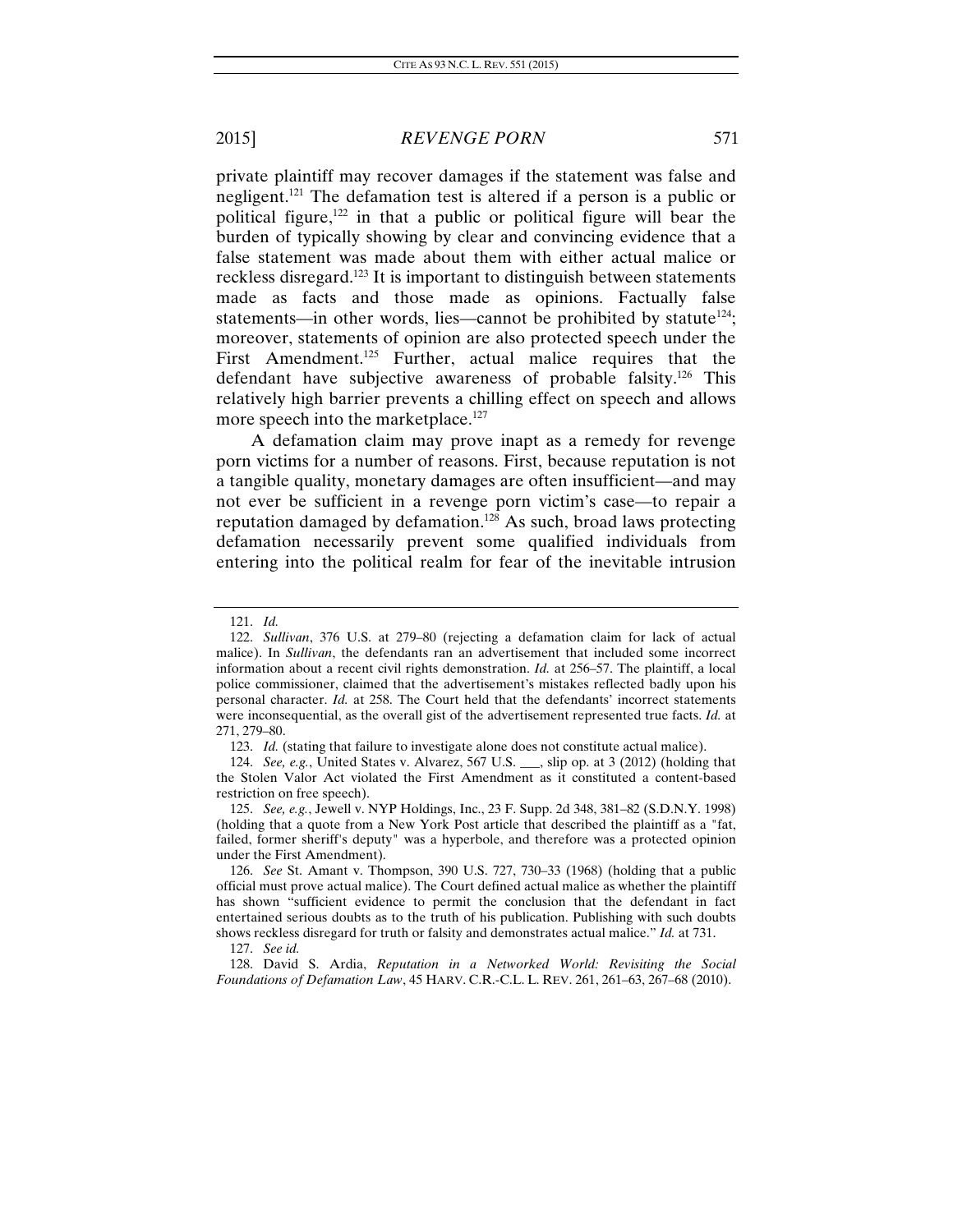upon their private lives by the American media and the lack of repercussions for defamatory statements made against those individuals.<sup>129</sup>

Further, defamation is a more difficult claim to substantiate if it is based on the pornographic photo or video that the subject presumably willingly took. Unless the photographs or videos on the revenge porn site have been digitally altered, they are presumably true. In other words, unless the sexually explicit content on the site is false, that content will not be considered defamatory.130 Often, the revenge porn truly depicts what the individual looks like, as it was taken by the individual herself or himself. As such, it is unlikely that a revenge porn victim would be able to succeed in a defamation claim.

2. The Balancing Approach: Profanity and Pornography

Anonymous postings on revenge porn sites often include profane language that is protected under the First Amendment. The Court has held that profanity enjoys First Amendment protection except in limited situations, such as in broadcast media and in schools.<sup>131</sup> In these situations, courts will often weigh the competing interests in a balancing test.132 Despite this balancing test, a regulation targeting profanity is only valid if the profanity contains fighting words or the regulation is necessary to protect a captive audience or minors.<sup>133</sup>

As for pornography, the First Amendment may protect the "porn" of revenge porn unless the depiction is obscene which, as discussed, is a difficult burden to meet. There are a few limited circumstances in which courts have permitted the government to ban

133. *Cohen*, 403 U.S. at 21 ("[W]e are often 'captives' outside the sanctuary of the home and subject to objectionable speech."(citation omitted)).

<sup>129.</sup> *See* Jones v. Dirty World Entm't Recordings L.L.C., No. 13-5946 (6th Cir. June 16, 2014).

<sup>130.</sup> *See* MacElree v. Philadelphia Newspapers, 674 A.2d 1050, 1053 (Pa. 1996) (holding that if a statement cannot be proven true or false, it is likely an opinion, and therefore cannot form the basis of a defamation claim).

<sup>131.</sup> *See* Cohen v. California, 403 U.S. 15, 18 (1971) (holding that offensive language is protected by the First Amendment and that profanity can only be regulated if it is in the form of fighting words or it is necessary to protect minors or a captive audience).

 <sup>132.</sup> Competing interests can include protecting against fraud, reducing crime, maintaining quality of life, and uplifting moral tone of society. *See* Paris Adult Theatre I v. Slaton, 413 U.S. 49, 57–59 (1973). Other interests include avoiding political corruption/appearance of corruption, *see* Buckley v. Valeo, 424 U.S. 1, 26–29 (1976), protecting students against vulgar and lewd speech, *see* Bethel Sch. Dist. No. 403 v. Fraser, 478 U.S. 675, 685–86 (1986), and protecting residential property and preserving peace and security, *see* Frisby v. Shultz, 487 U.S. 474, 485–88 (1988).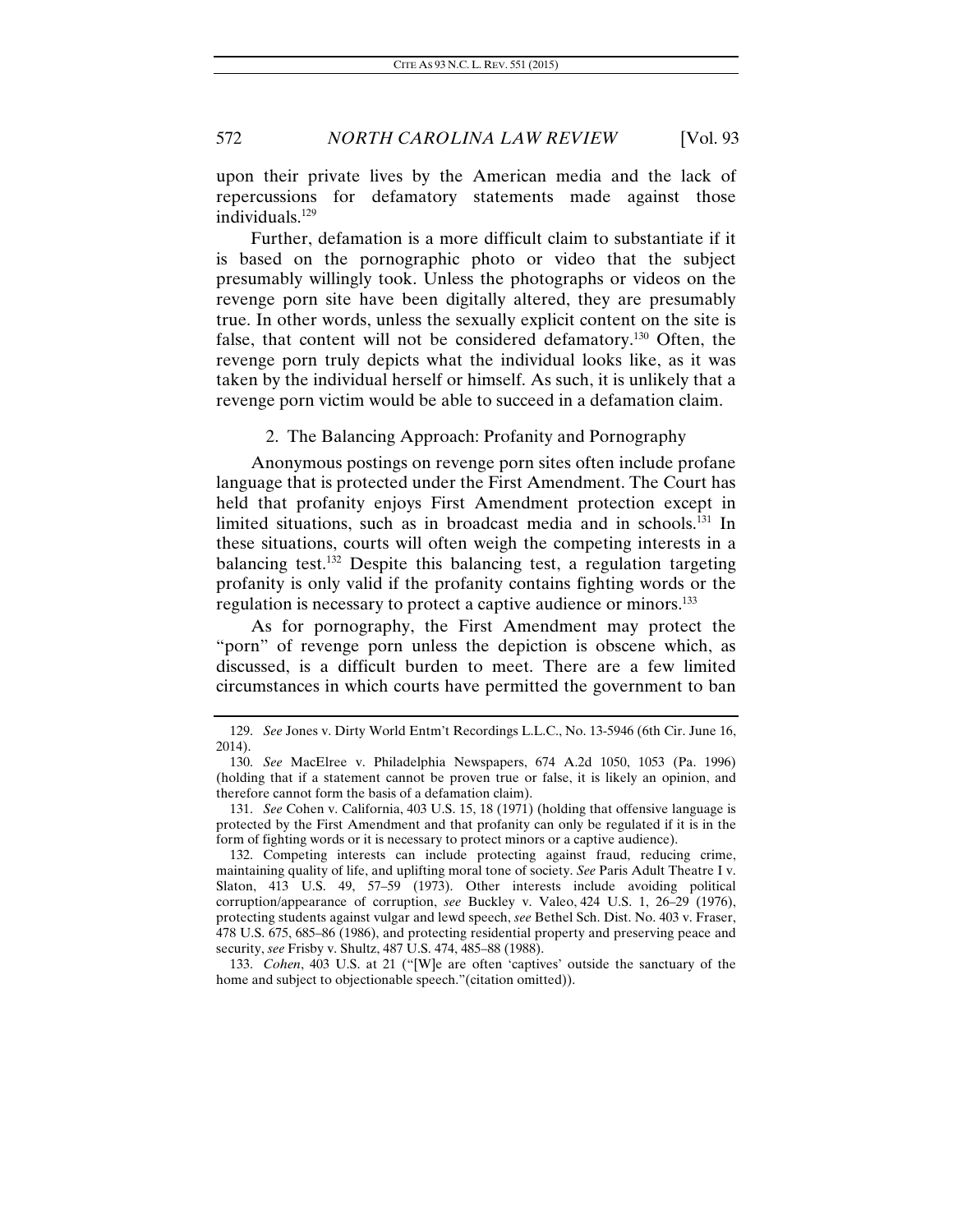or restrict access to pornographic content. For instance, pornography can be subject to government control in an attempt to limit minors' access to it, as the government has a substantially overriding interest in protecting minors.134 The government may also use its zoning powers to proscribe places where pornographic businesses operate by targeting the secondary effects of those businesses.135 Many of those who argue that pornography should be prohibited argue that it is a form of sexual discrimination against women and that it causes harmful attitudes and actions towards women in society.<sup>136</sup>

An argument might be made that revenge porn is distinct from traditional pornography because, although both revenge porn and traditional pornography involve the depiction of sexual acts, revenge porn involves the nonconsensual exposure of those sexual acts. That is, although the taking of pornographic photographs or videos is presumably initially consensual,<sup>137</sup> the subject has not consented to the sharing of those photographs or videos.<sup>138</sup> Therefore, it may be possible to argue that revenge porn is not a subset of pornography, but rather a departure.

 <sup>134.</sup> Ginsberg v. New York, 390 U.S. 629, 643 (1968) (holding that the government may constitutionally prohibit minors from accessing certain sexually explicit material).

<sup>135.</sup> *See* Erznoznik v. City of Jacksonville, 422 U.S. 205, 217 (1975) (striking down a city ordinance banning nudity in drive-through movies).

<sup>136.</sup> *See* Catharine A. MacKinnon, *Not a Moral Issue*, 2 YALE L. & POL'Y REV. 321, 322–24 (1984) ("Obscenity is a moral idea; pornography is a political practice. . . . The two concepts represent two entirely different things."). Professor MacKinnon argues that while "[o]bscenity as such probably does little harm; pornography causes attitudes and behaviors of violence and discrimination which define the treatment and status of half of the population." *Id*; *see also* Heather S. Dixon, *A Temporary Ban on Pornography: A First Amendment-Friendly Stride Toward Gender Equality*, 20 S. CAL. REV. L. & SOC. JUST. 433, 437 (2011) (arguing that pornography harms all women, including pornographic actresses). Ms. Dixon emphasizes how the pervasive nature of the Internet has exacerbated the gender disparity linked to pornography, saying,

<sup>[</sup>t]he emergence of the internet as the predominant medium for the distribution and consumption of pornography has only increased the harm to women. Pornography's message is now more widespread, the harms of its production process occur more frequently, and it is difficult to monitor the extent to which porn actresses involved in its production have actually consented to such involvement.

*Id.* 

<sup>137.</sup> Much of the content on revenge porn websites appears in so-called "selfie" form and therefore seems to be willingly taken by the subject. *See infra* Part III.D.

<sup>138.</sup> *See infra* Part III.D.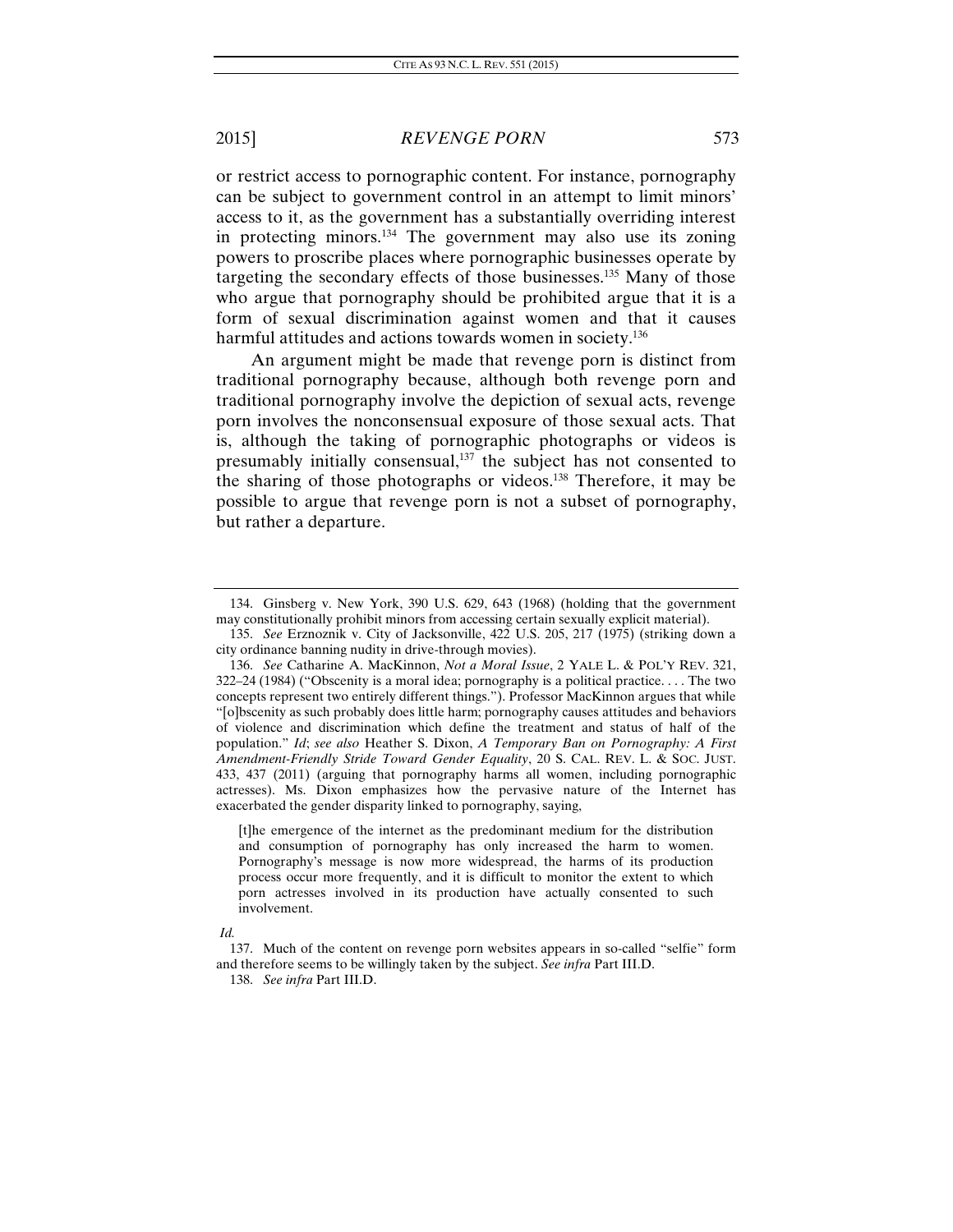However, despite that argument, this Comment argues that because of similarities in the actual content of revenge porn and pornography, courts likely will view revenge porn as an extension of pornography. By this extension, therefore, the First Amendment would seem to protect revenge porn posters. If this argument is successful, revenge porn may be slightly easier to categorize than pornography because of the way in which it is posted—namely, the content is submitted by typically anonymous users who are sharing sexually explicit content of unknowing and unwilling subjects.

## 3. The Public Forum Approach: The Internet and Government Regulation of the Internet

A public forum is a place that permits expressive activity either by tradition or by designation.<sup>139</sup> If the Internet is considered a public forum, expressive activity that occurs on the Internet will be given more protection under the First Amendment. Although it may be difficult to argue that the Internet is a traditional public forum as it has not "immemorially been held in trust for the use of the public,"<sup>140</sup> one might argue that the Internet has "been used for purposes of assembly, thoughts between citizens, and discussing public questions."141 In analyzing whether the Internet may qualify as a public forum, it is important to note from the outset that the Internet is not government property.<sup>142</sup> As such, it will not fall under the traditional public forum doctrine; however, the government has taken significant steps towards regulating portions of the Internet.<sup>143</sup> It must

 143. For instance, the U.S. Department of Commerce has had an ongoing contract with a California non-profit, Internet Corporation for Assigned Names and Numbers

<sup>139.</sup> *See, e.g.*, Hague v. C.I.O., 307 U.S. 496, 515 (1939).

 <sup>140.</sup> Int'l Soc. for Krishna Consciousness, Inc. v. Lee, 505 U.S. 672, 679 (1992) (quoting *Hague*, 307 U.S. at 515).

<sup>141.</sup> *Id.* For example, political activists often take to the Internet in the form of digital protests. *See* Robert Muggah & Gustavo Diniz, *A New Era of Digital Protest*, HUFFINGTON POST (Oct. 15, 2013, 11:03 AM), http://www.huffingtonpost.com/robertmuggah/a-new-era-of-digital-protest\_b\_4089763.html; *see also Internet Protests: The Digital Demo*, ECONOMIST (June 29, 2013), http://www.economist.com/news/international/ 21580190-technology-makes-protests-more-likely-not-yet-more-effective-digital-demo.

 <sup>142.</sup> Government property—such as streets, sidewalks, and parks—has long been considered a public forum for the purposes of free speech. *See Hague*, 307 U.S. at 515 (1939) ("Wherever the title of streets and parks may rest, they have immemorially been held in trust for the use of the public and, time out of mind, have been used for purposes of assembly, communicating thoughts between citizens, and discussing public questions. Such use of the streets and public places has, from ancient times, been a part of the privileges, immunities, rights, and liberties of citizens.").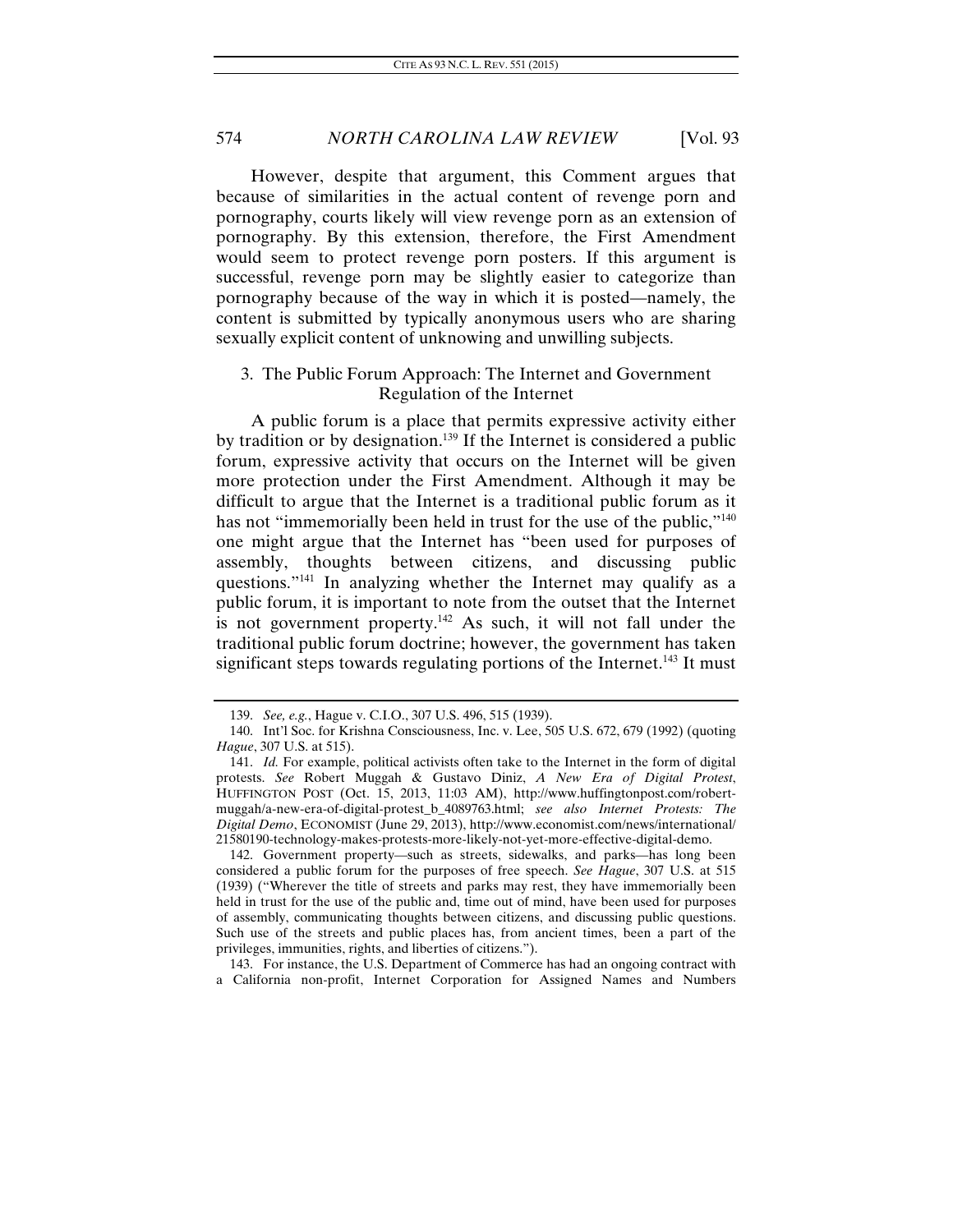also be noted that individual servers on the Internet may be exempt from a public forum qualification, as large portions of the Internet are dedicated to commercial speech, which has traditionally been granted less protection than other forms of speech<sup>144</sup> under the First Amendment.<sup>145</sup> When considering the Internet's multi-dimensional functionality, and the large number of individuals who are able to express their opinions on various outlets on the Internet, there is a strong argument that it functions as a public forum, despite its nontraditional form.

If the Internet is considered a public forum, the government may not be permitted to regulate Internet speech on the basis of content, depending upon the particular category of expression.146 As discussed below, in considering whether the government may be permitted to regulate revenge porn on the Internet, public forum considerations take into account the time, place, and manner of the regulation.

Some background may be helpful when considering government regulation of revenge porn on the Internet. If a government regulation is not aimed directly at speech itself but rather affects it indirectly, it will be considered a time, place, or manner restriction.<sup>147</sup> If a regulation of speech is content neutral, the following three-part test is applied: (1) the regulation must serve a significant governmental interest; (2) the regulation must be narrowly tailored to

<sup>(&</sup>quot;ICANN"), to control the assignment of Internet domain names. *See* Craig Timberg, *U.S. to Relinquish Remaining Control over the Internet*, WASH. POST (Mar. 14, 2014), http://www.washingtonpost.com/business/technology/us-to-relinquish-remaining-controlover-the-internet/2014/03/14/0c7472d0-abb5-11e3-adbc-888c8010c799\_story.html.

<sup>144.</sup> Citizens United v. Fed. Election Comm'n, 130 S. Ct. 876, 883 (2010) (noting that "[p]olitical speech is 'indispensable to decisionmaking in a democracy' " (quoting First Nat'l Bank of Boston v. Bellotti, 435 U.S. 765, 777 (1978)).

<sup>145.</sup> *See* Valentine v. Chrestensen, 316 U.S. 52, 54 (1942) (holding that purely commercial advertisements were not protected by the First Amendment). *But see* Va. State Bd. of Pharmacy v. Va. Citizens Consumer Council, 425 U.S. 748, 765 (1976) (holding that the public interest can be served by commercial speech, as some commercial expression may provide "indispensable" information; as such, the Court granted commercial speech a limited amount of First Amendment protection).

<sup>146.</sup> *See, e.g.*, Int'l Soc. for Krishna Consciousness, Inc. v. Lee, 505 U.S. 672, 678–79 (1992).

 <sup>147.</sup> A time, place, or manner restriction on speech is permitted if it is content neutral, narrowly tailored, serves a significant government interest, and leaves open ample alternative channels for communication. Ward v. Rock Against Racism, 491 U.S. 781, 791 (1989).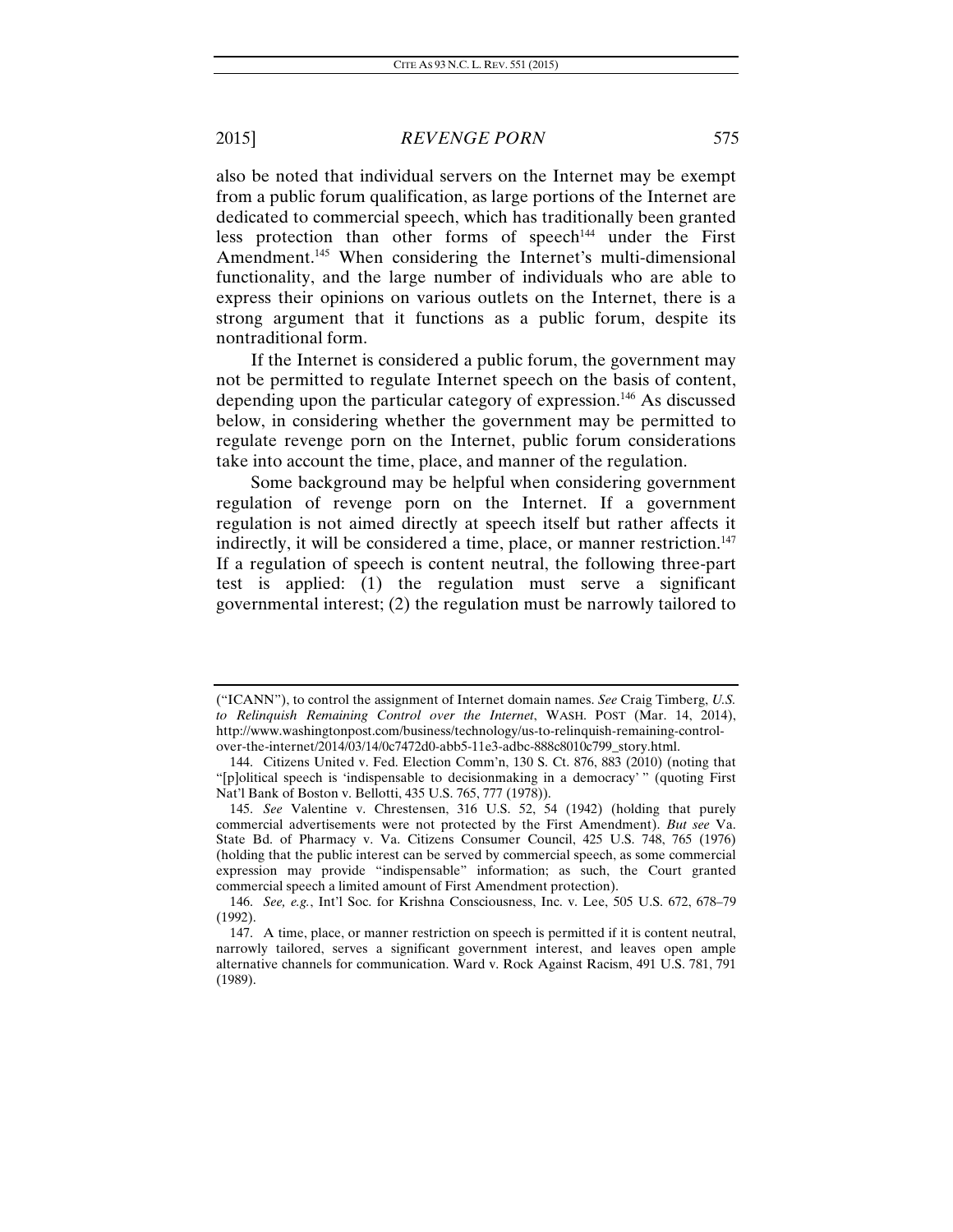achieve that objective; and (3) the regulation must leave open adequate alternative channels for communication.<sup>148</sup>

Regulation of communications on the Internet receives the relatively strict scrutiny given to the regulation of printed material.<sup>149</sup> Unlike the broadcast spectrum, which is a scarce resource (and for which the Court has allowed the government to engage in a more extensive time, place, and manner regulation than for print media), the Internet is hardly a scarce resource. Therefore, any time, place, or manner regulation on the Internet must be closely linked to the achievement of an important government interest. For example, in Reno v. ACLU,<sup>150</sup> the Court held that allowing minors access to "offensive" non-obscene material could not be outlawed if the effect would be to seriously restrict the rights of adults to such materials.<sup>151</sup>

Many argue that the government should not be permitted to regulate the Internet, as a digital landscape is a different form of property than traditional government-created boundaries in the physical world.152 Cyberspace is transnational and any rules created would necessarily be culture-specific. That is to say that many countries have different cultural norms, and Internet regulation would be difficult to impose on countries with differing perspectives. For example, the community standard element of the *Miller* obscenity  $test^{153}$  would be difficult to apply in an Internet forum, as community standards necessarily vary depending upon where a community is located and what societal values persist in that area. Further, local standards may prove more or less protective than national standards. It would therefore be difficult for federal legislation to provide a onesize-fits-all solution for revenge porn sites.

<sup>148.</sup> *See* United States v. Grace, 461 U.S. 171, 177 (1983).

 <sup>149.</sup> Reno v. ACLU, 521 U.S. 844, 868–70 (1997) (holding that Congress cannot prohibit sending over Internet "indecent" material that depicts sex in a "patently offensive" way). *Reno* distinguishes the Internet from broadcasting, holding that the Internet is not as "invasive" as radio or TV. *Id.* at 869. Further, the Internet is not a "scarce" commodity. *Id.* at 870. The Court stated that prior Supreme Court case law failed to provide any "basis for qualifying the level of First Amendment scrutiny that should be applied to this medium." *Id.* 

 <sup>150.</sup> *Id.*

 <sup>151.</sup> *Id.* at 874.

<sup>152.</sup> *See, e.g.*, Barlow, *supra* note 21 (arguing for a "hands off the internet" approach by the government because governments erect false boundaries, and cyberspace can be boundless).

<sup>153.</sup> *Supra* Part II.A.1.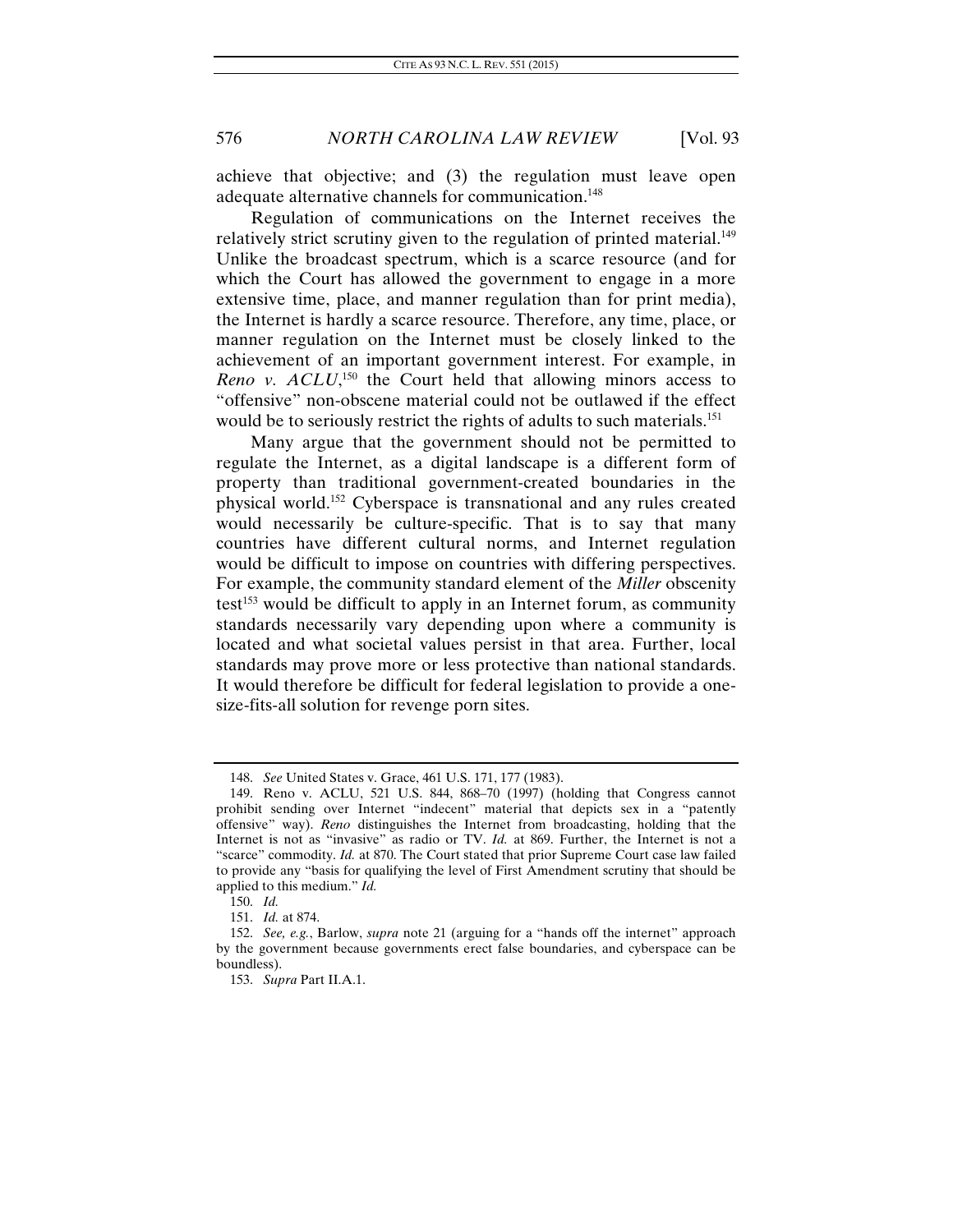There have been a number of cases concerning Internet pornography and its First Amendment value. For instance, indecency standards targeting obscene speech on the Internet were struck down in *Reno v. ACLU*. 154 Similarly, the Court struck down a section of the Child Online Protection Act ("COPA") that fined those who communicated material "harmful to minors" on the Internet in *Ashcroft v. ACLU*. <sup>155</sup> *Ashcroft v. Free Speech Coalition*156 held that the government may not, however, ban virtual child pornography.157 As for anonymous speech on the Internet, although some question the value of speech without accountability, the Supreme Court has recognized a qualified right to speak anonymously with political literature.<sup>158</sup>

It is clear that the existing framework is inexact. The Supreme Court has yet to rule on whether the Internet should be considered a public forum, and it is unclear whether the Court will ever consider the issue directly. Internet regulations are a difficult area, as many legal inferences are pulled from speech made in an offline world. Because the Internet regulations in place are imprecise, this Comment argues in Part IV that nonlegal solutions are required to protect victims of revenge porn.159 Protections provided to revenge porn website administrators and posters of revenge porn, including section 230 of the Communications Decency Act  $("CDA")$ ,<sup>160</sup> may obstruct victims' efforts to have the sexually explicit content removed from the Internet.

## *B. Section 230 of the Communications Decency Act*

Revenge porn website administrators may seek protection under section 230 of the Communications Decency Act.<sup>161</sup> section 230 states that "[n]o provider or user of an interactive computer service shall be

 <sup>154.</sup> *Reno*, 521 U.S. at 874 (noting that although protecting minors is an important objective, that objective cannot be achieved by restricting the free expression rights of adults, unless the defender of the statute shows that there is no less restrictive alternative available).

 <sup>155. 535</sup> U.S. 564, 566 (2002) (holding that the community standards provision of the COPA did not render it unconstitutional).

<sup>156. 535</sup> U.S. 234 (2002).

<sup>157.</sup> *Id.* at 256.

<sup>158.</sup> *See* McIntyre v. Ohio Elections Comm'n, 514 U.S. 334, 357 (1995) (holding that an Ohio statute banning anonymous speech was unconstitutional).

<sup>159.</sup> *See infra* Part IV.

 <sup>160. 47</sup> U.S.C. § 230 (2012).

 <sup>161.</sup> *Id.*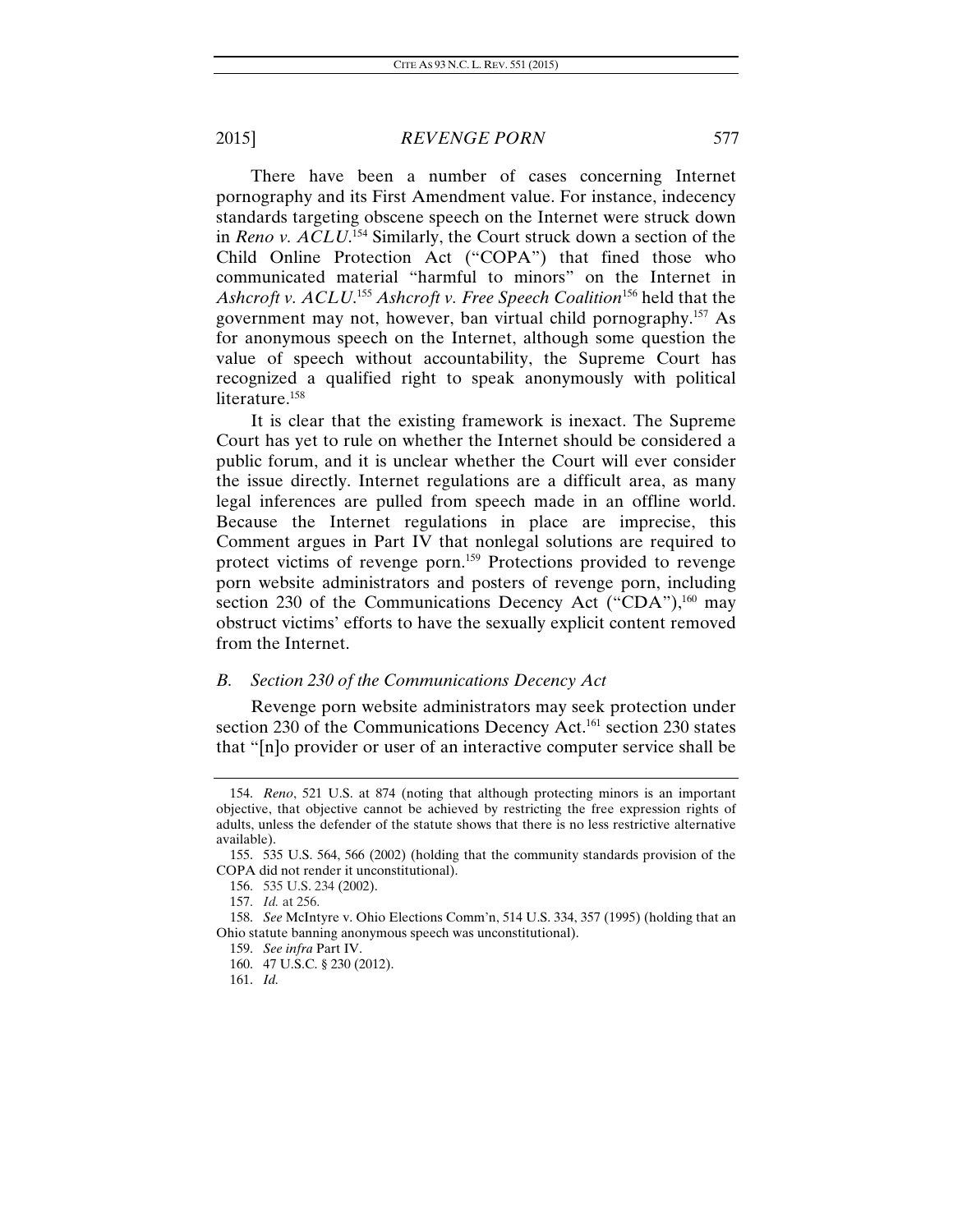treated as the publisher or speaker of any information provided by another information content provider."162 In effect, it protects website owners from liability for content posted by third parties.

In analyzing whether a website is immune from liability under section 230, courts apply a three-pronged test: (1) the defendant must be a "provider or user" of an "interactive computer service"; (2) the cause of action asserted by the plaintiff must "treat" the defendant "as the publisher or speaker" of the harmful information at issue; and (3) the information must be "provided by another information content provider," that is, the defendant must not be the "information content provider" of the harmful information at issue.<sup>163</sup> One of the earliest cases involving section 230 succinctly defines the protection granted, noting that section 230 "creates a federal immunity to any cause of action that would make service providers liable for information originating with a third-party user of the service."164

As a result of section 230, courts have been reluctant to find website operators liable for claims such as negligence<sup>165</sup> and defamation.166 However, if the website owners themselves interact with content provided by users of the website, they may be held liable as information content providers.167 For example, a 2008 case held the website Roommates.com liable in a housing discrimination suit because—despite the website's claim for protection under section 230—the website required users to enter information regarding their

<sup>162.</sup> *Id.* 

 <sup>163.</sup> Zeran v. Amer. Online, Inc., 129 F.3d 327, 330 (4th Cir. 1997) (testing the protection granted by section 230 for service providers).

<sup>164.</sup> *Id.*

 <sup>165.</sup> *See, e.g.*, Doe v. MySpace, 528 F.3d 413, 422 (5th Cir. 2008) (holding that a social networking site was immune from liability for failing to institute safety measures to protect minors). In *Doe*, the plaintiffs' daughter had lied about her age and communicated over MySpace with a man who later sexually assaulted her. *Id.* at 416. In the court's view, the Does's allegations were "merely another way of claiming that MySpace was liable for publishing the communications." *Id.* at 420.

 <sup>166.</sup> Barrett v. Rosenthal, 146 P.3d 510, 517, 529 (2006) (holding that an individual Internet user received immunity from liability for republication of defamatory statement on a listserv).

 <sup>167.</sup> MCW, Inc. v. badbusinessbureau.com, L.L.C., No. Civ.A.3:02-CV-2727-G, 2004 WL 833595, at \*9–10 (N.D. Tex. Apr. 19, 2004) (rejecting the defendant's motion to dismiss on the grounds of section 230 immunity). The court held that the plaintiff's allegations that the defendants wrote disparaging report titles and headings rendered them information content providers. *Id.* The website, www.badbusinessbureau.com, allows users to upload "reports" containing complaints about businesses they have dealt with. *Id.*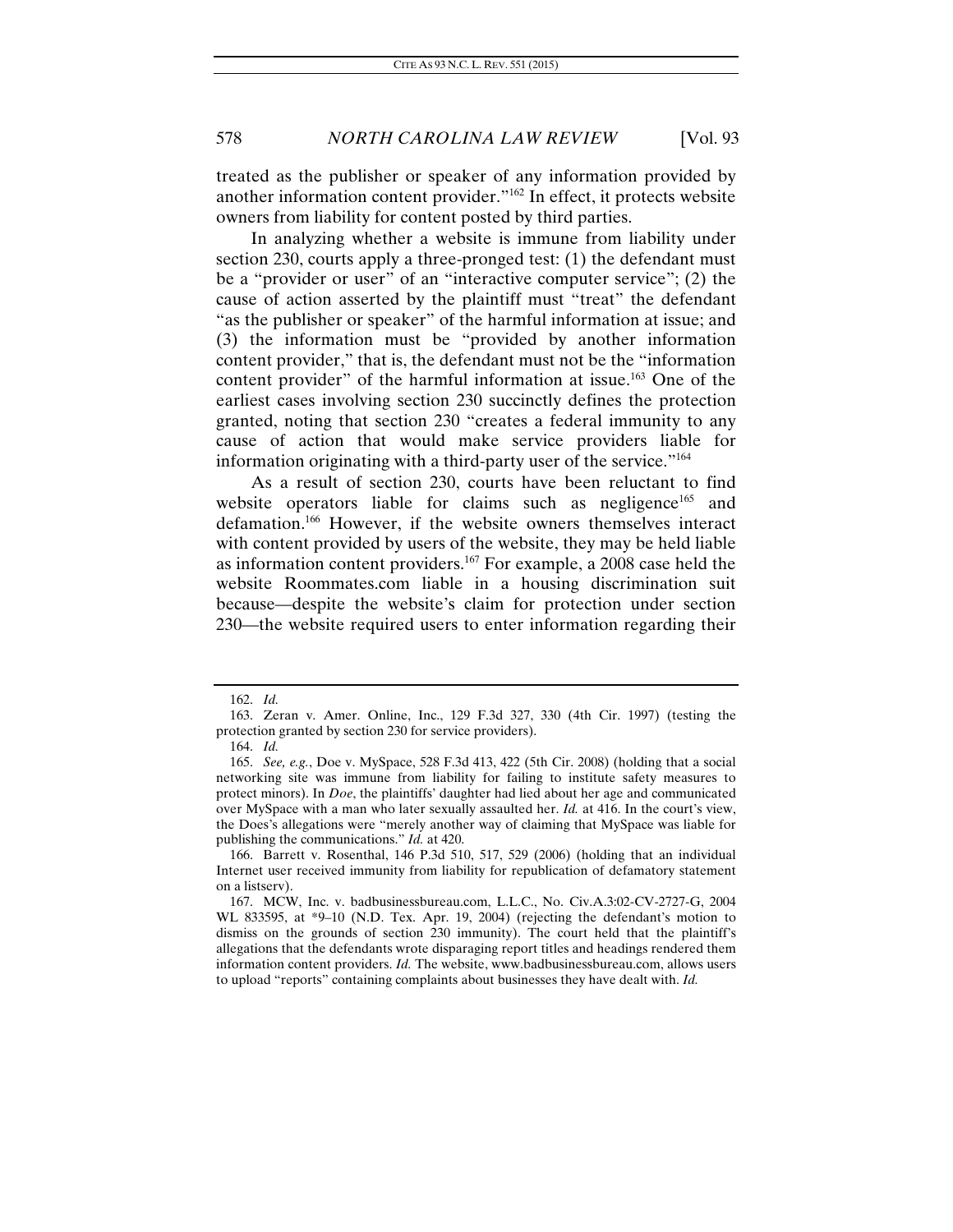gender, sexual orientation, and marital status.168 The court held that "[b]y requiring subscribers to provide the information as a condition of accessing its service, and by providing a limited set of prepopulated answers, Roommate becomes much more than a passive transmitter of information provided by others; it becomes the developer, at least in part, of that information."169

Revenge porn website owners may be more than simply proxies through which users share revenge porn if they sift through content for child pornography, as Moore admitted to doing when he operated his website.<sup>170</sup> Such interaction with the content seems to place some doubt on whether Moore and others like him could use section 230 as a defense because by interacting with the content, they have inserted themselves into the process. However, it is unlikely that every revenge porn website would be liable because of the extensive nature of the protection granted under section 230. Likewise, as noted previously, copycat websites seem to have learned from Moore's mistakes,171 and, going forward, likely will not require anonymous posters to insert information about themselves before accepting a submission.

## III. CAUSES OF ACTION AGAINST REVENGE PORN WEBSITE OWNERS AND SUBMITTERS

A number of legal claims potentially could be brought against owners of revenge porn websites and submitters of the pornographic content. These claims include publication of private facts, intentional infliction of emotional distress, and copyright infringement.

However, while these claims may provide protection in some instances, there are significant flaws with each legal claim that continue to leave victims vulnerable. Additionally, victims may not have the resources to hire a lawyer; the poster may not have assets to make it worth the lawyer's time; and victims may fear bringing publicity to content they are attempting to get removed or be intimidated by the difficulties in getting one sexually explicit picture

 <sup>168.</sup> Fair Hous. Council v. Roommates.com, L.L.C., 521 F.3d 1157, 1166 (9th Cir. 2008).

<sup>169.</sup> *Id.* 

<sup>170.</sup> *See supra* Part I.B.

<sup>171.</sup> *See supra* notes 79–86 and accompanying text.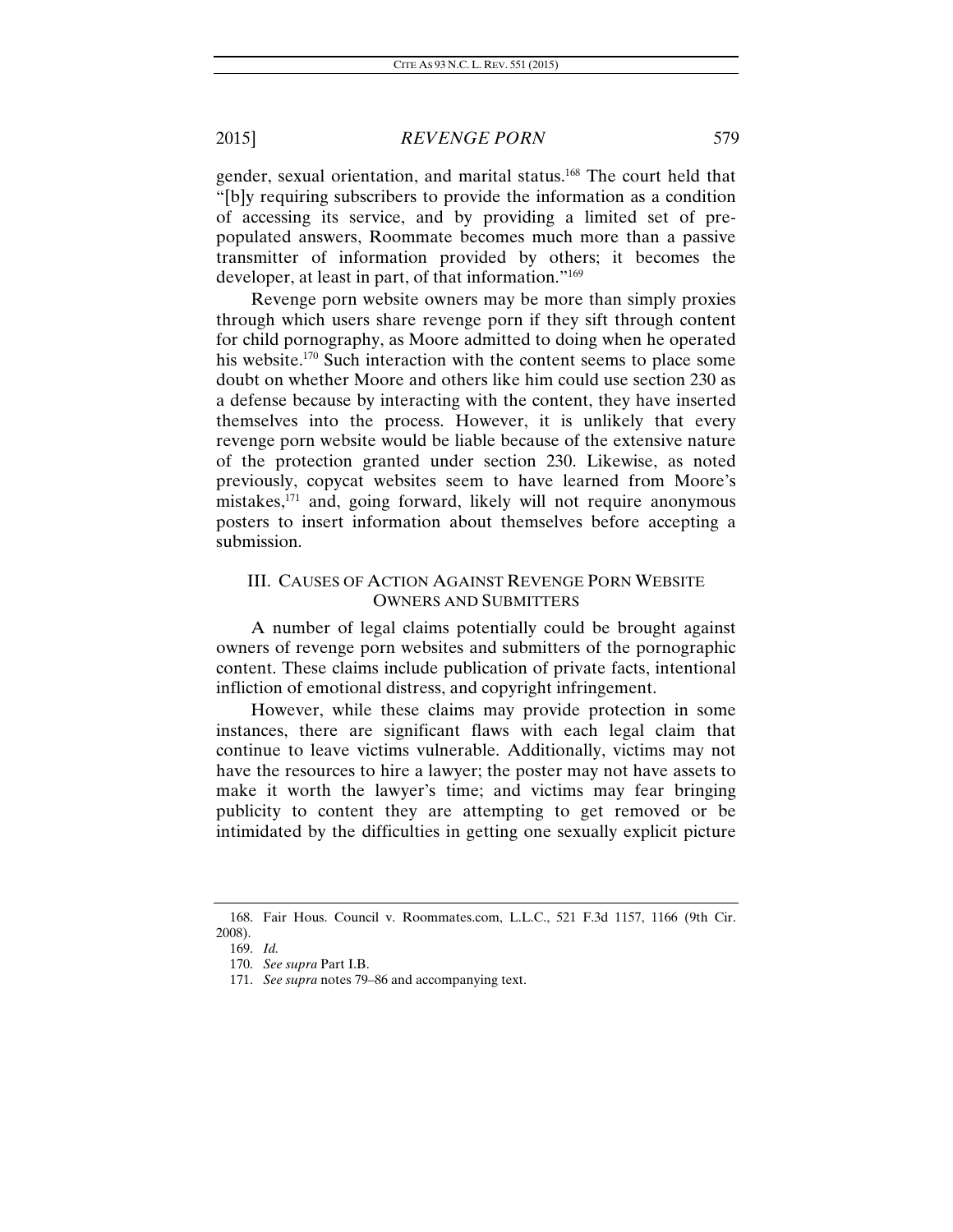or video or set of pictures or videos taken down on numerous sites, as a poster may submit content on more than one website.<sup>172</sup>

#### *A. Public Disclosure of Private Facts*

Public disclosure of private facts protects the unreasonable disclosure of private facts of an embarrassing nature.<sup>173</sup> This claim requires a public disclosure of private facts that are highly offensive to a reasonable person (an objective standard) and that the subject matter must not be of legitimate public concern.<sup>174</sup> Although a right to privacy is not explicitly enumerated within the Constitution, courts have read a right to privacy into the Constitution.<sup>175</sup> Of the claims discussed in this Comment, public disclosure of private facts is perhaps the most likely to succeed in a suit in which the revenge porn victim sues the poster of the content at issue.

A revenge porn victim must show that the posting of sexually explicit content on a public revenge porn site is a public disclosure. The victim may argue that the posting will reach a sufficient number of individuals so that it is likely to reach the public, as revenge porn websites are not password-protected and are accessible to any individual with access to the Internet. Next, the victim must show that the private facts, photos, or videos were truthful, as they were photographs or videos of a subject in a sexually explicit context. The victim must argue that the sexually explicit content is not part of the public record, as the pornographic photograph or video most likely took place in the subject's home or in another private setting. The victim must then show that the disclosure of the photograph or video

175. *See* Griswold v. Connecticut, 381 U.S. 479, 481–85 (1965) (holding that the Ninth Amendment protects a right to privacy). *See generally* Samuel D. Warren & Louis D. Brandeis, *The Right to Privacy*, 4 HARV. L. REV. 193 (1890) (discussing how the right to privacy evolved from the common law guarantees of life, liberty, and property);

<sup>172.</sup> *See Your Weekly Constitutional: Revenge Porn*, *supra* note 7 (including a discussion by Professor Frank of the problems in applying current legal claims to revenge porn litigation).

<sup>173.</sup> *See* Haynes v. Alfred A. Knopf, Inc., 8 F.3d 1222, 1229 (1993) ("In tort law the term 'right of privacy' covers several distinct wrongs . . . [including] [p]ublicizing personal facts that while true and not misleading are so intimate that their disclosure to the public is deeply embarrassing to the person thus exposed and is perceived as gratuitous by the community.").

<sup>174.</sup> *See* Sipple v. Chronicle Publ'g Co., 201 Cal. Rptr. 665, 667–68 (1984). Note that a state cannot impose sanctions for publication of information contained in public court records. *See* Cox Broad. Corp. v. Cohn, 420 U.S. 469, 495 (1975) (holding that a Georgia statute prohibiting the release of a rape victim's name was unconstitutional when the name was already on the public record).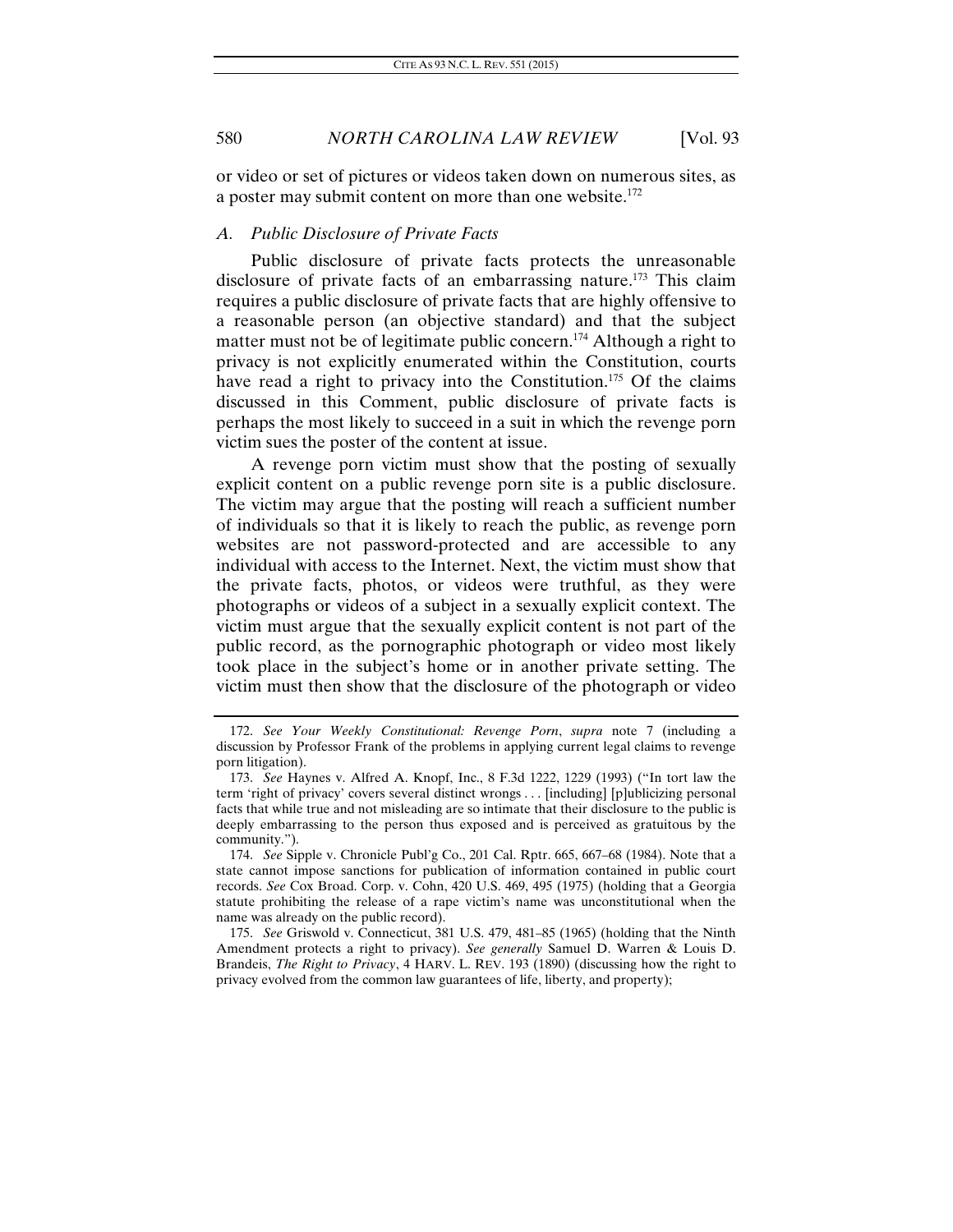without his or her knowledge or consent is highly offensive to a person of reasonable sensibilities, as a reasonable person would not publically post nude photographs of others without consent.

Lastly, in considering whether the revenge porn is of any legitimate public concern, it is essential to examine the newsworthiness and social value of the revenge porn material, the depth of the website's intrusion into ostensibly private affairs, and the extent to which the poster or the website administrator voluntarily acceded to a position of public notoriety.176 If, on the other hand, the public has a significant interest in the revenge porn, it may outweigh the revenge porn victim's interests in succeeding under a claim of publication of private facts. The typical revenge porn victim is a private individual. As such, the victim's nude photos and videos are unlikely to be considered newsworthy or a matter of legitimate public concern.

Despite the likelihood of success for a revenge porn victim under a claim of publication of private facts, this claim will only work if the victim already knows the identity of the anonymous poster. A victim will be unlikely to prevail on this claim against a site administrator because of the protections granted to the site by section 230 of the CDA.177 Therefore, this cause of action does not provide adequate protection for a revenge porn victim.

## *B. Intrusion*

A revenge porn victim may wish to bring an intrusion claim against a website administrator or an anonymous poster because of the intrusive nature of exposing sexually explicit content on the Internet.178 An intrusion cause of action requires three elements to be met: (1) the defendant intentionally intruded either physically or nonphysically; (2) into the victim's solitude and seclusion; and (3) the defendant's intrusion is highly offensive to a reasonable person.<sup>179</sup>

Taking each element in turn, an argument could be made that a revenge porn poster or website administrator did intentionally

 <sup>176.</sup> Diaz v. Oakland Tribune, Inc., 188 Cal. Rptr. 762, 772 (1983).

<sup>177.</sup> *See supra* Part II.B.

 <sup>178.</sup> One revenge porn victim successfully alleged a claim of intrusion against an exboyfriend who posted nude photos of the victim on Facebook. *See* Liamsithisack v. Bruce, Case No. 1-12-CV-233490 (Santa Clara Super. Ct. 2014). The jury in that case awarded the plaintiff \$250,000 in damages. *Id.* 

 <sup>179.</sup> RESTATEMENT (SECOND) OF TORTS § 652B (1977).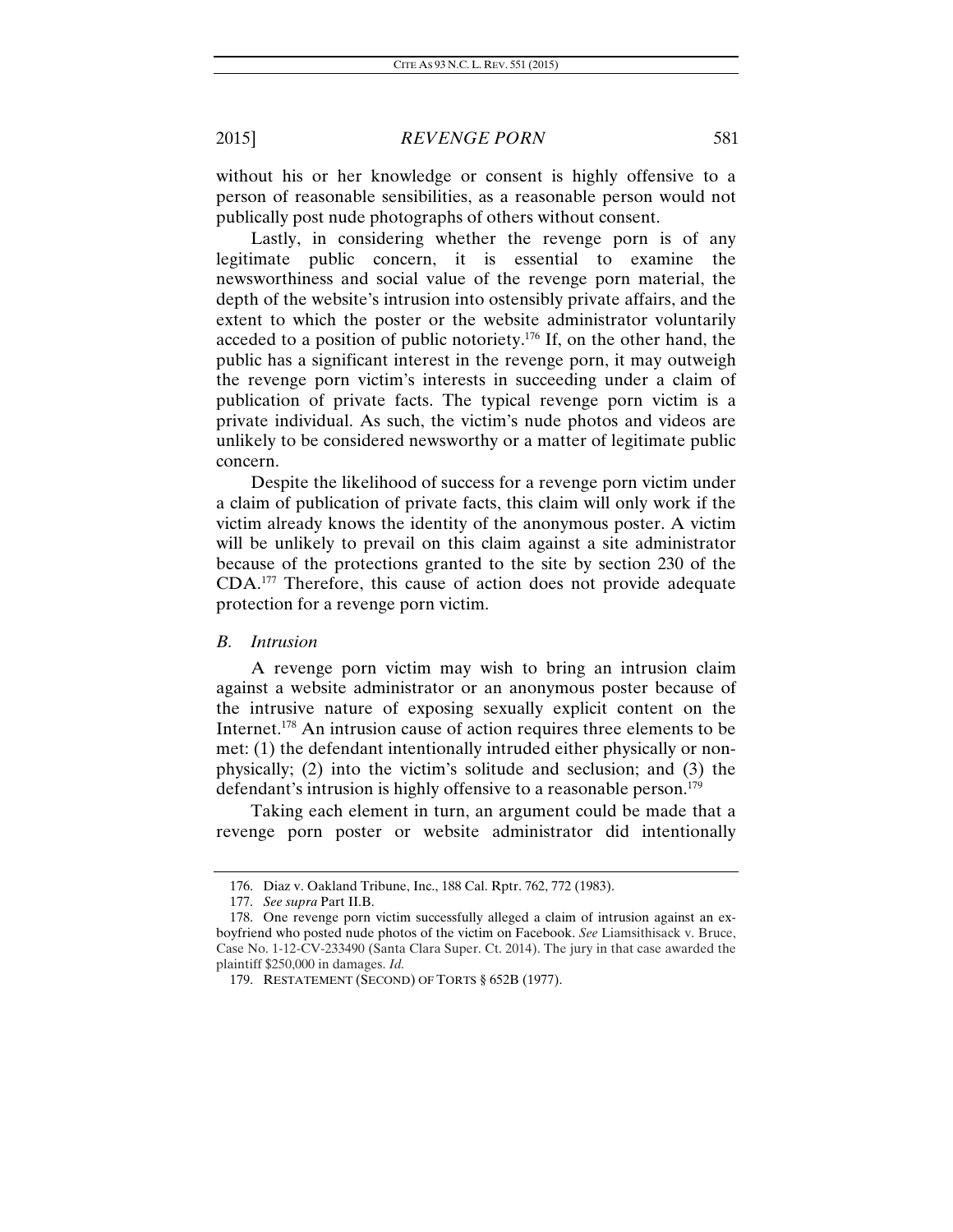intrude on a victim by exposing nude photographs or videos of that individual online, as nudity is a highly personal matter. It is important to note that the revenge porn website administrator or poster may not claim a defense under the First Amendment, as courts have roundly rejected any attempts to use the First Amendment as support for a license to trespass.180 The intrusion would be a non-physical intrusion if the poster or website administrator was given the photos by the victim or through an anonymous posting. Conversely, the intrusion might be considered physical if the sexually explicit content was obtained by hacking into the victim's computer or phone.

Although it may be a more difficult argument that the revenge porn poster or website administrator's intrusion was into a place, conversation, or matter in which the victim had an actual, subjective expectation of seclusion or solitude, a revenge porn victim has several arguments which may support this element of an intrusion claim. For instance, nudity is a highly personal and typically private matter. Therefore, generally speaking, an individual may have an expectation that nude photos would be kept private. Although the poster or administrator may argue that by taking photographs, the victim was projecting his or her nudity into a more public setting (as digital photos are easily circulated), a victim may respond by pointing to the nature of how the photos were initially shared. In the most common case, a victim will send the sexually explicit content to a thenboyfriend or girlfriend through a text message or a private email.<sup>181</sup> The private way in which the content was shared—through a direct message, and not through any method of social media, for example may aid the victim in her or his claim that the individual had an actual, subjective expectation of seclusion or solitude.

Lastly, this Comment considers whether a poster's or website administrator's intrusion was highly offensive to an objective, reasonable person with a reasonable expectation of privacy. The victim might argue that his or her expectation was objectively reasonable because in a typical relationship with a boyfriend or girlfriend, there are private matters that are understood to be personal and are not to be shared. In these cases, the victim has a strong argument that nude photos shared between the couple would

 <sup>180.</sup> The First Amendment does not give license to photographers "to trespass, to steal, or to intrude by electronic means into the precincts of another's home or office." Dietemann v. Time, Inc., 449 F.2d 245, 249 (9th Cir. 1971).

<sup>181.</sup> *See supra* Part I.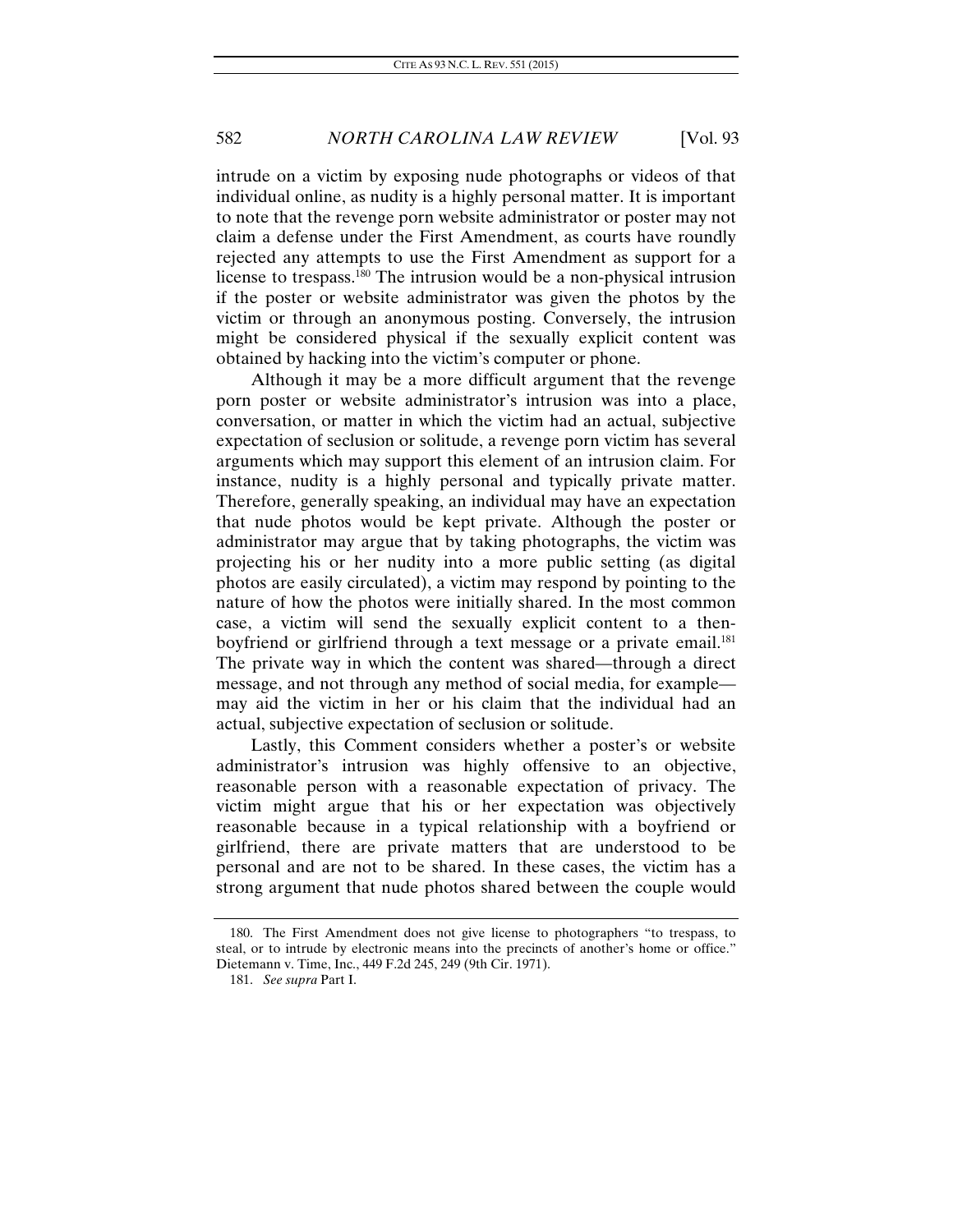be considered personal. It is likely, therefore, that a revenge porn victim could succeed in bringing a claim of intrusion against an individual who posted sexually explicit content depicting the victim to a revenge porn website.

## *C. Intentional Infliction of Emotional Distress*

A revenge porn victim may claim that the revenge porn posting caused them to suffer intentionally inflicted emotional distress. A claim of intentional infliction of emotional distress ("IIED") requires the victim to demonstrate that the defendant engaged in extreme and outrageous behavior that produced serious emotional consequences.182 A claim for IIED requires (1) an intentional or reckless act that is (2) extreme and outrageous and (3) causes severe emotional distress.<sup>183</sup> Despite these requirements, if the act at issue is speech, and the speech still has some value, an IIED claim will fail.<sup>184</sup>

In order to establish recklessness, the plaintiff must prove that the defendant knew or should have known of the risk (because it was obvious) but failed to take precautions against it.<sup>185</sup> The act must be so outrageous as to go beyond all bounds of decency in a civilized society.<sup>186</sup> In order to be severe, the jury will have to conclude that the plaintiff suffered long-lasting emotional problems.187 Such problems

<sup>182.</sup> *See* Hustler Magazine v. Falwell, 485 U.S. 46, 55–56 (1988) (holding that a Hustler magazine advertisement that alluded that a famous minister lost his virginity to his mother was a parody, thereby rejecting Falwell's claims of defamation and IIED); Snyder v. Phelps, 131 S. Ct. 1207, 1219 (2011) (rejecting an IIED claim for speech that occurred on a public sidewalk about a public issue). In *Snyder*, U.S. Marine Lance Corporal Matthew A. Snyder was killed in a non-combat-related vehicle accident in Iraq. *Id.* at 1213. The defendant picketed Snyder's funeral with anti-gay signs and protestors. *Id.* Snyder's father brought suit. *Id.* at 1214. The Court held that an IIED claim fails if the act was done on a public sidewalk and was about a public issue, even if the speech is "outrageous." *Id.* at 1219.

 <sup>183.</sup> DAN B. DOBBS, THE LAW OF TORTS § 303, at 826 (2000).

<sup>184.</sup> *See Hustler*, 485 U.S. at 56 (holding that a public figure may not recover damages for intentional infliction of emotional distress without first proving that the statements were made with actual malice).

 <sup>185.</sup> RESTATEMENT (SECOND) OF TORTS § 46 cmt. i (1965).

<sup>186.</sup> *Id.* § 46 cmt. d (1965) (stating that conduct is extreme and outrageous "only where the conduct has been so outrageous in character, and so extreme in degree, as to go beyond all possible bounds of decency, and to be regarded as atrocious, and utterly intolerable in a civilized community").

<sup>187.</sup> *See* GTE Sw., Inc. v. Bruce, 998 S.W.2d 605, 618–19 (Tex. 1999).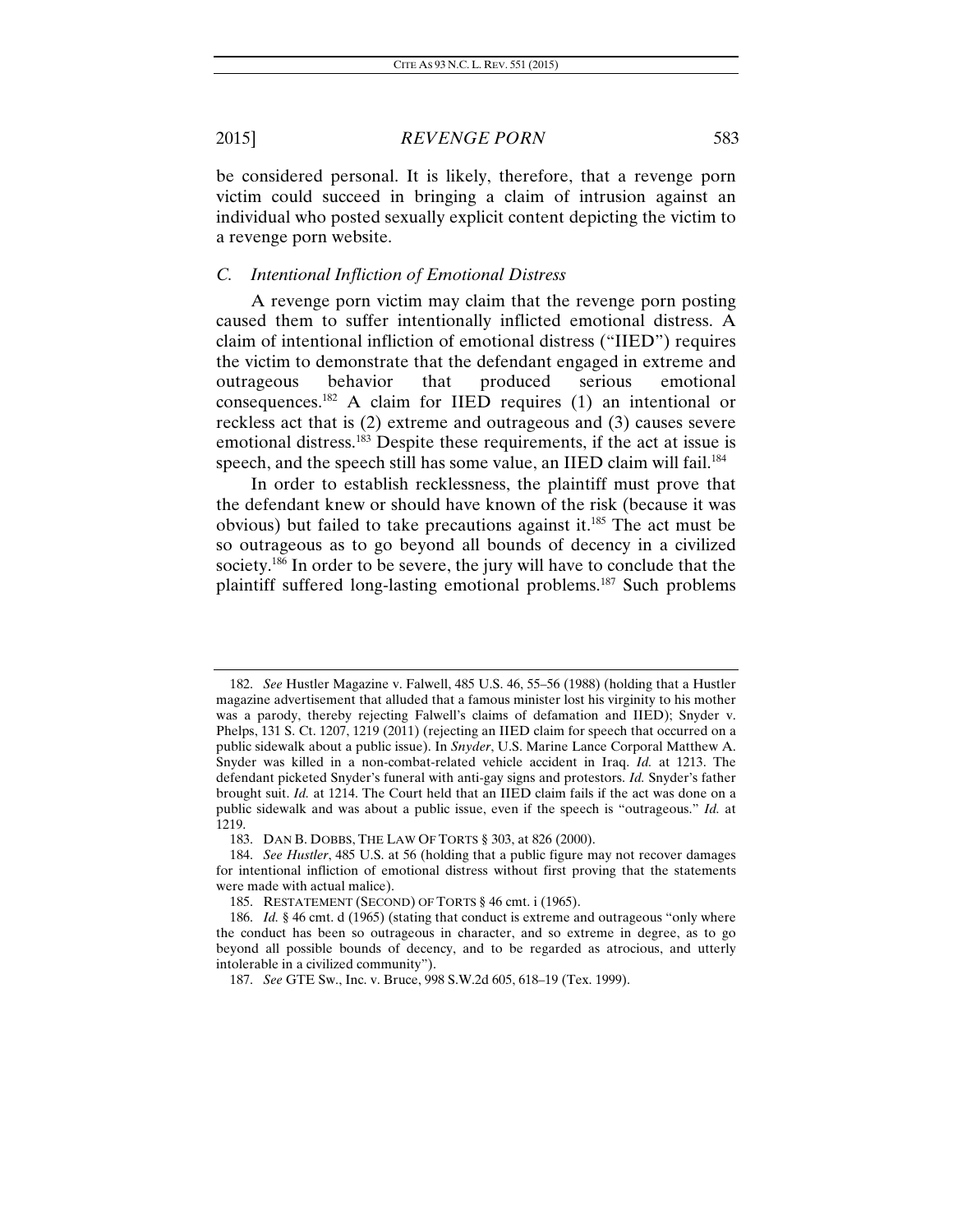can include a victim's fright, horror, grief, shame, humiliation, embarrassment, anger, worry, or nausea.<sup>188</sup>

An IIED claim may be a viable option for victims of revenge porn if the victim can identify the individual who posted the content to the site. However, there are several problems that a victim will face in bringing this claim. First, like a claim for publication of private facts, this tort claim may fall short if the victim is unaware of the anonymous poster's identity.189 Second, a poster may argue that posting of sexually explicit content online is not extreme and outrageous considering the number of pornographic sites on the Internet. Third, a poster may argue that if the victim took the photograph or video herself or himself, it was the victim—not the poster—who acted recklessly. Therefore, this claim may be insufficient in aiding revenge porn victims.

# *D. Copyright Infringement*

Copyright law is a constitutionally guaranteed right<sup>190</sup> that aims to provide protection for authors as the creators of their original work so they may better protect their livelihoods and in turn be more likely to create products that will benefit public welfare.191 According to the 1976 Copyright Act, "[c]opyright in a work protected under this title vests initially in the author or authors of the work."192 Section  $102(a)(5)$  of the 1976 Copyright Act grants copyright protection to "pictorial, graphic, and sculptural works."<sup>193</sup> Further, section 101 defines "pictorial, graphic, and sculptural" works to include photographs,<sup>194</sup> which, without further clarification, would likely include those posted to revenge porn sites. Copyright protection

 <sup>188.</sup> W. PAGE KEETON ET AL., PROSSER AND KEETON ON THE LAW OF TORTS § 12, at 56 (5th ed. 1984) ("[M]edical science has recognized long since that not only fright and shock, but also grief, anxiety, rage and shame, are in themselves 'physical' injuries, in the sense that they produce well marked changes in the body, and symptoms that are readily visible to the professional eye.").

<sup>189.</sup> *See supra* notes 175–78 and accompanying text.

 <sup>190.</sup> U.S. CONST. art. 1, § 8, cl. 8 ("The Congress shall have Power . . . to promote the Progress of Science and the useful Arts, by securing for limited Times to Authors and Inventors the exclusive Right to their respective Writings and Discoveries.").

<sup>191.</sup> *See, e.g.*, Suntrust Bank v. Houghton Mifflin Co., 268 F.3d 1257, 1260–62 (11th Cir. 2001) (explaining historical role of copyright to incentivize authors to work by protecting their works and guarding against censorship).

 <sup>192. 17</sup> U.S.C. § 201(a) (2012).

<sup>193.</sup> *Id.* § 102(a)(5).

<sup>194.</sup> *Id.* § 101.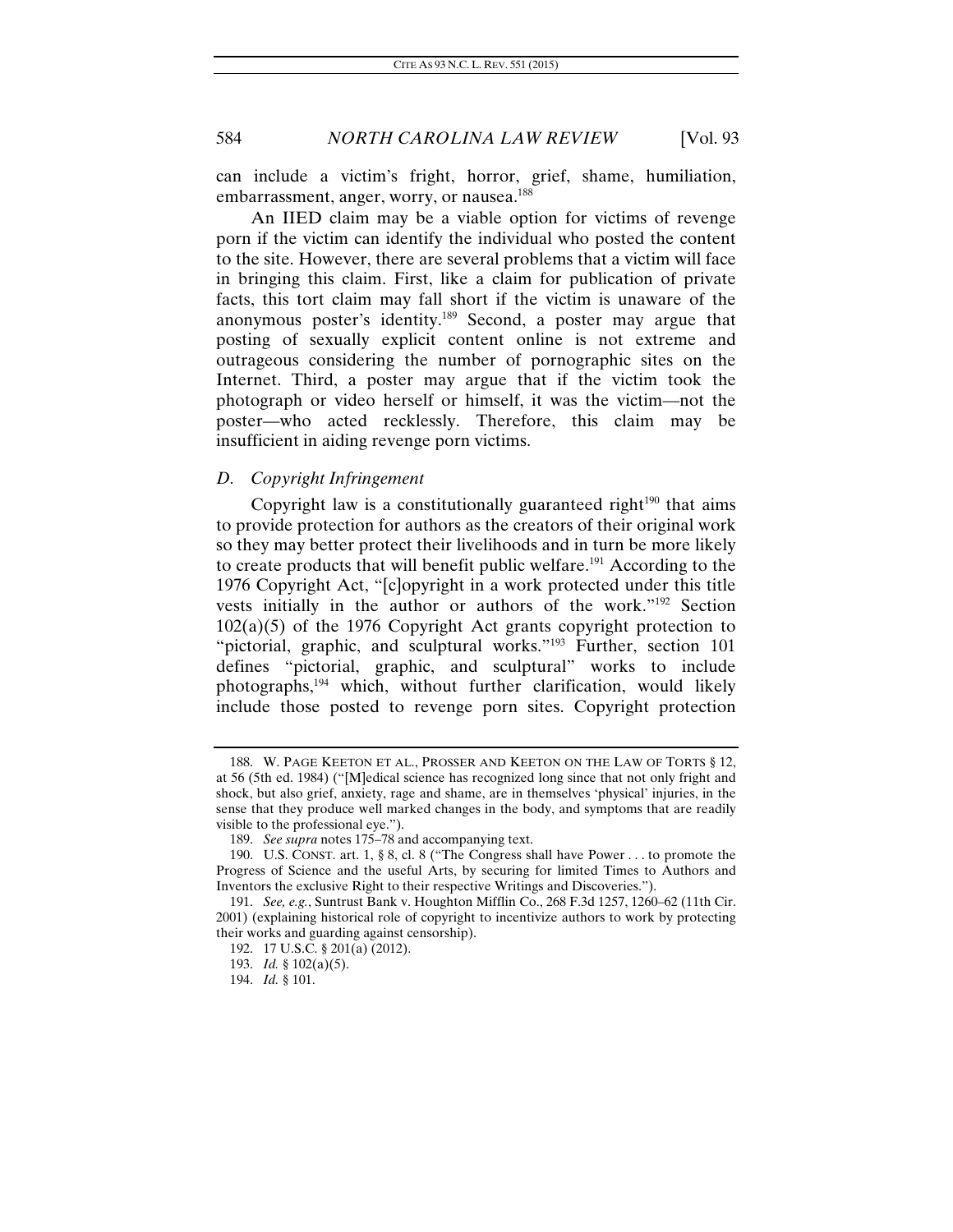exists the moment an original work is fixed in a tangible medium for more than a transitory duration.<sup>195</sup> In other words, copyright protection is given to the photographer or videographer the moment that the sexually explicit content is captured on film.196 The photographer, not the subject of the pornographic content, retains the rights to that content.<sup>197</sup> This fact presents problems for revenge porn victims who allowed another to take the photograph or video.

Revenge porn sites, on the other hand, include many selfie photographs.198 The selfie trend allows the subject of the photograph and the photographer to remain one and the same, and therefore, the subject may retain all copyright rights to the photograph or video in question. Thus, revenge porn victims who took the sexually explicit photograph or video themselves will have the copyright right to that content, despite sending it to other individuals who subsequently posted that content to a public site.

If a revenge porn victim finds a selfie or other content to which he or she owns the copyright on a revenge porn site (and he or she has not transferred copyright ownership to that site or to another), then the Digital Millennium Copyright Act ("DMCA") permits that individual to send the website a takedown notice to have that content removed.199 Congress passed the DMCA in 1998 to address technological innovations on the Internet and how the Internet affected copyright rights.<sup>200</sup> The DMCA provides for secondary

197. Kaminesky, *supra* note 196.

<sup>195.</sup> *Id.* §§ 101, 102(a); s*ee also* Cartoon Network L.P., L.L.L.P v. CSC Holdings, Inc., 536 F.3d 121, 130 (2d Cir. 2008) (holding that programming data stored in Cablevision's buffers were not properly fixed, and therefore not applicable for copyright protection); Williams v. Artic, 685 F.2d 870, 874 (3d Cir. 1982) (holding that the fixed requirement for copyright is met whenever the work is sufficiently permanent or stable to permit it to be reproduced for more than a transitory period).

<sup>196.</sup> *See* Ken Kaminesky, *Interview with Carolyn E. Wright*, KEN KAMINESKY TRAVEL PHOTOGRAPHY BLOG, http://blog.kenkaminesky.com/photography-copyright-and-thelaw/ (last visited Oct. 27, 2014) ("In general, when the shutter is released, the photographer who pressed the button owns the copyright."). Exceptions can occur if the photograph is taken as a "work for hire." *See* 17 U.S.C. § 201. In those instances, the photograph's copyright is retained by the employer. *Id.*

 <sup>198.</sup> Selfies are "photograph[s] that one has taken of oneself, typically . . . with a smartphone or webcam and shared via social media." *Selfie*, OXFORD DICTIONARIES, http://www.oxforddictionaries.com/us/definition/american\_english/selfie (last visited Sept. 7, 2014) (noting that the term is also spelled as "selfy" in some contexts).

 <sup>199. 17</sup> U.S.C. § 512(c).

<sup>200.</sup> *See* Ellison v. Robertson, 357 F.3d 1072, 1076 (9th Cir. 2004) ("Congress enacted the DMCA in 1998 to . . . update domestic copyright law for the online world.").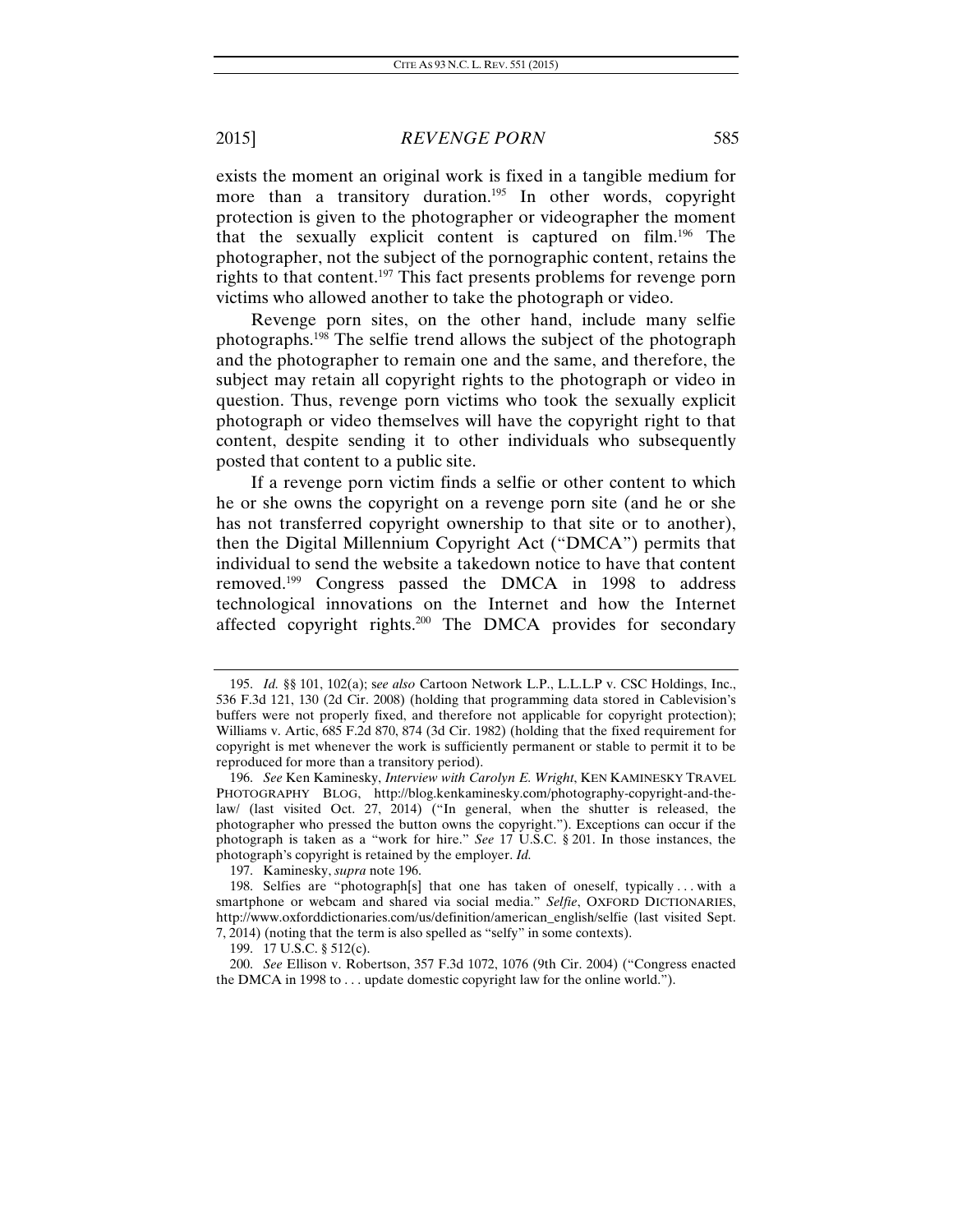liability on the Internet but limits liability for service providers if the service providers: (1) do not know or have reason to know of the infringing activity; (2) do not have control over customer posts; (3) have devised, publicized, and implemented a policy for terminating repeat infringing customers; and (4) do not undercut technological protection measures (such as encryption). $201$ 

Although service providers receive limited liability, website owners are required to comply with notice-and-take-down provisions when the notice-and-take-down complies substantially with statutory requirements.202 For the takedown notices to be adequate and comply with the statute's requirements, the notices must be very specific. The notices must be written, signed, identify the work being infringed, identify the infringing work, include the contact information of the complaining party, and include a statement that all information contained therein is accurate and that, under penalty of perjury, the complaining party is authorized to act on behalf of the right holder.<sup>203</sup>

Therefore, revenge porn victims could send DMCA takedown notices to revenge porn website operators, challenging their copyrighted material posted on the website if the subjects are the creators of the photography or video.<sup>204</sup> Although some scholars are calling for a total change in copyright law,  $205$  as the law currently stands, a copyright claim and DMCA takedown notice may only work in a limited number of situations. For instance, a revenge porn victim must first know that she or he can make a copyright claim and send a DMCA takedown notice if she or he owns the copyright to the photograph or video in question. Likewise, a revenge porn site would need to comply with a properly written and submitted takedown request. If Hunter Moore is any indication of the typical revenge porn

<sup>201.</sup> *See* 17 U.S.C. § 512(a), (c)(1)(A)(i)–(ii), (i)(1)(B).

<sup>202.</sup> *See, e.g.*, Viacom Int'l, Inc. v. YouTube, Inc., 676 F.3d 19, 27–28 (2d Cir. 2012) (holding that there is a standard to apply when determining safe harbor protection of DMCA). The Second Circuit's interpretation of the "right and ability" to control makes it more likely that a service provider like YouTube will not be excluded from the safe harbor because it possesses a right and ability to control under 17 U.S.C § 512(c)(1)(B). *See id.* at 38.

 <sup>203. 17</sup> U.S.C. § 512(c)(3).

 <sup>204.</sup> Many victims did so with Hunter Moore's website, but he refused to comply with their takedown notices. *See* Laws, *supra* note 60.

<sup>205.</sup> *See, e.g.*, Derek E. Bambauer, *Exposed*, 98 MINN. L. REV. 2025, 2031–32 (2014) (arguing for a change in copyright law to create "a right for identifiable people captured in intimate media to block unauthorized distribution and display of those images or video").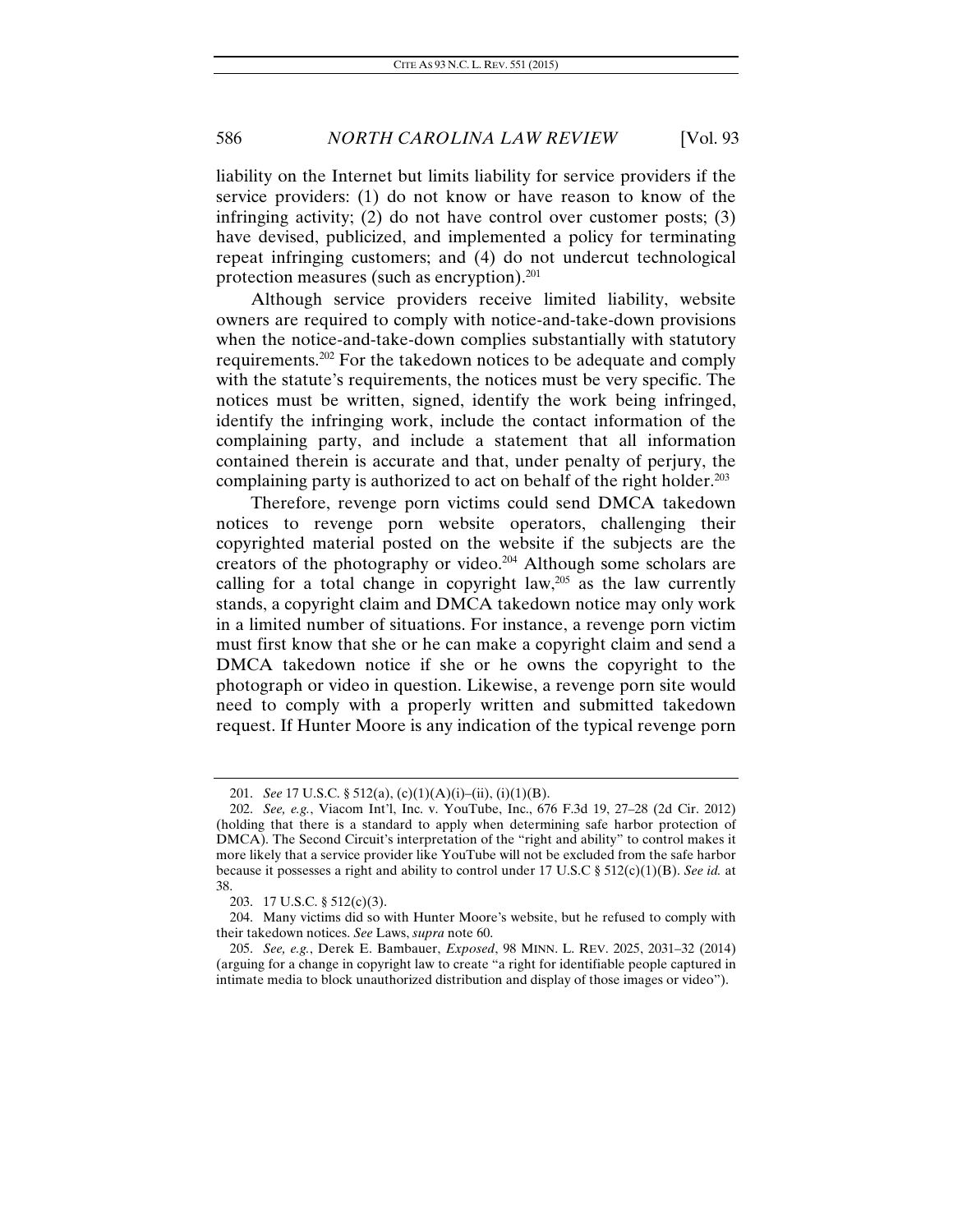website owner, these takedown requests might largely be ignored.<sup>206</sup> Copyright law therefore does not provide sufficient protection to revenge porn victims.

#### IV. POSSIBLE REFORMS AND PRIVATE ORDERING

Revenge porn victims like Dr. Holly Jacobs are pushing for legislative reform in a number of ways. Such reform methods include petitions to criminalize revenge porn nationally<sup>207</sup> and globally,<sup>208</sup> and encouragement of victims to speak up and to join support groups.<sup>209</sup> This Comment suggests a number of ways revenge porn victims may find help when they find their sexually explicit content posted publically online. Specifically, this Comment argues that despite suggestions for changes to federal and state laws, the most effective resolutions for revenge porn victims are private-ordering solutions.<sup>210</sup>

#### *A. Changes to Federal Law and State Legislative Action*

One suggested reform includes changes to federal copyright law to make the subject of the photograph or video the owner of the rights rather than the photographer.<sup>211</sup> Many copyright scholars are critical of such a fundamental change, arguing that it would unnecessarily alter the way copyright law functions and improperly turn copyright law remedies upside down.212 Such a change in copyright law might be messy and difficult to apply, as it would go against decades of precedent. It also threatens to clog the courts, as such a change would permit many more individuals access to a

<sup>206.</sup> *See supra* notes 57–64 and accompanying text.

<sup>207.</sup> *See Petition*, END REVENGE PORN, http://www.endrevengeporn.org/welcome/ (last visited Sept. 7, 2014) (petitioning for the criminalization of revenge porn).

<sup>208.</sup> *See Global Petition*, END REVENGE PORN, http://www.endrevengeporn.org/nonu-s-petition/ (last visited Sept. 7, 2014) (asking for non-U.S. citizens to sign a petition to ban revenge porn around the world).

<sup>209.</sup> *Victims Speak Up!*, END REVENGE PORN, http://www.endrevengeporn.org/ victims-speak-up-2/ (last visited Sept. 1, 2014) (encouraging revenge porn victims to submit contact information if they are willing to testify for a revenge porn bill).

<sup>210.</sup> *See infra* Part IV.B.

<sup>211.</sup> *See* Bambauer, *supra* note 205, at 2059 ("[The new law] would curtail the distribution and display rights enjoyed by the copyright owner of intimate media: exercise of those rights would be subject to the consent of each subject of that media . . . .").

<sup>212.</sup> *See, e.g.*, Rebecca Tushnet, *How Many Wrongs Make a Copyright?*, 98 MINN. L. REV. 2346, 2357–60 (2014) ("Bambauer proposes a right with a different justification from copyright, owned by someone other than the ordinary copyright owner, infringed by different acts, with different defenses, and with different remedies.").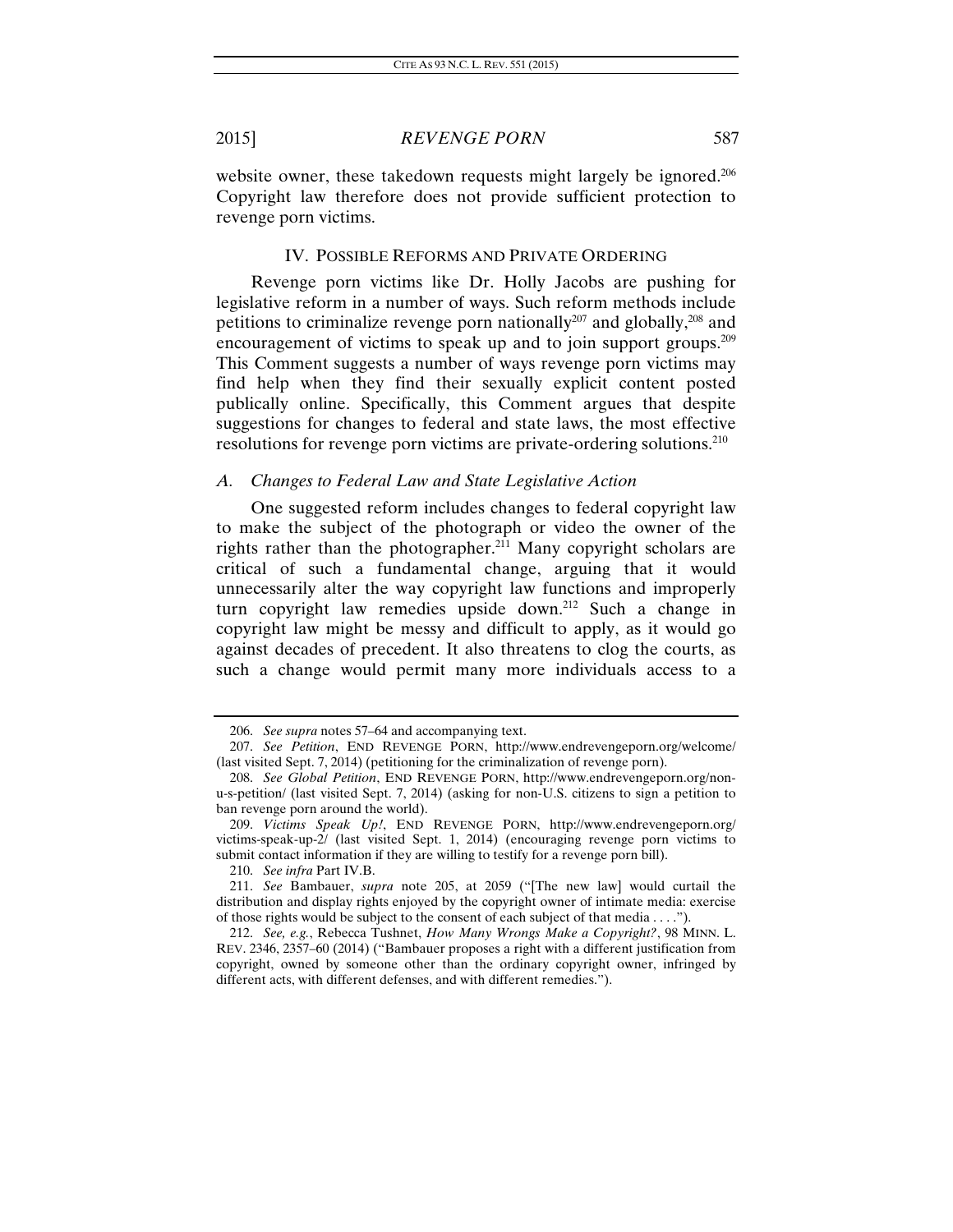photograph or video's copyright. Additionally, as a new law, it will likely provide the courts with little guidance in its interpretation.

A strong counterargument might be made that because the consequences of revenge porn are so far-reaching, it warrants an exception to section 230. Some suggest that section 230 should be amended to limit protection to websites who permit third parties to post revenge porn content on their sites.<sup>213</sup> After all, as discussed above, revenge porn has the capability to ruin revenge porn victims' lives,214 and if section 230 ever warranted an exception, there is a strong argument that revenge porn is it.

Despite these arguments, a criminal law amendment may remove much of section 230's power. If an exception is granted into section 230 for revenge porn, in a few years' time, another fad may arise<sup>215</sup> and legislatures will be urged to amend section 230 to add yet another exception.216 Similar to the Supreme Court's unwillingness to create additional categorical exceptions to the First Amendment, $217$ Congress should be unwilling to draft exceptions to section 230, as they will weaken the protections the law provides to Internet servers and websites.

Some states, like California, have taken matters into their own hands and have passed legislation to combat revenge porn.<sup>218</sup>

<sup>213.</sup> *See, e.g.*, Danielle Citron, *Revenge Porn and the Uphill Battle to Pierce Section 230 Immunity (Part II)*, CONCURRING OPINIONS (Jan. 25, 2013), http://www.concurring opinions.com/archives/2013/01/revenge-porn-and-the-uphill-battle-to-pierce-section-230 immunity-part-ii.html ("Congress should instead adopt a narrow amendment to Section 230, excluding from its safe harbor provisions websites designed to facilitate illegal conduct.").

<sup>214.</sup> *See supra* Part I.

<sup>215.</sup> See *infra* Part IV.B.1 for a discussion of Juicy Campus, an anonymous gossip website that was popular around 2008, which later became obsolete.

 <sup>216.</sup> A number of European countries have "Right to be Forgotten" laws, which allow Internet users to have content depicting them in a unfavorable light removed from the web. *See generally* Jeffrey Rosen, *The Right to Be Forgotten*, 64 STAN. L. REV. (ONLINE) 88 (2012). It is unlikely that such laws would be successful in the United States, as the concept contradicts the First Amendment right to freedom of speech and expression. *See*  John Hendel, *In Europe, a Right to Be Forgotten Trumps the Memory of the Internet*, THE ATLANTIC (Feb. 2, 2011, 11:16 AM), http://www.theatlantic.com/technology/archive/2011/ 02/in-europe-a-right-to-be-forgotten-trumps-the-memory-of-the-internet/70643/ (pointing out that Americans have a different value set than Europeans and that "the implicit right to privacy always fell flat when running against the Supreme Court's fidelity to the First Amendment").

<sup>217.</sup> *See supra* Part II.A.1.

 <sup>218.</sup> As of October 2014, thirteen states had passed revenge porn laws: Arizona, California, Colorado, Delaware, Georgia, Hawaii, Idaho, Maryland, New York,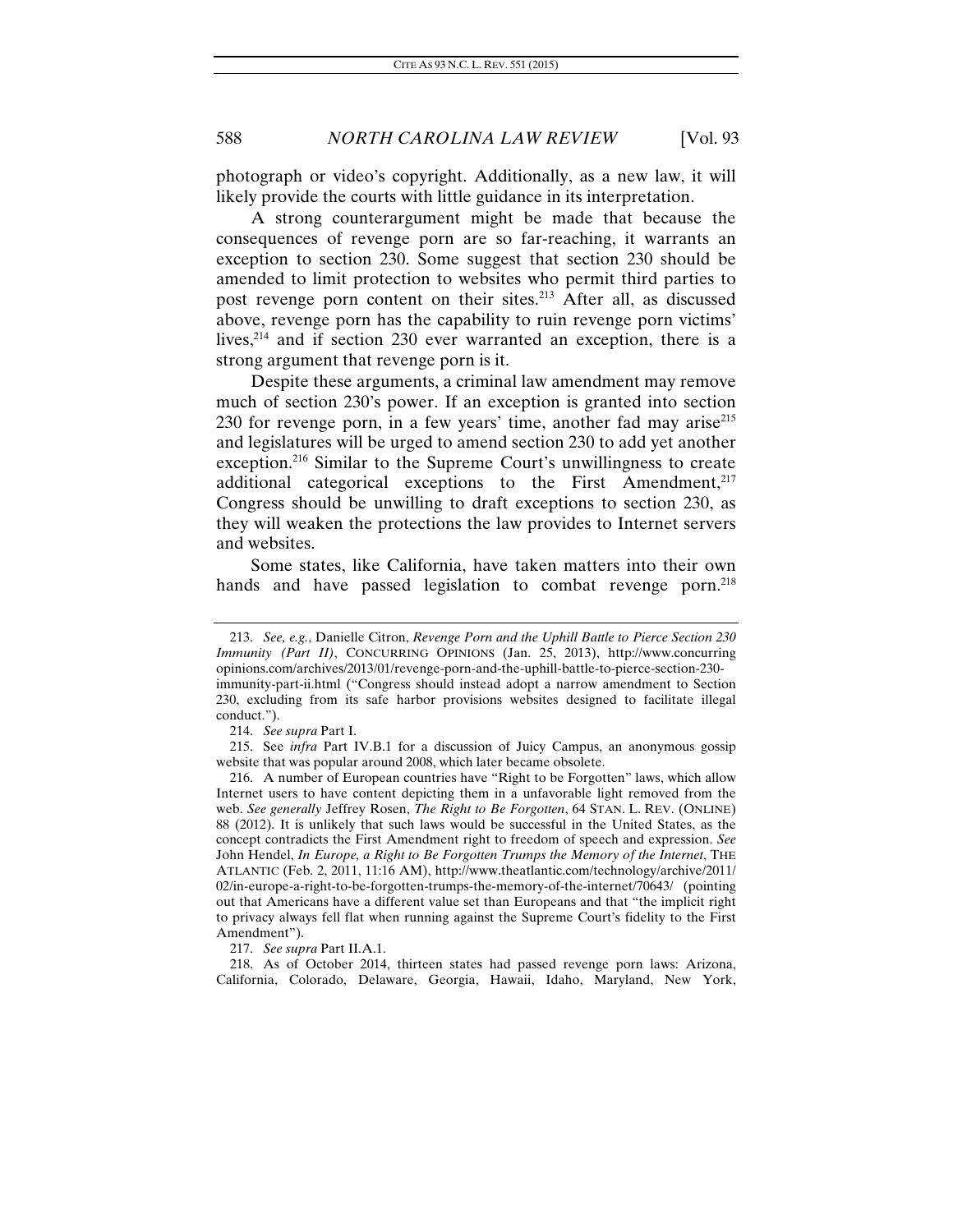California passed revenge porn legislation, Senate Bill No. 255,219 on October 1, 2013, that was then signed into law by Governor Jerry Brown.<sup>220</sup> The new law aids potential victims of revenge porn by making it a misdemeanor to post such graphic images or video "with the intent to cause serious emotional distress."221 Defendants who violate the law could land in jail for up for six months or be fined up to \$1,000.222

This new California law has received criticism for its limited scope of protection.<sup>223</sup> Critics argue that because the law does not protect against the posting of selfies, and the majority of revenge porn photographs are selfies, a large number of individuals who submit revenge porn posts may remain protected.224 Other critics believe that the law's language is too vague to be an effective deterrent.<sup>225</sup> Further, some argue that the law, if challenged, may be struck down as unconstitutional.<sup>226</sup> The California revenge porn statute is a content-

 219. S.B. 255, 2013 Leg., Reg. Sess. (Cal. 2013) ("[A]ny person who photographs or records by any means the image . . . of another identifiable person, under circumstances where the parties agree or understand that the image shall remain private, and the person subsequently, distributes the image taken, with the intent to cause serious emotional distress, and the depicted person suffers serious emotional distress.").

220. *Id.*; Heather Kelly, *New California 'Revenge Porn' Law May Miss Some Victims*, CNN (Oct. 3, 2013), http://www.cnn.com/2013/10/03/tech/web/revenge-porn-lawcalifornia/.

221. S.B. 255, 2013 Leg., Reg. Sess. (Cal. 2013).

222. *Id.* 

224. *Id.* 

225. *See id.* ("In sum, California's new revenge porn law only governs one category of involuntary porn.").

 226. Mark Bennett, *Are Statutes Criminalizing Revenge Porn Constitutional?*, DEFENDING PEOPLE (Oct. 14, 2013), http://blog.bennettandbennett.com/2013/10/arestatutes-criminalizing-revenge-porn-constitutional.html (arguing that until the Supreme

Pennsylvania, Utah, Virginia, and Wisconsin. *See State 'Revenge Porn' Legislation*, NAT'L CONFERENCE OF STATE LEGISLATURES, http://www.ncsl.org/research/ telecommunications-and-information-technology/state-revenge-porn-legislation.aspx (last updated Oct. 1, 2014). For the specific pieces of legislation introduced in these states, see H.B. 2515, 51st Leg., 2d Reg. Sess. (Ariz. 2014); H.B. 14-1378, 2014 Leg., Reg. Sess. (Colo. 2014); H.B. 838, 2014 Leg., Reg. Sess. (Ga. 2014); H.B. 563, 62d Leg., 2d Reg. Sess. (Idaho); S.B. 793, 216th Leg., Reg. Sess. (N.J. 2014); H.B. 71, 2014 Leg., Gen. Sess. (Utah 2014); H.B. 2107, 2014 Gen. Assemb., Reg. Sess. (Pa. 2014); H.B. 326, 2014 Gen. Assemb., Reg. Sess. (Va. 2014); S.B. 367 2013 Leg., Gen. Sess. (Wis. 2013); H.B. 396, 2013 Leg., Reg. Sess. (Md. 2013); H.B. 12, 23rd Leg., 1st Sess. (Alaska 2003).

<sup>223.</sup> *See* Eric Goldman, *California's New Law Shows It's Not Easy to Regulate Revenge Porn (Forbes Cross-Post)*, TECH. & MKTG. LAW BLOG (Oct. 16, 2013), http://blog.ericgoldman.org/archives/2013/10/californias\_new\_1.htm (examining the California law and discussing its limited power).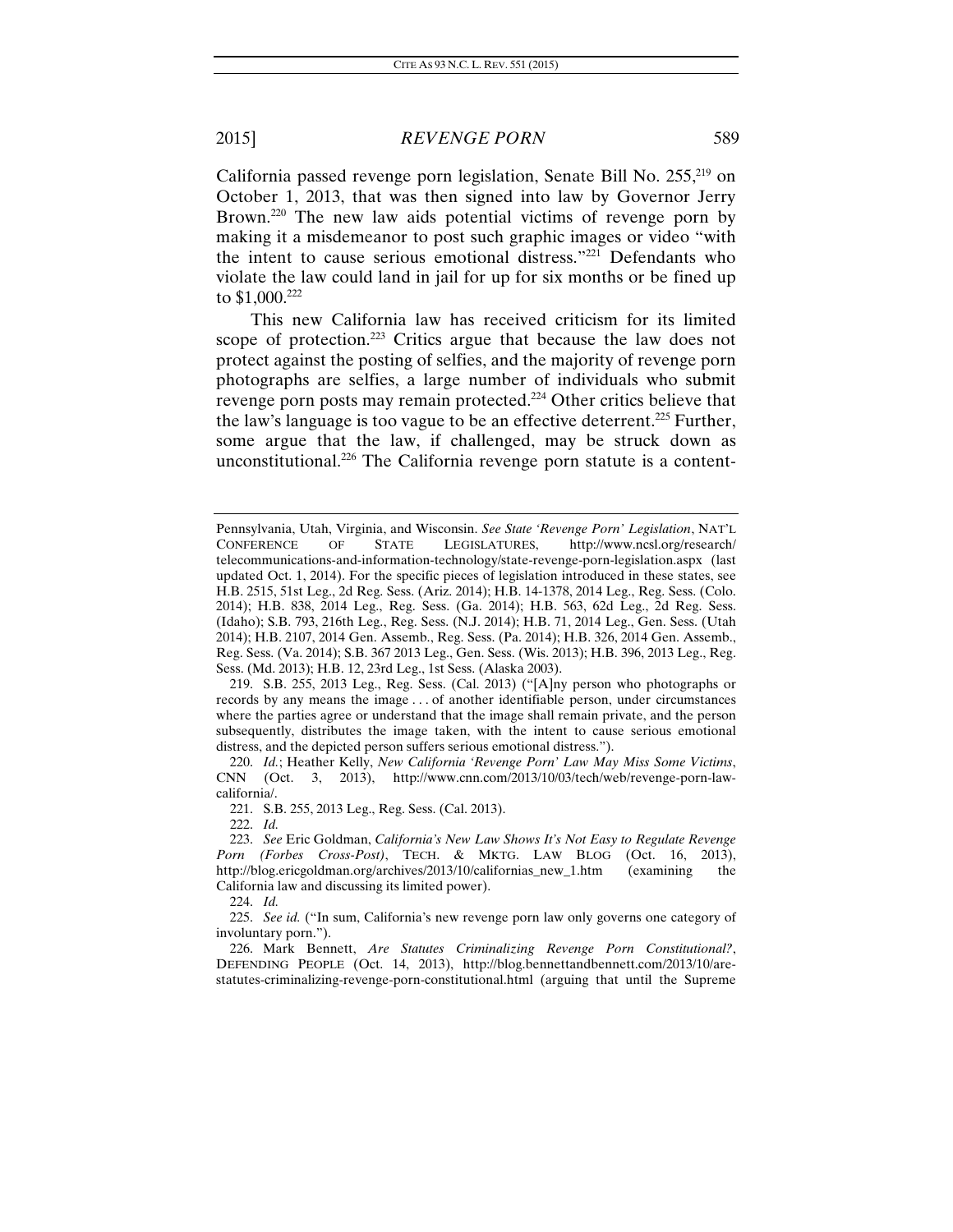based restriction of speech because it distinguishes between "intimate" and "non-intimate" body parts. $227$  As discussed in Part II.A.1, if a state is restricting a form of speech based on the speech's content, that speech must fit within a category of unprotected speech.<sup>228</sup> There are a limited number of categories of unprotected speech that may apply in the context of revenge porn. As such, in defense of the law's constitutionality, California would have to prove that revenge porn is considered obscene, defamatory, or perhaps that it may incite some to violence. As discussed, revenge porn is unlikely to be considered obscene or defamatory.<sup>229</sup> Moreover, it seems unlikely that revenge porn will incite violence, as the photographs were originally taken by the subject herself or himself.

### *B. Private-Ordering Solutions*

As detailed above, federal and state legislation aim to punish posters or websites after the harmful content is published. But such legislation may be held unconstitutional if challenged in court. Instead of turning to legal remedies, private ordering may provide the best solution to eliminating revenge porn websites. There are a number of possible private-ordering remedies available, including host-site shutdowns, changing trends, changes to search engines, payment blocking for removal sites, and organized attacks and doxxing by hacker groups.

## 1. Host-Site Shutdowns and Changing Trends

A host-site shutdown may provide a solution for revenge porn victims. Host sites that act as servers for the revenge porn sites may consider shutting down specific revenge porn sites.<sup>230</sup>

Court amends its current categories of unprotected speech to include revenge porn, state laws like California's current law should be struck down as unconstitutional).

 <sup>227.</sup> S.B. 255, 2013 Leg., Reg. Sess. (Cal. 2013) ("Any person who photographs or records by any means the image of the intimate body part or parts of another identifiable person, under circumstances where the parties agree or understand that the image shall remain private, and the person subsequently distributes the image taken, with the intent to cause serious emotional distress, and the depicted person suffers serious emotional distress.").

<sup>228.</sup> *See supra* Part II.A.1.

<sup>229.</sup> *See supra* Part II.A.1.

 <sup>230.</sup> Web-hosting sites provide a server platform from which other websites can connect to the Internet. *See generally* James Bruce, *The Various Forms of Website Hosting Explained [Technology Explained]*, MAKE USE OF (Feb. 6, 2011), http://www.make useof.com/tag/website-hosting-technology-explained/.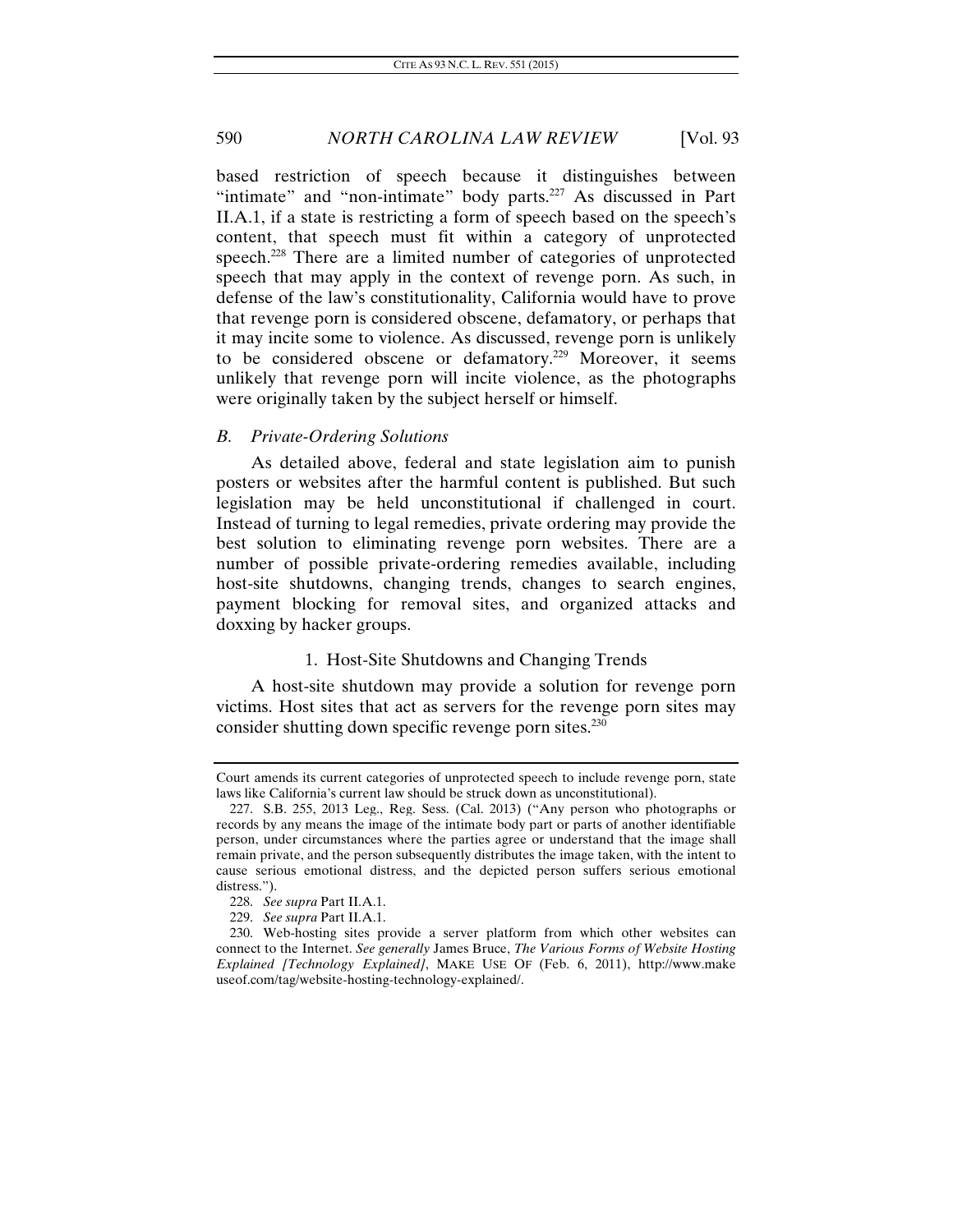For instance, in February of 2013, a revenge porn site Texxxan.com was shut down by its host site.<sup>231</sup> The pornographic website was hosted by GoDaddy.com, who cited copyright infringement as the reason for the removal of the site.<sup>232</sup> The removal came after a threatened class-action lawsuit brought by a number of women whose photos and videos had been posted on the website, and wrongful appropriation of names and likenesses, among other claims.233 The plaintiffs sued the website for invasion of privacy under Texas law, as well as public disclosure of private facts.<sup>234</sup> In April 2013, a federal court issued an injunction prohibiting Texxxan.com's administrators from both relaunching the website and from sharing the site's content with other websites.<sup>235</sup> Although Texxxan.com is just one of many revenge porn websites, it is possible that pressure from the community or from a class-action lawsuit could prompt other host sites to shut down the domain names for other sites as well.

Shifting trends may also aid in the elimination of revenge porn. As the generation of Internet users who frequent revenge porn sites age and mature, social norms and standards on the Internet will necessarily evolve with them. It would not be the first time an online trend came and went in a period of a few years.

<sup>231.</sup> *See, e.g.*, *'Revenge Porn' Website Featuring Women's Half-Naked Photos That Is Facing Lawsuit Gets Shut Down by Host Site*, DAILY MAIL (Feb. 5, 2013, 5:11 PM), http://www.dailymail.co.uk/news/article-2274099/Revenge-porn-website-texxxan-comfeaturing-womens-half-naked-photos-sued-gets-shut-host-site.html (detailing the shutdown of Texxxan.com).

<sup>232.</sup> *Id.*

<sup>233.</sup> *Id.* ("[M]ore than two-dozen women [were] named as plaintiffs in a petition for damages and class-action certification filed last week in district court in Orange County, Texas."); *see also* Plaintiffs' First Amended Petition for Damages and Class Action Certification, a Temporary Injunction and a Permanent Injunction at 1–4, Toups v. GoDaddy, No. D130018-C (Tex. Dist. Ct. Jan. 18, 2013), *available in redacted form at*  http://www.scribd.com/doc/124992526/Texxxan-com-Lawsuit-Press-Release-and-Amended -Complaint.

<sup>234.</sup> Plaintiff's Original Petition for Damages and Class Action Certification, *supra*  note 233, at 4–6.

<sup>235.</sup> Susanna Lichter, *Unwanted Exposure: Civil and Criminal Liability for Revenge*  Porn Hosts and Posters, JOLT DIGEST: HARV. J.L. http://jolt.law.harvard.edu/digest/privacy/unwanted-exposure-civil-and-criminal-liabilityfor-revenge-porn-hosts-and-posters (2013) (discussing claims against revenge porn posters).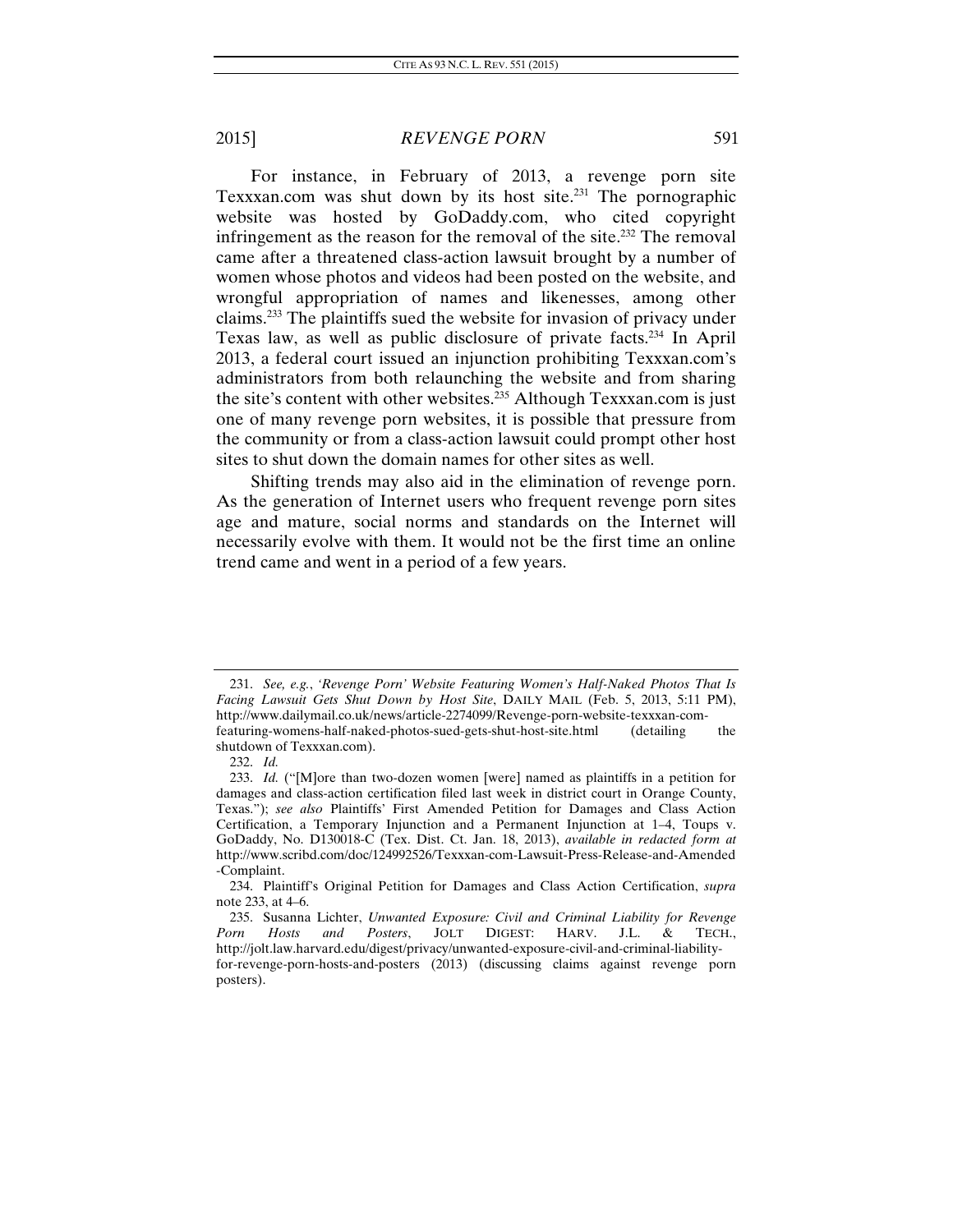For example, in 2008, the online gossip website JuicyCampus.com was at the height of its popularity.236 The site invited students from more than five hundred colleges and universities in the United States to post anonymous comments on forums with dedicated subjects—such as "Sorority Rankings" or "Hottest Black Guys."<sup>237</sup> Like modern revenge porn sites, the anonymous commentary often included personal identifying information about the individual being discussed in the comment such as full name, dorm hall, and class schedule. Many observers were concerned about JuicyCampus.com and called for legislation to remove the site and other sites like it.<sup>238</sup> But, less than a year later, changing trends proved that JuicyCampus.com was merely a popular fad that was coming to an end.<sup>239</sup> By February 2009, the website had permanently shut down, citing a lack of sufficient financial support.240

Lack of financing was the publicly cited cause for Juicy Campus' shut down, but it is also possible that changing trends contributed to decreased traffic to the website. As the site became less popular, fewer visitors accessed the site, and this lack of interest eventually led to the demise of the site.

<sup>236.</sup> *See* Sunny Hostin, *Online Campus Gossips Won't Show Their Faces,* CNN (Apr. 11, 2008, 4:11 PM), http://www.cnn.com/2008/CRIME/03/17/sunny.juicy/ ("Thousands of students from across the country have written to request that their campus be added."). 237. *Id.*

 <sup>238.</sup> Danielle Keats Citron, *Cyber Civil Rights*, 89 B.U. L. REV. 61, 117 (2009) (opposing "blanket grants of immunity" given to websites like Juicy Campus by section 230 of the CDA); *see also* Daniel Solove, *Does the Roomates.com Case Affect CDA § 230 Immunity for JuicyCampus?*, CONCURRING OPINIONS (Apr. 5, 2008) http:// www.concurringopinions.com/archives/2008/04/fair\_housing\_co.html ("Unfortunately, courts are interpreting Section 230 so broadly as to provide too much immunity, eliminating the incentive to foster a balance between speech and privacy. The way courts are using Section 230 exalts free speech to the detriment of privacy and reputation. As a result, a host of websites have arisen that encourage others to post gossip and rumors as well as to engage in online shaming. These websites thrive under Section 230's broad immunity.").

<sup>239.</sup> *Lawsuits, Weak Economy Kill JuicyCampus.com*, FOX NEWS (Feb. 9, 2009), http://www.foxnews.com/story/2009/02/05/lawsuits-weak-economy-kill-juicycampuscom/ (citing the economic downturn as the reason for the site's shut down).

<sup>240.</sup> Matt Ivester, *A Juicy Shutdown*, OFFICIAL JUICYCAMPUS BLOG (Feb. 4, 2009), http://juicycampus.blogspot.com/search/label/Announcements ("In these historically difficult economic times, online ad revenue has plummeted and venture capital funding has dissolved. JuicyCampus' exponential growth outpaced our ability to muster the resources needed to survive this economic downturn, and as a result, we are closing down the site as of Feb. 5, 2009.").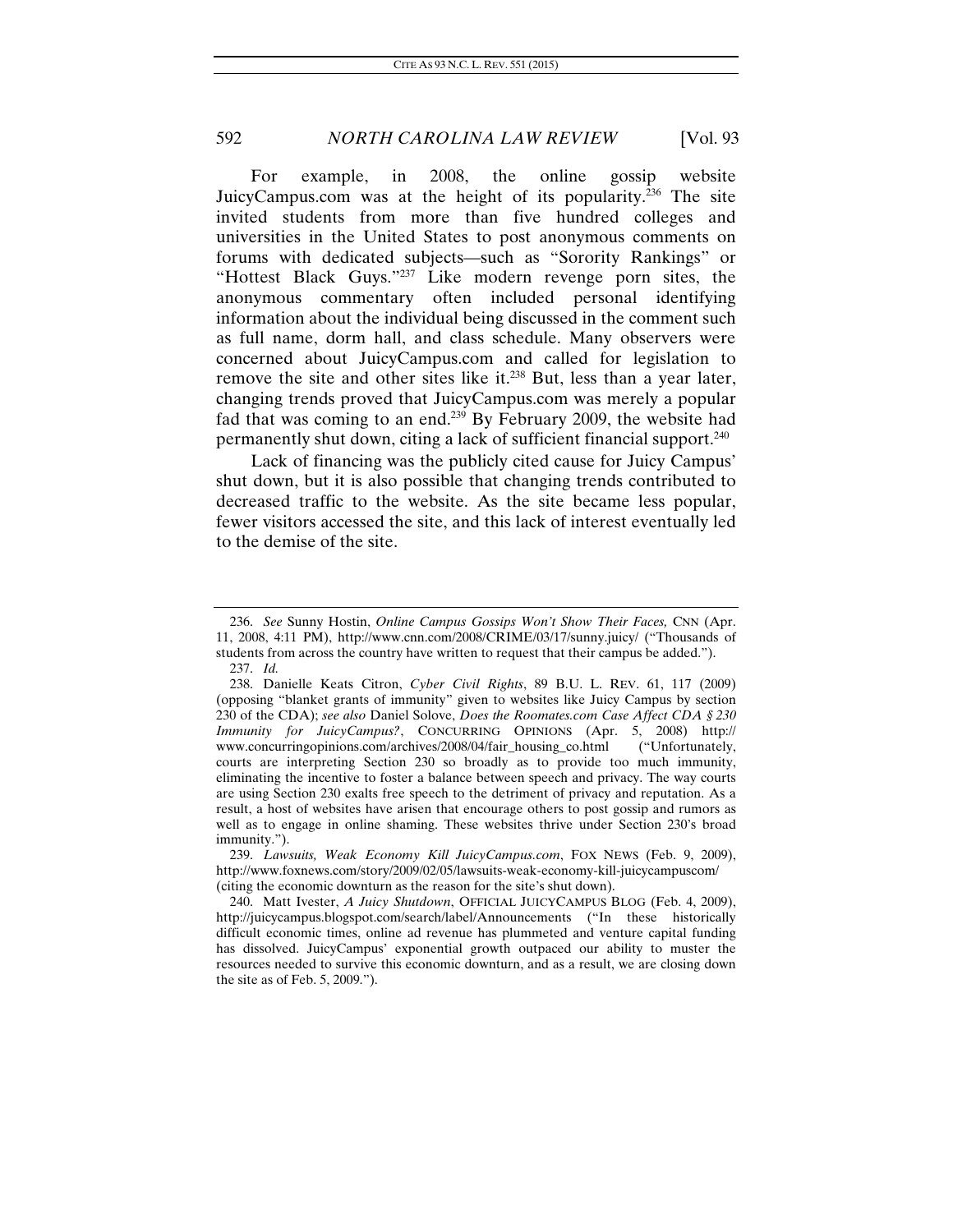A similar fate may await the revenge porn genre—it may be just a passing trend. After all, Generation Y (1977–1994) is the first generation that is growing up in a time where a phenomenon like revenge porn has been possible.<sup>241</sup> The next generation of Internet users may learn from previous mistakes; revenge porn could be a distant memory in a few years' time. There are two important counterarguments to this claim: (1) as discussed, the concept of blackmailing individuals with sexually explicit content has been around since the days of Marilyn Monroe;<sup>242</sup> and (2) the permanent nature of material posted to the Internet will necessarily prevent revenge porn from fading into the distant memory of the collective conscious.

While at first glance these counterarguments may seem like insurmountable obstacles for revenge porn victims, these two factors may aid in a shift in public policy. For instance, during the September  $2014$  celebrity nude photo hacking incident,<sup> $243$ </sup> celebrities and average Internet users alike voiced their concern with the misogynistic undertones of the hack.<sup>244</sup> Public outrage prompted Google to take action and delete thousands of nude photos.<sup>245</sup>As the celebrity hacking incident illustrates, much of the outcry related to the privacy invasion committed by the hackers, rather than the celebrities' behavior. If cultural norms shift such that the public develops a "no tolerance" policy for the harassment of women and men through sexually explicit blackmailing, it is possible that the revenge porn

<sup>241.</sup> *What Generation Am I*, RESEARCH MANIACS, http://researchmaniacs.com/FAQ/ WhatGenerationAmI.html ("There was a huge boom in technology and the Internet during Generation Y. Generation Y thinks anything is possible, and the world is a smaller place for them due to Internet and communication. America is not the only place in the world. Like Generation X, they have seen it all, but they want to do something about it. They are smart and want to get educated in this competitive world. This generation got the ambition their parents lacked.").

<sup>242.</sup> *See supra* Part I.

<sup>243.</sup> *See supra* Part I.

<sup>244.</sup> *See, e.g.*, Quinn Keaney, *Emma Watson's Feminist Response to the Nude Photo Scandal & 4 More Celebs Who Nailed It*, BUSTLE (Sept. 5, 2014), http://www.bustle.com/ articles/38215-emma-watsons-feminist-response-to-the-nude-photo-scandal-4-more-celebs -who-nailed-it; Sally Kohn, *Don't Click on Celebrity Nude Photos, ISIS Videos*, CNN (Sept. 26, 2014), http://www.cnn.com/2014/09/25/opinion/kohn-nude-photos/ (arguing that viewing the leaked celebrity photographs, like viewing videos posted by terrorist groups, only empowers those who posted the socially reprehensible material).

 <sup>245.</sup> Emma Brant, *Google Deletes 'Tens of Thousands' of Celeb Nude Pics*, BBC (Oct. 3, 2014), http://www.bbc.co.uk/newsbeat/29473557.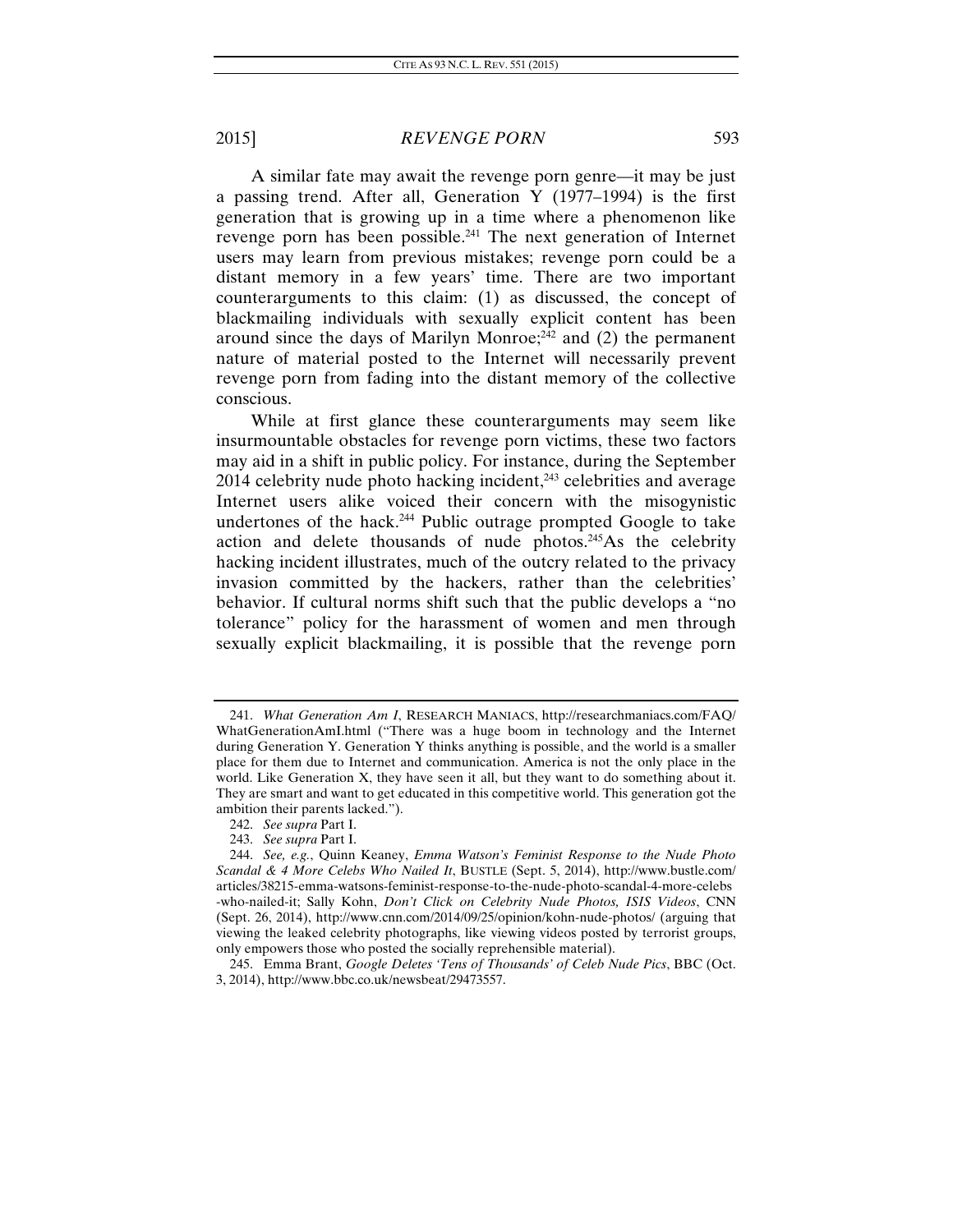phenomenon will dissipate on its own, without aid from the legislature.

#### 2. Search Engines Algorithms and Payment Blocking

The issue Dr. Jacobs faced when she became a victim of revenge porn was that no matter where she went, the digital trace of revenge porn followed her.246 However, a simple change in a popular search engine's algorithm or input formula<sup> $247$ </sup> could eliminate the issue of revenge porn attached to an individual's name. Such a change would remove revenge porn from the top search results, effectively burying the content in the black hole of the Internet.

For instance, mug shot websites often plague individuals who have been arrested, preventing them from obtaining new jobs despite having served their time and having their records expunged.<sup>248</sup> Mug shot websites capitalized on freely available mug shots from police departments around the country,  $249$  obtaining the photographs through Freedom of Information Act ("FOIA") requests.250 Mug shot websites would then post the photographs under the guise of arming the community with knowledge and charge those who wished to have their mug shot taken down.251 A journalist for The New York Times investigated these sites and contacted the payment companies (Visa and PayPal) who processed payments for the removal of these

<sup>246.</sup> *See supra* text accompanying notes 3–4.

 <sup>247.</sup> Google's search algorithm uses over 200 specific "signals" to better identify a user's search term. *See generally Algorithms*, GOOGLE INSIDE SEARCH, http://www.google.com/intl/en/insidesearch/howsearchworks/algorithms.html

<sup>(&</sup>quot;Algorithms are the computer processes and formulas that take your questions and turn them into answers. Today Google's algorithms rely on more than 200 unique signals or 'clues' that make it possible to guess what you might really be looking for. These signals include things like the terms on websites, the freshness of content, your region and PageRank.").

 <sup>248.</sup> David Segal, *Mugged by a Mug Shot Online*, N.Y. TIMES (Oct. 5, 2013), http://www.nytimes.com/2013/10/06/business/mugged-by-a-mug-shot-online.html?page

wanted=all&\_r=0 (describing how a mug shot of Maxwell Birnbaum from a 2012 arrest haunted his digital identity). Birnbaum has gone through counseling, drug tests, and a pretrial diversion program to clean his record. *Id.* Birnbaum's mug shot was posted to a number of for-profit websites, and these websites appeared as top searches when Birnbaum's name was typed into a search engine. *Id.*

<sup>249.</sup> *Id.* (detailing how, after questioned by the reporter, Google changed its search algorithm, Paypal "discontinue[d] support for mug-shot removal payments," and Visa began "investigat[ing] the business practices of the sites.").

<sup>250.</sup> *See* 5 U.S.C. § 552(a)(2)(D) (2012).

<sup>251.</sup> *See* Segal, *supra* note 248.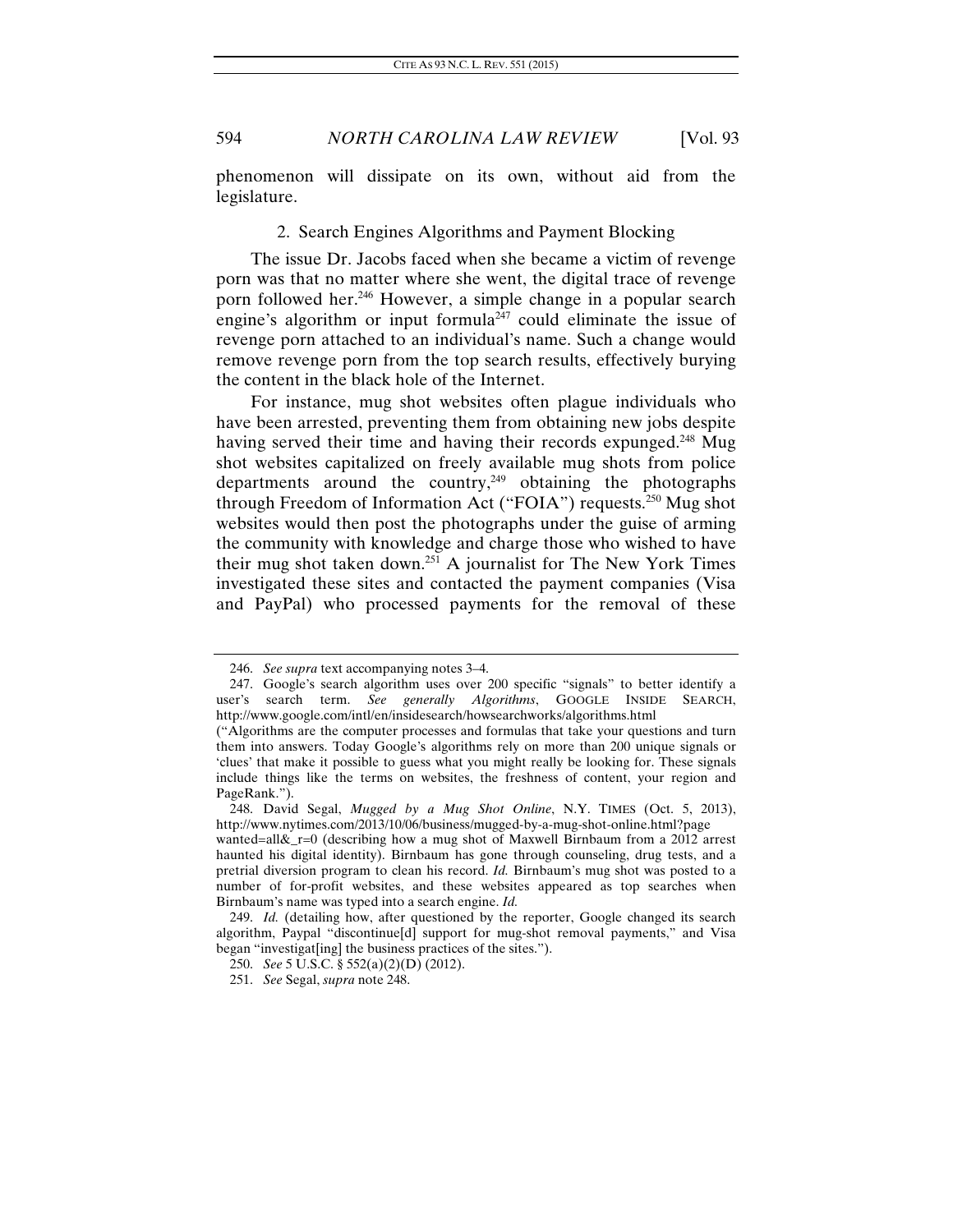photographs.252 Shortly after The New York Times published this article, Google changed its search bar algorithm to make it more difficult to link an individual to his mug shot posted to these websites.<sup>253</sup>

This solution may be translatable to revenge porn website images or videos linked to an individual's name. Dr. Jacobs had trouble finding a job, as she was plagued by revenge porn content online.<sup>254</sup> If major search engines like Google and Bing alter their search engine algorithms, the sexually explicit content that haunted Dr. Jacobs and others like her might become a non-issue. Burying search results can be an effective measure of hiding unwanted content.<sup>255</sup>

As for the payment-blocking route, as noted previously, sites like MyEx.com once included removal links beside each anonymous post; these links originally lead to another website, Reputation.com, which offered to remove the content for \$499.256 Although it is unclear exactly why that revenge porn site altered its removal system, it is possible that payment companies for the revenge porn removal may choose to terminate all payments to sites like MyEx.com. Without this removal revenue, revenge porn sites may be forced to shut down as revenue dries up.

### 3. Organized Attacks and Doxxing by Hacker Groups

Another solution is organized attacks on revenge porn sites by hacker groups. The international group Anonymous came to Charlotte Laws's aid when she spoke out about her daughter's nude photographs on IsAnyoneUp.com.257 Anonymous crashed Moore's servers on at least one occasion.<sup>258</sup> Later, the same group crashed Moore's servers before he was scheduled to have a live interview with

<sup>252.</sup> *Id.* 

<sup>253.</sup> *Id.* 

<sup>254.</sup> *See supra* notes 3–4 and accompanying text.

 <sup>255.</sup> Peter O'Dowd, *The Business of Burying Internet Search Results*, NPR: ALL TECH CONSIDERED (Oct. 18, 2010), http://www.npr.org/templates/story/story.php?storyId= 130646918.

<sup>256.</sup> *See supra* notes 81–83 and accompanying text.

<sup>257.</sup> *See* Part I.B.

<sup>258.</sup> *See* Jessica Roy, *Anonymous Temporarily Takes Down HunterMoore.TV Right Before Live BBC Interview*, BETABEAT (Dec. 5, 2012, 1:49 PM), http://betabeat.com/2012/ 12/anonymous-temporarily-takes-down-huntermoore-tv-right-before-live-bbc-interview/ ("Anonymous also launched a DDOS attack against Mr. Moore's site, taking it down intermittently.").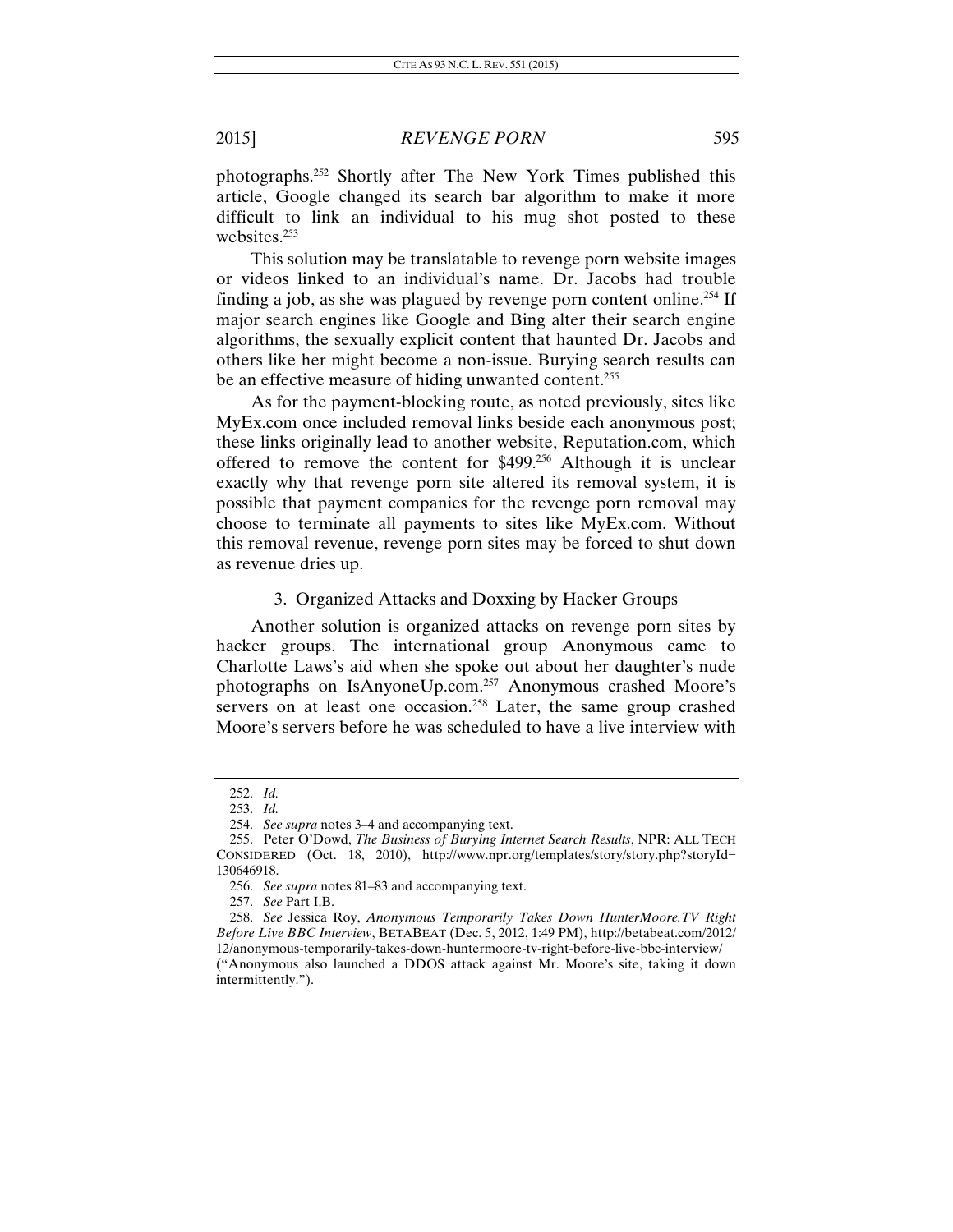the BBC.259 Hacking has thus been a powerful tool against individuals who have benefitted financially from revenge porn.

Depending on the nature of the hacking, however, it may be illegal.<sup>260</sup> A number of federal laws prohibit hacking, and this Comment does not advocate illegal conduct. Regardless of its legality, because hacking often involves an invasion of privacy—albeit not as intimately as in the revenge porn context—attempts to regulate revenge porn through hacking would undermine, rather than advance, individual privacy concerns. For this reason, this Comment merely recognizes that organized attacks have served, and may continue to serve, as one possible solution for the privacy problems associated with revenge porn sites.

Another potential solution that has sprung up is the concept of "doxxing," in which Internet users band together and search the web for personal documents of an online bully in order to "out" the bully by exposing his or her identity.261 Doxxing differs from hacker groups in that the information sought typically is publically available and simply aggregated by a collection of Internet users.<sup>262</sup> In other words, it is distinguishable from attacks by groups like Anonymous because "it's like hacking, but legal."263 Doxxing provides benefits for victims of revenge porn without the negative drawbacks of hacking and may aid victims in gathering information about their anonymous posters or about website administrators. Doxxing may then allow a victim to sue a poster directly, using one of the above-mentioned claims such as IIED or publication of private facts. While this solution may not be beneficial if a victim knows the identity of the poster already, it may be helpful in that the victim can then use the information obtained from doxxing as leverage in persuading that poster to remove the content from the revenge porn site.

<sup>259.</sup> *Id.*

<sup>260.</sup> *See* 18 U.S.C. § 1029(a)(1), (c)(1)(A)(i) (2012) ("Whoever . . . knowingly and with intent to defraud produces, uses, or traffics in one or more counterfeit access devices . . . [may be subject to] a fine under this title or imprisonment for not more than 10 years, or both.").

<sup>261.</sup> Bazelon, *supra* note 25.

<sup>262.</sup> *See id.* 

<sup>263.</sup> Christine Pelisek, *Doxxing: It's Like Hacking, but Legal*, THE DAILY BEAST (Mar. 13, 2013), http://www.thedailybeast.com/articles/2013/03/13/doxxing-it-s-like-hacking -but-legal.html (describing doxxing as "the act of obtaining and posting private information about a person by scouring the Internet" and observing that it is "surprisingly easy to do . . . [i]n many cases, it's not even illegal.").